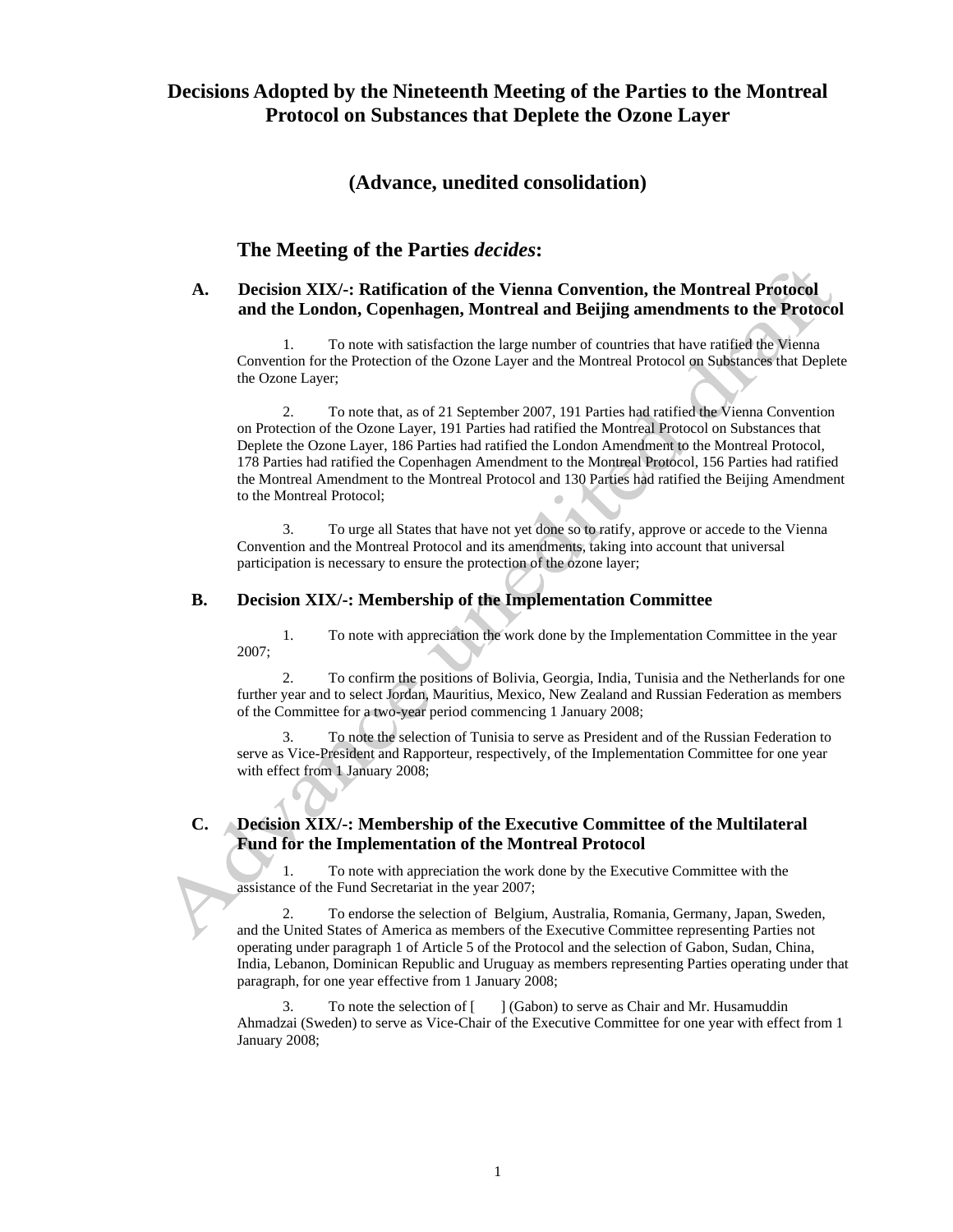### **D. Decision XIX/-: Co-Chairs of the Open-ended Working Group of the Parties to the Montreal Protocol**

To endorse the selection of Mr. Mikkel Aaman Sorensen (Denmark) and Ms. Judy Francis Beaumont (South Africa) as Co-Chairs of the Open-ended Working Group of the Parties to the Montreal Protocol for 2008;

#### **E. Decision XIX/-: Financial matters: financial reports and budgets**

1. To approve the 2008 budget for the Trust Fund for the Montreal Protocol on Substances that Deplete the Ozone Layer in the amount of \$4,618, 880 and to take note of the proposed 2009 budget of \$4,887,129, as set out in annex [I] to the report of the Nineteenth Meeting of the Parties;

2. To authorize the Ozone Secretariat to draw down \$341,947 in 2008;

3. To approve, as a consequence of the draw-down referred to in paragraph 2 above, total contributions to be paid by the Parties at \$4,276,933 for 2008;

4. That the contributions of individual Parties shall be listed in annex [II] to the report of the Nineteenth Meeting of the Parties;

5. To authorize the Ozone Secretariat to maintain a constant operating cash reserve of the estimated annual planned expenditures that will be used to meet the final expenditures under the trust fund. The Parties agree to increase the approved budget for the operating cash reserve for 2008 to 11.3 per cent and contribute 3.7 per cent of the budget for the cash operating reserve in 2009, after which time the Parties will strive to maintain an operating cash reserve of 15 per cent;

To express its concern over delays in payment of agreed contributions by Parties, contrary to the provisions in paragraphs 3 and 4 of the terms of reference for the administration of the Trust Fund for the Montreal Protocol on Substances that Deplete the Ozone Layer;

7. To urge all Parties to pay their contributions promptly and in full and further to urge Parties that have not done so to pay their contributions for prior years as soon as possible;

8. To encourage Parties, non-Parties, and other stakeholders to contribute financially and with other means to assist members of the three assessment panels and their subsidiary bodies with their continued participation in the assessment activities under the Protocol;

9. To invite Parties to notify the Ozone Secretariat of all contributions made to the Montreal Protocol Trust Fund at the time such payments are made;

10. To request the Executive Secretary, in accordance with rule 14 of the rules of procedure, to provide Parties with an indication of the financial implications of draft decisions whose implementation cannot be funded from existing resources within the budget of the Montreal Protocol Trust Fund;

11. To request the Ozone Secretariat to ensure its implementation of secretariat-related decisions adopted by the Meeting of the Parties as approved and within the budget and the availability of financial resources in the Trust Fund;

12. To request the Ozone Secretariat to inform the Open-ended Working Group on all sources of income received, including the reserve and fund balance and interest as well as actual and projected expenditures and commitments, and to request the Executive Secretary to provide an indicative report on all expenditures against budget lines;

13. To request the Open-ended Working Group to keep under review the financial information provided by the Ozone Secretariat, including the timeliness and transparency of that information.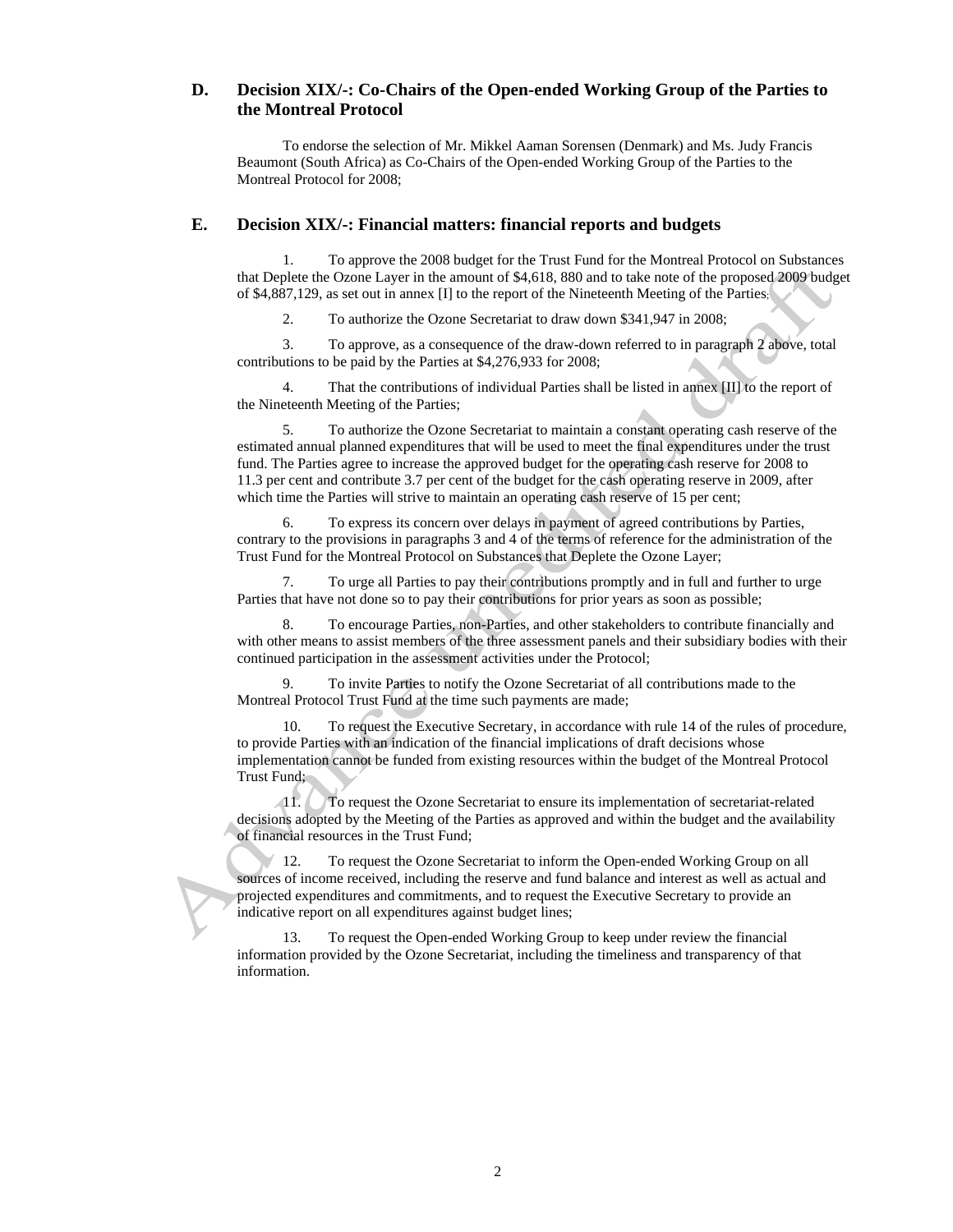### **F. Decision XIX/-: Adjustments to the Montreal Protocol with regard to Annex C, Group I, substances (hydrochlorofluorocarbons)**

The Parties agree to accelerate the phase-out of production and consumption of hydrochlorofluorocarbons (HCFCs), by way of an adjustment in accordance with paragraph 9 of Article 2 of the Montreal Protocol and as contained in the annex to the present decision, on the basis of the following:

1. For Parties operating under paragraph 1 of Article 5 of the Protocol (Article 5 Parties), to choose as the baseline the average of the 2009 and 2010 levels of, respectively, consumption and production; and

2. To freeze, at that baseline level, consumption and production in 2013;

3. For Parties operating under Article 2 of the Protocol (Article 2 Parties) to have completed the accelerated phase-out of production and consumption in 2020, on the basis of the following reduction steps:

- (a) By 2010 of 75 per cent;
- (b) By 2015 of 90 per cent;
- (c) While allowing 0.5 per cent for servicing the period 2020–2030;

4. For Article 5 Parties to have completed the accelerated phase-out of production and consumption in 2030, on the basis of the following reduction steps:

- (a) By 2015 of 10 per cent;
- (b) By 2020 of 35 per cent;
- (c) By 2025 of 67.5 per cent;

(d) While allowing for servicing an annual average of 2.5per cent during the period 2030– 2040;

5. To agree that the funding available through the Multilateral Fund for the Implementation of the Montreal Protocol in the upcoming replenishments shall be stable and sufficient to meet all agreed incremental costs to enable Article 5 Parties to comply with the accelerated phase-out schedule both for production and consumption sectors as set out above, and based on that understanding, to also direct the Executive Committee of the Multilateral Fund to make the necessary changes to the eligibility criteria related to the post-1995 facilities and second conversions;

6. To direct the Executive Committee, in providing technical and financial assistance, to pay particular attention to Article 5 Parties with low volume and very low volume consumption of HCFCs;

7. To direct the Executive Committee to assist Parties in preparing their phase-out management plans for an accelerated HCFC phase-out;

8. To direct the Executive Committee, as a matter of priority, to assist Article 5 Parties in conducting surveys to improve reliability in establishing their baseline data on HCFCs;

9. To encourage Parties to promote the selection of alternatives to HCFCs that minimize environmental impacts, in particular impacts on climate, as well as meeting other health, safety and economic considerations;

10. To request Parties to report regularly on their implementation of paragraph 7 of Article 2F of the Protocol;

11. To agree that the Executive Committee, when developing and applying funding criteria for projects and programmes, and taking into account paragraph 6, give priority to cost-effective projects and programmes which focus on, *inter alia*:

(a) Phasing-out first those HCFCs with higher ozone-depleting potential, taking into account national circumstances;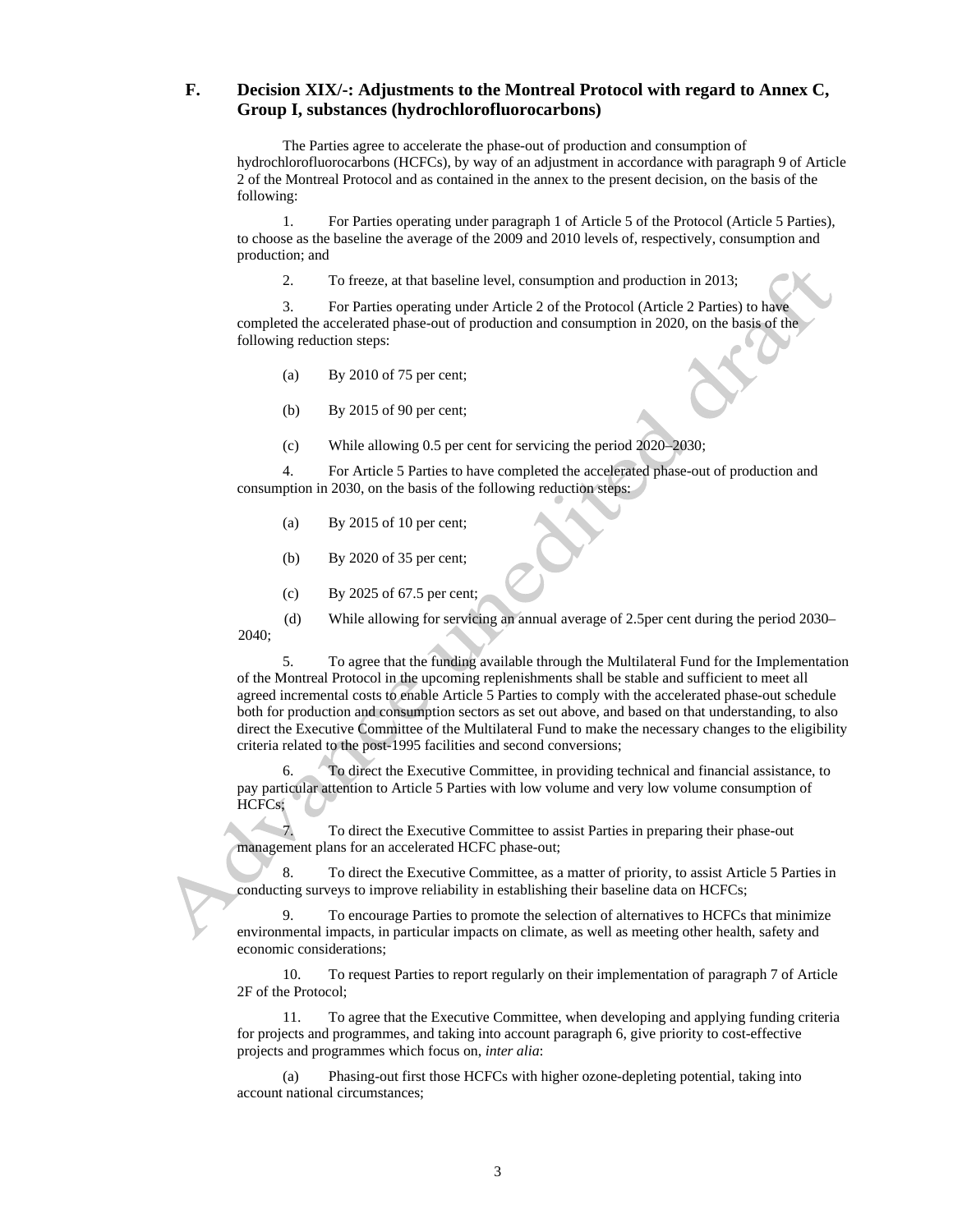(b) Substitutes and alternatives that minimize other impacts on the environment, including on the climate, taking into account global-warming potential, energy use and other relevant factors;

(c) Small and medium-size enterprises;

12. To agree to address the possibilities or need for essential use exemptions, no later than 2015 where this relates to Article 2 Parties, and no later than 2020 where this relates to Article 5 Parties;

13. To agree to review in 2015 the need for the 0.5 per cent for servicing provided for in paragraph 3, and to review in 2025 the need for the annual average of 2.5 per cent for servicing provided for in paragraph 4 (d);

14. In order to satisfy basic domestic needs, to agree to allow for up to 10% of baseline levels until 2020, and, for the period after that, to consider no later than 2015 further reductions of production for basic domestic needs;

15. In accelerating the HCFC phase-out, to agree that Parties are to take every practicable step consistent with Multilateral Fund programmes, to ensure that the best available and environmentally-safe substitutes and related technologies are transferred from Article 2 Parties to Article 5 Parties under fair and most favourable conditions;

# **Annex to the decision on Adjustments to the Montreal Protocol with regard to Annex C, Group I, substances (hydrochlorofluorocarbons)**

### **Adjustments agreed by the Nineteenth Meeting of the Parties relating to the controlled substances in group I of Annex C of the Montreal Protocol**

The Nineteenth Meeting of the Parties to the Montreal Protocol on Substances that Deplete the Ozone Layer decides to adopt, in accordance with the procedure laid down in paragraph 9 of Article 2 of the Montreal Protocol, and on the basis of assessments made pursuant to Article 6 of the Protocol, the adjustments and reductions of production and consumption of the controlled substances in Group I of Annex C to the Protocol, as follows:

#### **Article 2F: Hydrochlorofluorocarbons**

1. The current paragraph 8 of Article 2F of the Protocol shall become paragraph 2, and the current paragraph 2 shall become paragraph 3.

The current paragraphs 3 to 6 shall be replaced by the following paragraphs, which shall be numbered paragraphs 4 to 6:

 $-4$ . Each Party shall ensure that for the twelve-month period commencing on 1 January 2010, and in each twelve-month period thereafter, its calculated level of consumption of the controlled substances in Group I of Annex C does not exceed, annually, twenty-five per cent of the sum referred to in paragraph 1 of this Article. Each Party producing one or more of these substances shall, for the same periods, ensure that its calculated level of production of the controlled substances in Group I of Annex C does not exceed, annually, twenty-five per cent of the calculated level referred to in paragraph 2 of this Article. However, in order to satisfy the basic domestic needs of the Parties operating under paragraph 1 of Article 5, its calculated level of production may exceed that limit by up to ten per cent of its calculated level of production of the controlled substances in Group I of Annex C as referred to in paragraph 2.

Each Party shall ensure that for the twelve-month period commencing on 1 January 2015, and in each twelve-month period thereafter, its calculated level of consumption of the controlled substances in Group I of Annex C does not exceed, annually, ten per cent of the sum referred to in paragraph 1 of this Article. Each Party producing one or more of these substances shall, for the same periods, ensure that its calculated level of production of the controlled substances in Group I of Annex C does not exceed, annually, ten per cent of the calculated level referred to in paragraph 2 of this Article. However, in order to satisfy the basic domestic needs of the Parties operating under paragraph 1 of Article 5, its calculated level of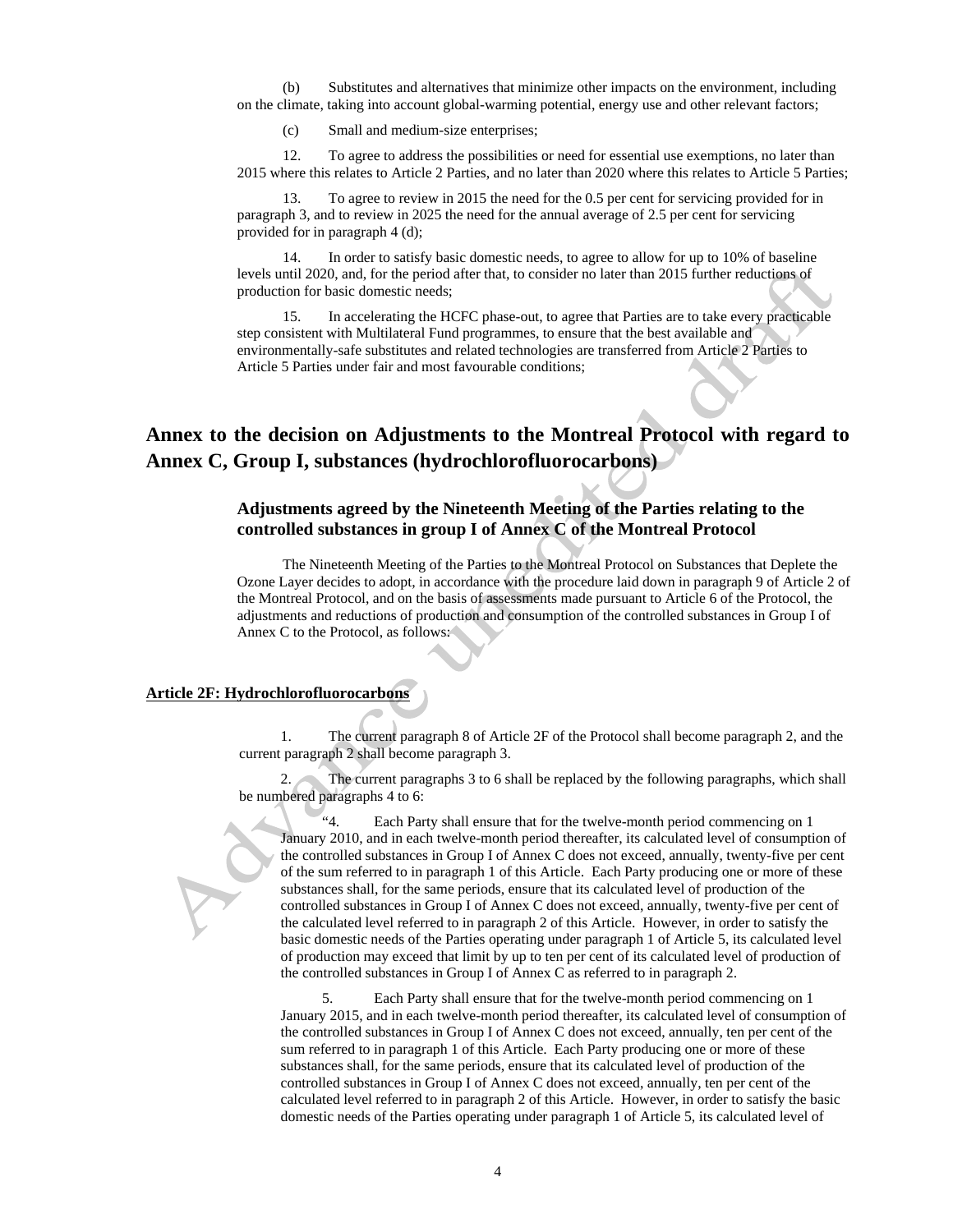production may exceed that limit by up to ten per cent of its calculated level of production of the controlled substances in Group I of Annex C as referred to in paragraph 2.

Each Party shall ensure that for the twelve-month period commencing on 1 January 2020, and in each twelve-month period thereafter, its calculated level of consumption of the controlled substances in Group I of Annex C does not exceed zero. Each Party producing one or more of these substances shall, for the same periods, ensure that its calculated level of production of the controlled substances in Group I of Annex C does not exceed zero. However:

i. each Party may exceed that limit on consumption by up to zero point five per cent of the sum referred to in paragraph 1 of this Article in any such twelve-month period ending before 1 January 2030, provided that such consumption shall be restricted to the servicing of refrigeration and air conditioning equipment existing on 1 January 2020;

ii. each Party may exceed that limit on production by up to zero point five per cent of the average referred to in paragraph 2 of this Article in any such twelve-month period ending before 1 January 2030, provided that such production shall be restricted to the servicing of refrigeration and air conditioning equipment existing on 1 January 2020."

#### **Article 5: Special situation of developing countries**

3. The current sub-paragraphs (a) and (b) of paragraph 8 *ter* of Article 5 shall be replaced by the following sub-paragraphs, which shall become sub-paragraphs (a) to (e):

"(a) Each Party operating under paragraph 1 of this Article shall ensure that for the twelve-month period commencing on 1 January 2013, and in each twelve-month period thereafter, its calculated level of consumption of the controlled substances in Group I of Annex C does not exceed, annually, the average of its calculated levels of consumption in 2009 and 2010. Each Party operating under paragraph 1 of this Article shall ensure that for the twelvemonth period commencing on 1 January 2013 and in each twelve-month period thereafter, its calculated level of production of the controlled substances in Group I of Annex C does not exceed, annually, the average of its calculated levels of production in 2009 and 2010;

(b) Each Party operating under paragraph 1 of this Article shall ensure that for the twelve-month period commencing on 1 January 2015, and in each twelve-month period thereafter, its calculated level of consumption of the controlled substances in Group I of Annex C does not exceed, annually, ninety per cent of the average of its calculated levels of consumption in 2009 and 2010. Each such Party producing one or more of these substances shall, for the same periods, ensure that its calculated level of production of the controlled substances in Group I of Annex C does not exceed, annually, ninety per cent of the average of its calculated levels of production in 2009 and 2010.

Each Party operating under paragraph 1 of this Article shall ensure that for the twelve-month period commencing on 1 January 2020, and in each twelve-month period thereafter, its calculated level of consumption of the controlled substances in Group I of Annex C does not exceed, annually, sixty-five per cent of the average of its calculated levels of consumption in 2009 and 2010. Each such Party producing one or more of these substances shall, for the same periods, ensure that its calculated level of production of the controlled substances in Group I of Annex C does not exceed, annually, sixty-five per cent of the average of its calculated levels of production in 2009 and 2010.

(d) Each Party operating under paragraph 1 of this Article shall ensure that for the twelve-month period commencing on 1 January 2025, and in each twelve-month period thereafter, its calculated level of consumption of the controlled substances in Group I of Annex C does not exceed, annually, thirty-two point five per cent of the average of its calculated levels of consumption in 2009 and 2010. Each such Party producing one or more of these substances shall, for the same periods, ensure that its calculated level of production of the controlled substances in Group I of Annex C does not exceed, annually, thirty-two point five per cent of the average of its calculated levels of production in 2009 and 2010.

Each Party operating under paragraph 1 of this Article shall ensure that for the twelve-month period commencing on 1 January 2030, and in each twelve-month period thereafter, its calculated level of consumption of the controlled substances in Group I of Annex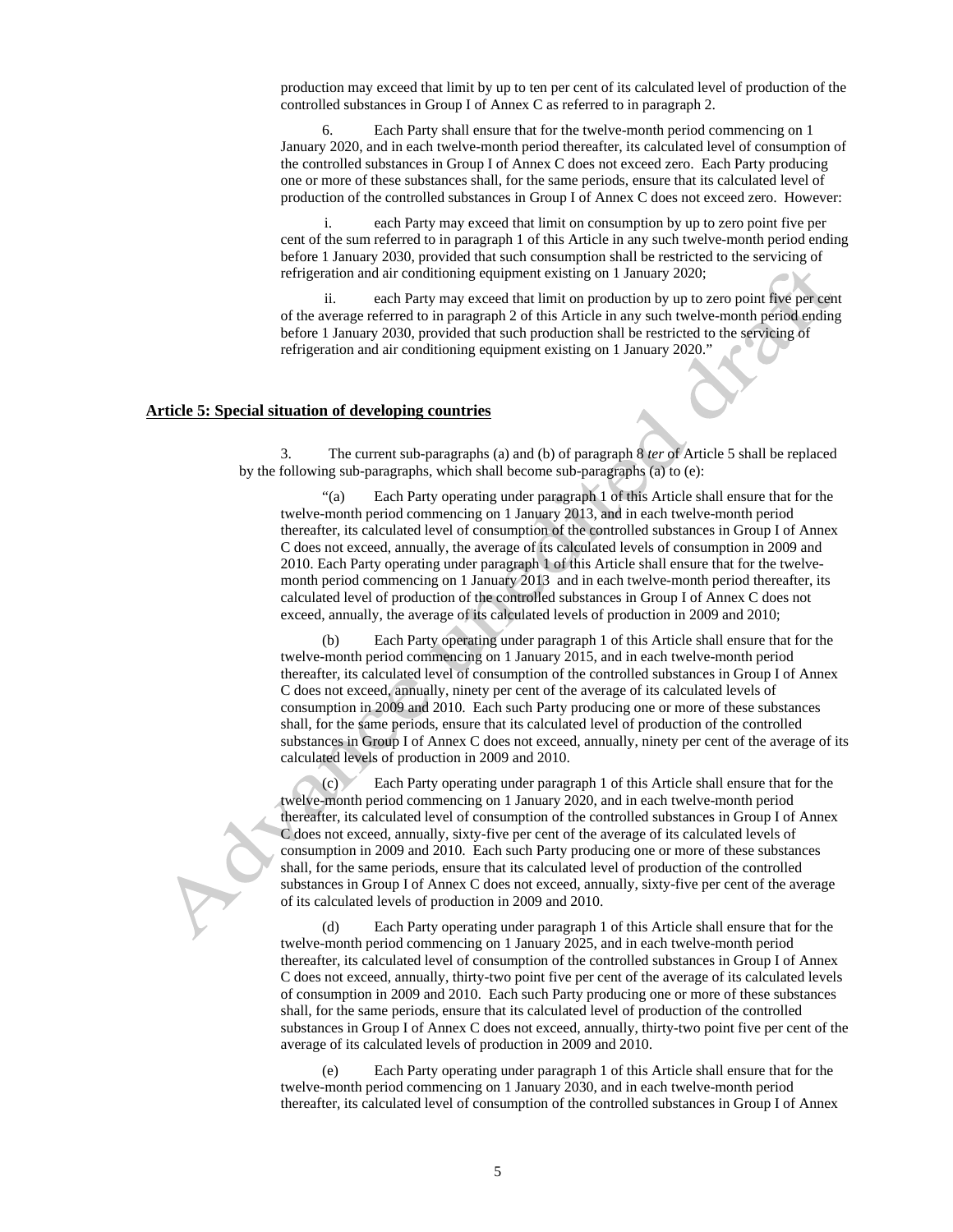C does not exceed zero . Each such Party producing one or more of these substances shall, for the same periods, ensure that its calculated level of production of the controlled substances in Group I of Annex C does not exceed zero. However:

i. each such Party may exceed that limit on consumption in any such twelve-month period so long as the sum of its calculated levels of consumption over the ten-year period from 1 January 2030 to 1 January 2040, divided by ten, does not exceed two point five per cent of the average of its calculated levels of consumption in 2009 and 2010, and provided that such consumption shall be restricted to the servicing of refrigeration and air conditioning equipment existing on 1 January 2030;

ii. each such Party may exceed that limit on production in any such twelve-month period so long as the sum of its calculated levels of production over the ten-year period from 1 January 2030 to 1 January 2040, divided by ten, does not exceed two point five per cent of the average of its calculated levels of production in 2009 and 2010, and provided that such production shall be restricted to the servicing of refrigeration and air conditioning equipment existing on 1 January 2030."

4. The current sub-paragraphs (c) and (d) of paragraph 8 *ter* of Article 5 shall become subparagraphs (f) and (g).

### **G. Decision XIX/-: Eligibility of South Africa for financial assistance from the Multilateral Fund**

*Recalling* decision IX / 27, which, while accepting the classification of South Africa as a developing country for the purposes of the Montreal Protocol, noted that South Africa has undertaken not to request financial assistance from the Multilateral Fund for fulfilling commitments undertaken by developed countries prior to the Ninth Meeting of the Parties,

*Noting* that the adjustment for HCFC control measures of the Nineteenth Meeting of the Parties contains new obligations undertaken by all developing countries, including South Africa,

That South Africa, as a developing country operating under paragraph 1 of Article 5, is eligible for technical and financial assistance from the Multilateral Fund for fulfilling its commitments to phase out both production and consumption of HCFCs, consistent with decision [X] of the Nineteenth meeting of the Parties.

### **H. Decision XIX/-: Additional work on hydrochlorofluorocarbons**

*Taking note* of the possibility of adjusting the Montreal Protocol to accelerate the phase-out of hydrochlorofluorocarbons and the impact of those adjustments on efforts towards the recovery of the ozone layer,

*Expressing appreciation* for the work done by the Technology and Economic Assessment Panel and its technical options committees in analyzing the global status of hydrochlorofluorocarbon consumption, banks, emissions and technologies, noting the need for further information on alternative technology acceptance and promotion among Parties operating under paragraph 1 of Article 5 of the Protocol (Article 5 Parties),

*Welcoming* the European Commission's intention to organize and hold a workshop in 2008 on alternatives to HCFCs and their availability in Article 5 Parties*,* 

*Taking into consideration* the difficulties faced by some Article 5 Parties facing specific climatic conditions and other unique operating conditions, such as those as in mines that are not open pit mines, in the air-conditioning and refrigeration sectors*,* 

1. To request the Technology and Economic Assessment Panel to conduct a scoping study addressing the prospects for the promotion and acceptance of alternatives to HCFCs in the refrigeration and air-conditioning sectors in Article 5 Parties, with specific reference to specific climatic conditions and unique operating conditions, such as those as in mines that are not open pit mines, in some Article 5 Parties;

2. To request the Technology and Economic Assessment Panel to provide a summary of the outcome of the study referred to in the preceding paragraph in its 2008 progress report with a view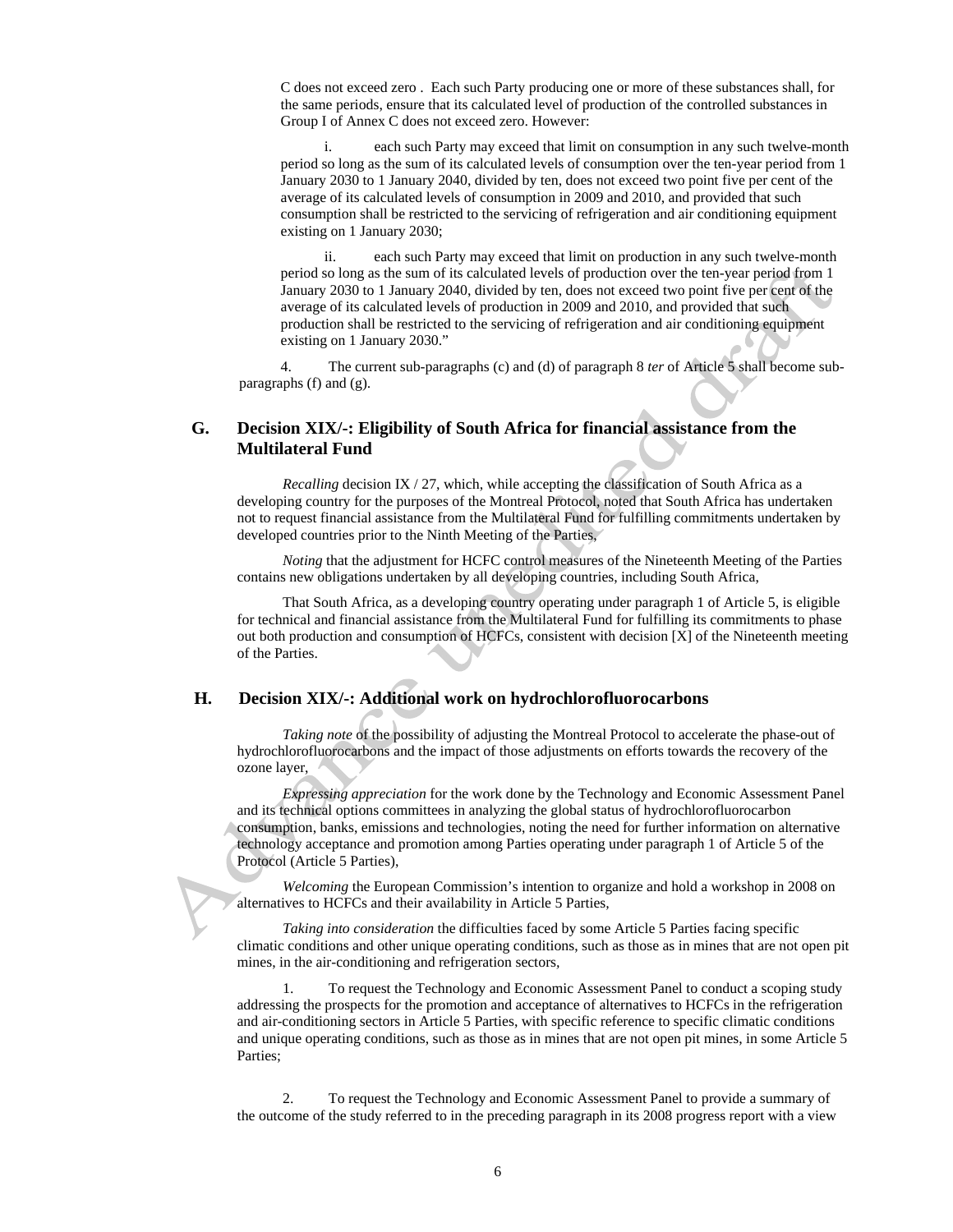to identifying areas requiring more detailed study of the alternatives available and their applicability.

#### I**. Decision XIX/-: Critical-use exemptions for methyl bromide for 2008 and 2009**

*Noting with appreciation* the work done by the Technology and Economic Assessment Panel and its Methyl Bromide Technical Options Committee,

*Noting* that Parties submitting requests for methyl bromide have supported their requests with management strategies as requested under decision Ex.I/4,

1. To permit, for the agreed critical-use categories for 2008 set forth in table A of the annex to the present decision for each Party, subject to the conditions set forth in the present decision and decision Ex.I/4 to the extent that those conditions are applicable, the levels of production and consumption for 2008 set forth in table B of the annex to the present decision which are necessary to satisfy critical uses, in addition to the amounts permitted in decision XVIII/13;

2. To permit, for the agreed critical-use categories for 2009 set forth in table C of the annex to the present decision for each Party, subject to the conditions set forth in the present decision and in decision Ex.I/4 to the extent that those conditions are applicable, the levels of production and consumption for 2009 set forth in table D of the annex to the present decision which are necessary to satisfy critical uses, with the understanding that additional levels of production and consumption and categories of uses may be approved by the Meeting of the Parties to the Montreal Protocol in accordance with decision IX/6;

3 To request the Technology and Economic Assessment Panel to ensure that recent findings with regard to the adoption rate of alternatives are annually updated and reported to the Parties in its first report of each year and inform the work of the Panel;

4. That when assessing supplemental requests for critical use exemptions for 2009 for a specific nomination, the Technology and Economic Assessment Panel should take into account the most current information, including any information on domestic implementation of related 2008 and 2009 critical uses, in accordance with paragraph 2 of decision IX/6;

5. That a Party with a critical use exemption level in excess of permitted levels of production and consumption for critical uses is to make up any such differences between those levels by using quantities of methyl bromide from stocks that the Party has recognized to be available;

6. That Parties shall endeavour to license, permit, authorize or allocate quantities of critical-use methyl bromide as listed in tables A and C of the annex to the present decision;

7. That each Party which has an agreed critical use renews its commitment to ensure that the criteria in paragraph 1 of decision IX/6 are applied when licensing, permitting or authorizing critical use of methyl bromide and, in particular, the criterion laid down in paragraph 1(b)(ii) of decision IX/6. Each Party is requested to report on the implementation of the present paragraph to the Ozone Secretariat by 1 February for the years to which this decision applies;

8. To request the Technology and Economic Assessment Panel to continue publishing annually in its progress report prior to each meeting of the Open-ended Working Group the stocks of methyl bromide held by each nominating Party as reported in that Party's accounting framework report;

9. To recognize the continued contribution of the Methyl Bromide Technical Options Committee's expertise and to agree that, in accordance with section 4.1 of the Technology and Economic Assessment Panel's terms of reference, the Committee should continue to develop its recommendations in a consensus process that includes full discussion among all available members of the Committee;

10. To note the importance of transparency in the critical-use exemption process and to request the Technology and Economic Assessment Panel to provide to the Open-ended Working Group at its next meeting a written explanation of its methodology for using its meta-analysis in its work and to disclose to the Parties in a written explanation any significant changes or deviations it intends to make to that methodology before it undertakes any such change or deviation;

11. That Parties licensing, permitting or authorizing methyl bromide for critical uses shall request the use of emission minimization techniques such as virtually impermeable films, barrier film technologies, deep shank injection and/or other techniques that promote environmental protection, whenever technically and economically feasible;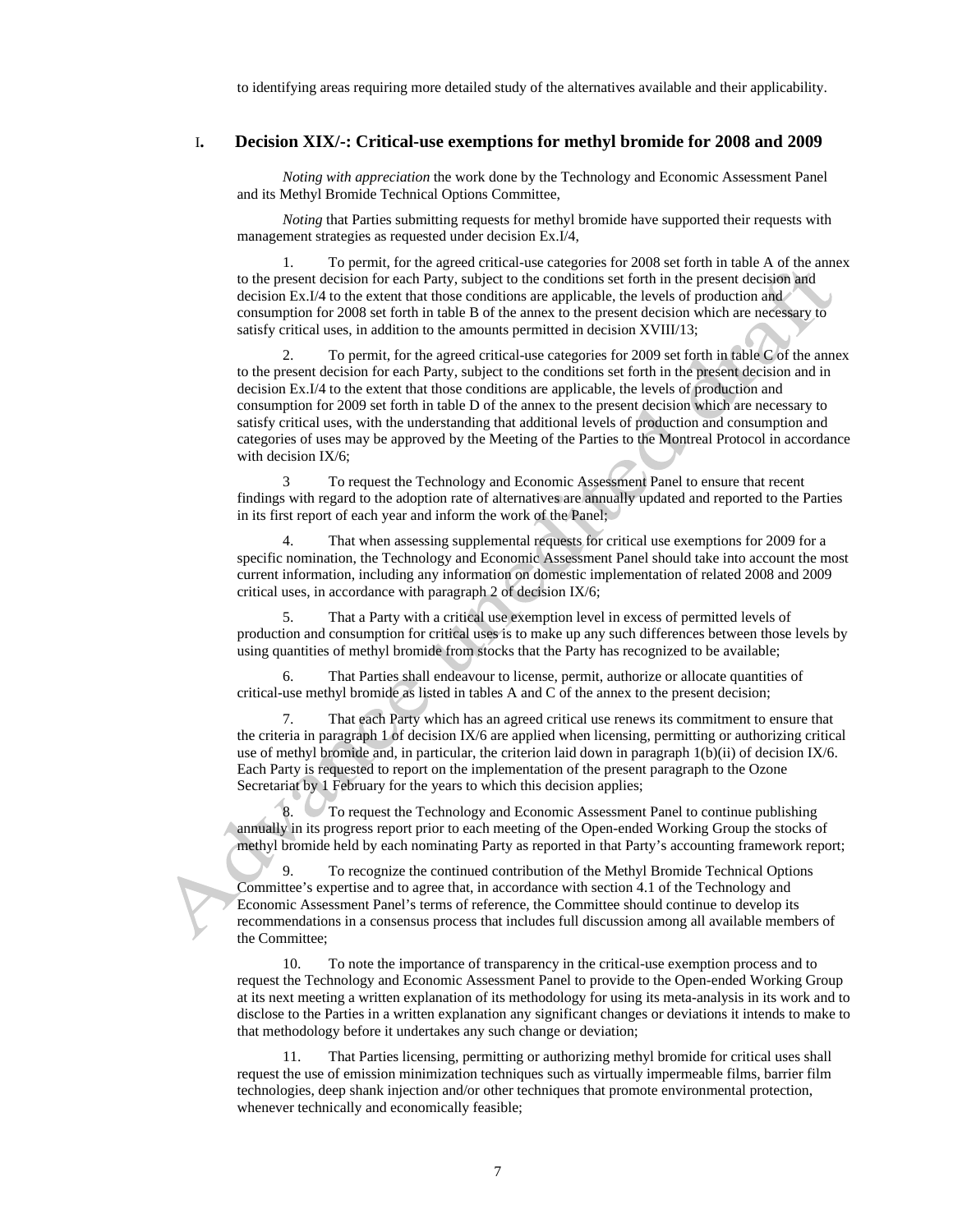12 . That each Party should continue to ensure that its national management strategy for the phase-out of critical uses of methyl bromide addresses the aims specified in paragraph 3 of decision Ex.I/4;

### **Annex**

# **Critical-use exemptions for 2008 and 2009**

#### **Table A. 2008 agreed critical-use categories (metric tonnes)**

| Australia     | Rice $(1.80)$ *                                                                                                                                                                                                                                                                                                                                                                                 |
|---------------|-------------------------------------------------------------------------------------------------------------------------------------------------------------------------------------------------------------------------------------------------------------------------------------------------------------------------------------------------------------------------------------------------|
| Canada        | Pasta (6.067)                                                                                                                                                                                                                                                                                                                                                                                   |
| <b>Israel</b> | Dates $(1.800)$ , flour mills $(0.312)$ , broomrape $(250.000)$ , cucumber – protected $(18.750)$ , cut flowers –<br>bulbs – protected $(114.450)$ , cut-flowers – open field $(44.750)$ , melon – protected and field $(87.500)$ ,<br>potato (93.750), sweet potatoes (111.500), strawberry runners (Sharon and Ghaza) (31.900), strawberry<br>fruit – protected (Sharon and Ghaza) (105.960), |
| Poland        | Coffee and cocoa beans $(0.500)$ , Medicinal herbs and mushrooms $(0.500)$ , Strawberry runners $(11.995)$                                                                                                                                                                                                                                                                                      |
| Spain         | Cut flowers (Andalucia and Catalonia) (17.000), Strawberry runners (215.000), Strawberry and pepper<br>$-$ research $(0.151)$                                                                                                                                                                                                                                                                   |

\* This amount was first approved in decision XVIII/13, conditional on the Technology and Economic Assessment Panel's 2007 progress report.

### **Table B: 2008 permitted levels of production and consumption (metric tonnes)**

| Australia | $1.80**$ |
|-----------|----------|
| Canada    | 6.067    |
| Israel    | 860.672  |
| Poland *  | 12.995   |
| Spain *   | 232.151  |

\* The production and consumption of the European Community shall not exceed 245.146 metric tonnes for the purposes of the agreed critical uses.

This amount was first approved in decision XVIII/13, conditional on the Technology and Economic Assessment Panel's 2007 progress report.

#### **Table C: 2009 agreed critical-use categories (metric tonnes)**

| Australia                   | Strawberry runners (29.790), Rice (7.820)                                                                                                                                                                                                                                                                                                                                                                                                                                                                         |
|-----------------------------|-------------------------------------------------------------------------------------------------------------------------------------------------------------------------------------------------------------------------------------------------------------------------------------------------------------------------------------------------------------------------------------------------------------------------------------------------------------------------------------------------------------------|
| Canada                      | Mills (26.913), Strawberry runners (Prince Edward Island) (7.462)                                                                                                                                                                                                                                                                                                                                                                                                                                                 |
| Japan                       | Chestnuts $(5.800)$ , Cucumber $(34.300)$ , Ginger – field $(63.056)$ , Ginger – protected $(8.325)$ , Melon<br>$(91.100)$ , Pepper green and hot $(81.149)$ , Watermelon $(21.650)$                                                                                                                                                                                                                                                                                                                              |
| United States of<br>America | Commodities (45.623), NPMA food processing structures (cocoa beans removed) (54.606), Mills and<br>processors (291.418), Dried cured pork (18.998), Cucurbits (407.091), Eggplant – field (48.691), Forest<br>nursery seedlings $(122.060)$ , Nursery stock – fruit, nut, flower $(25.326)$ , Orchard replant $(292.756)$ ,<br>Ornamentals (107.136), Peppers – field (548.984), Strawberry – field (1,269.321), Strawberry runners<br>$(7.944)$ , Tomatoes – field $(1,003.876)$ , Sweet potato slips $(18.144)$ |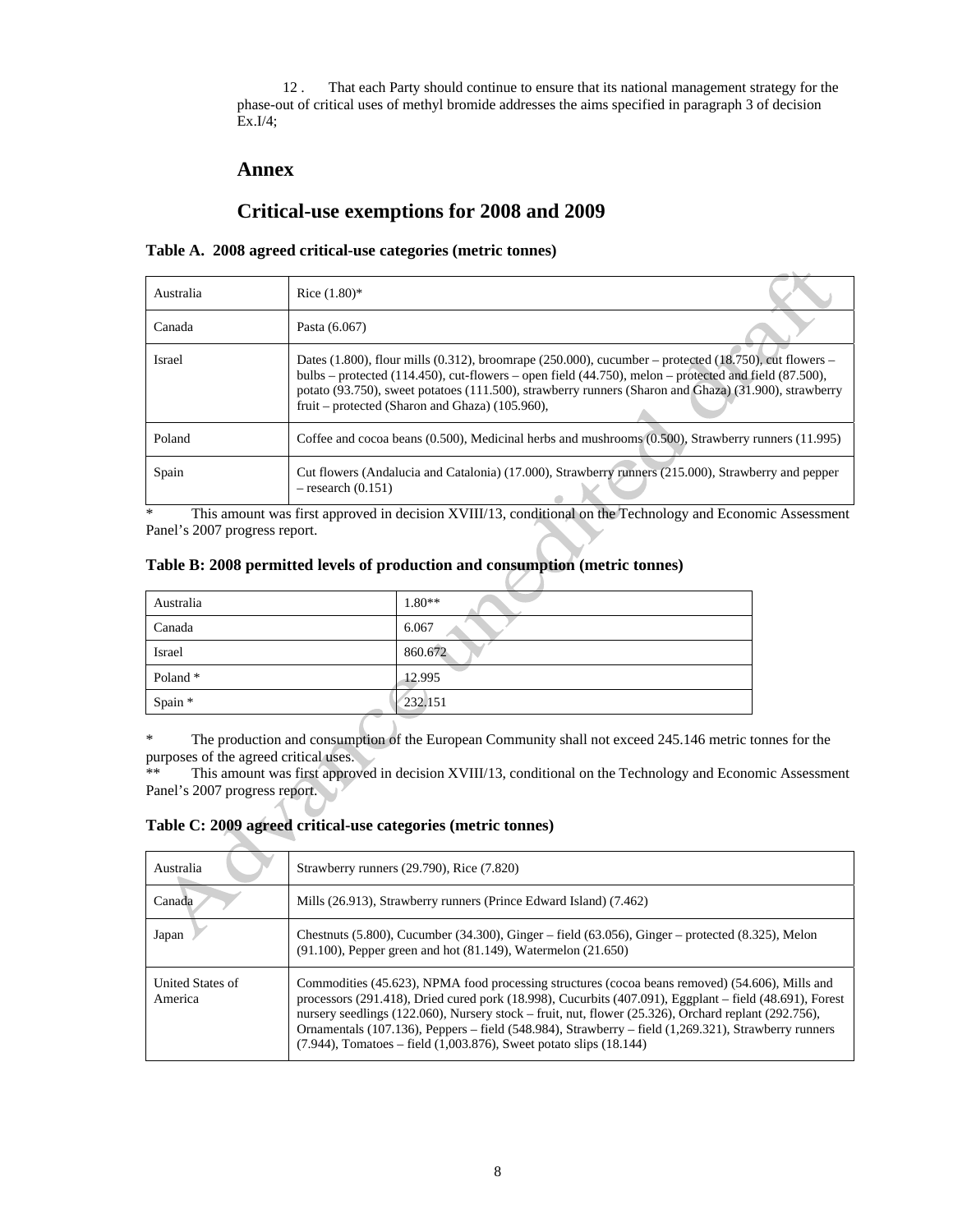#### **Table D: 2009 permitted levels of production and consumption (metric tonnes)**

| Australia                | 37.610     |
|--------------------------|------------|
| Canada                   | 34.375     |
| Japan                    | 305.380    |
| United States of America | 3,961.974* |
|                          |            |

Minus available stocks

### **J. Decision XIX/-: Terms of reference for the study on the 2009–2011 replenishment of the Multilateral Fund for the Implementation of the Montreal Protocol**

*Recalling* decisions VII/24, X/13, XIII/1 and XVI/35 on previous terms of reference for studies on the replenishment of the Multilateral Fund,

*Recalling also* decisions VIII/4, XI/7, XIV/39, and XVII/40 on previous replenishments of the Multilateral Fund,

1. To request the Technology and Economic Assessment Panel to prepare a report for submission to the Twentieth Meeting of the Parties, and to present it through the Open-ended Working Group at its twenty-eighth meeting, to enable the Twentieth Meeting of the Parties to take a decision on the appropriate level of the 2009–2011 replenishment of the Multilateral Fund. In preparing its report, the Panel should take into account, among other things:

All control measures and relevant decisions agreed by the Parties to the Montreal Protocol and the Executive Committee, including decisions agreed by the Nineteenth Meeting of the Parties and the Executive Committee at its fifty-third and fifty-fourth meetings insofar as those decisions will necessitate expenditure by the Multilateral Fund during the period 2009–2011, including scenarios which indicate eligible incremental costs and cost-efficiencies associated with implementation by Parties operating under paragraph 1 of Article 5 of the adjustments and decisions relating to HCFCs, and, in addition, the Panel should provide indicative figures for the periods 2012–2014 and 2015–2017 in order to provide information to support a stable level of funding that would be updated prior to figures for those periods being finalized;

(b) The need to allocate resources to enable all Parties operating under paragraph 1 of Article 5 to maintain compliance with Articles 2A–2I of the Montreal Protocol and possible new agreed compliance measures relevant to the period 2009–2011 under the Montreal Protocol;

(c) Rules and guidelines agreed by the Executive Committee, up to and including its fifty-fourth meeting, for determining eligibility for funding of investment projects (including those in the production sector), non-investment projects and sectoral or national phase-out plans;

(d) Approved country programmes;

(e) Financial commitments in 2009–2011 relating to national or sectoral phase-out plans agreed by the Executive Committee;

(f) The provision of funds for accelerating phase-out and maintaining momentum, taking into account the time lag in project implementation;

(g) Experience to date, including limitations and successes of the phase-out of ozone-depleting substances achieved with the resources already allocated, as well as the performance of the Multilateral Fund and its implementing agencies;

(h) The impact that the international market, ozone-depleting substance control measures and country phase-out activities are likely to have on the supply and demand for ozone-depleting substances, the corresponding effects on the price of ozone-depleting substances and the resulting incremental costs of investment projects during the period under review;

(i) Administrative costs of the implementing agencies and the cost of financing the secretariat services of the Multilateral Fund, including the holding of meetings;

2. That, in undertaking this task, the Panel should consult widely with all relevant persons and institutions and other relevant sources of information deemed useful;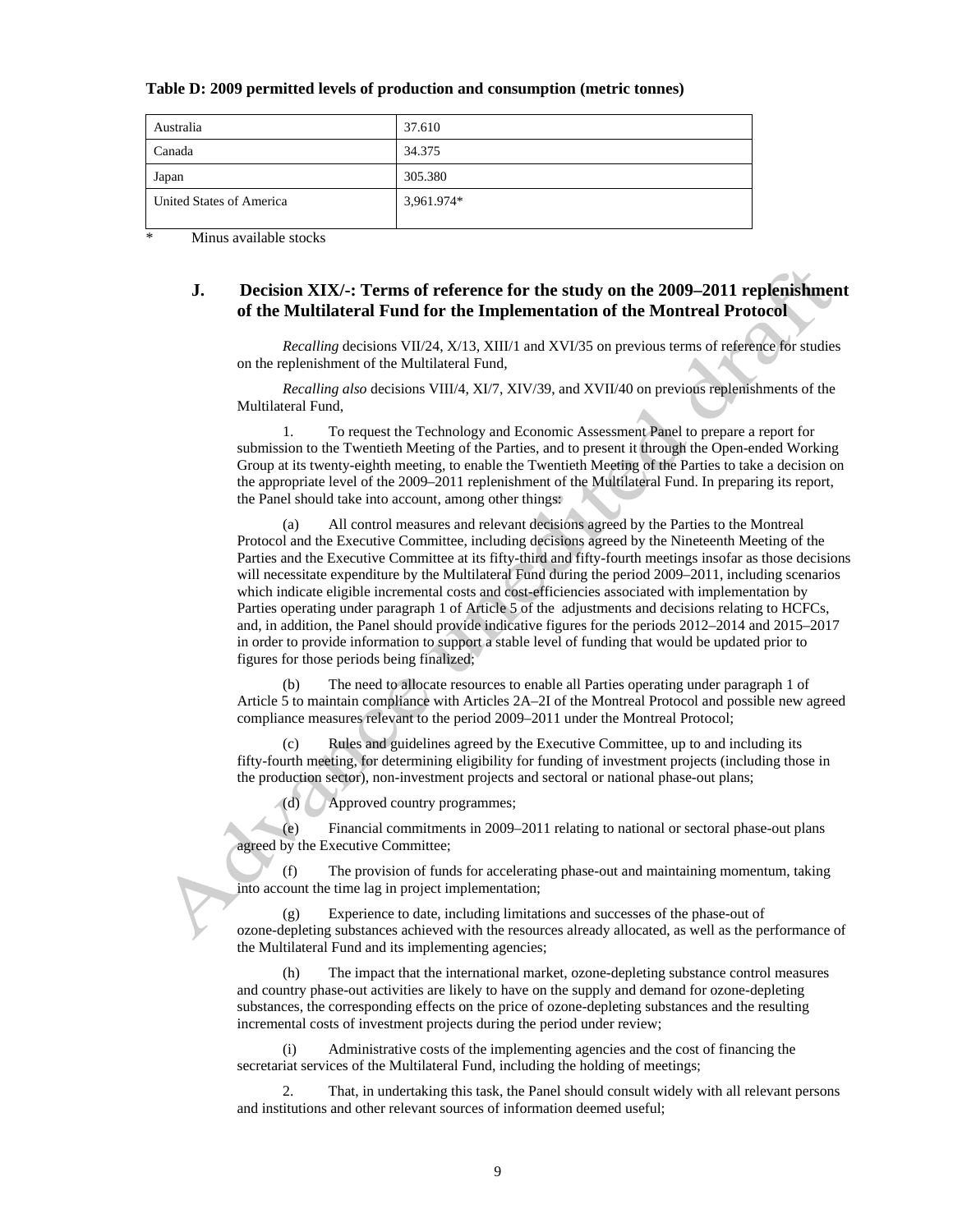3. To request the Panel to provide additional information on the levels of funding required for replenishment in each of the years 2012, 2013 and 2014 and to study the financial and other implications of a possible longer replenishment period, in particular whether such a measure would provide for more stable levels of contributions;

That the Panel shall strive to complete its work in time to enable its report to be distributed to all Parties two months before the twenty-eighth Meeting of the Open-ended Working Group;

5. To request the Panel to take into account the conclusions resulting from the study conducted by the Executive Committee pursuant to paragraph 2 of decision XVIII/9 in the event that proposals for control measures related to the subject of that study are submitted to the Ozone Secretariat.

#### **H. Decision XIX/-: Revision of the terms of reference of the Executive Committee**

To amend paragraph 8 of the terms of reference of the Executive Committee, as modified by the Ninth Meeting of the Parties in Decision IX/16 and the Sixteenth Meeting of the Parties in Decision XVI/38, to read:

"8. The Executive Committee shall have the flexibility to hold two or three meetings annually, if it so decides, and shall report at each Meeting of the Parties on any decision taken there. The Executive Committee should consider meeting, when appropriate, in conjunction with other Montreal Protocol meetings."

#### **I. Decision XIX/-: Preventing illegal trade in ozone-depleting substances**

*Acknowledging* the need for action to prevent and to minimize illegal trade in controlled ozone-depleting substances and the importance of this issue in continuing discussions on the future of the Protocol,

*Mindful* of decision XVIII/18, which requested the Parties to provide written comments on the report entitled "ODS Tracking Feasibility Study on developing a system for monitoring the transboundary movement of controlled ozone-depleting substances between Parties" and requested the Ozone Secretariat to provide a compilation of such comments to the Nineteenth Meeting of the Parties in 2007,

*Noting* with appreciation the comments of the Parties on the medium- and longer-term options put forward in the tracking feasibility study,

*Noting* that there are other initiatives that could be used in the monitoring of the transboundary movements of controlled ozone-depleting substances between Parties,

*Acknowledging* that an important first step toward effective monitoring of transboundary movements of ozone-depleting substances between Parties would be better implementation and enforcement of existing mechanisms,

*Acknowledging* the initiative to attempt to combat illegal trade through informal prior informed consent by countries in the South Asian and South East Asia and Pacific regions and implementation of Project Sky Hole Patching by the Regional Intelligence Liaison Office of the World Customs Organization,

*Recognizing* the benefits of transparency and information sharing on measures established by Parties to combat illegal trade,

*Noting* that action relevant to trade in ozone-depleting substances may occur in other forums such as the World Customs Organization,

1. To remind all Parties of their obligation under Article 4B of the Protocol to establish an import and export licensing system for all controlled ozone-depleting substances;

2. To urge all Parties to fully and effectively implement and actively enforce their systems for licensing the import and export of controlled ozone-depleting substances as well as recommendations contained in existing decisions of the Parties, notably decisions IX/8, XIV/7, XVII/12, XVII/16 and XVIII/18;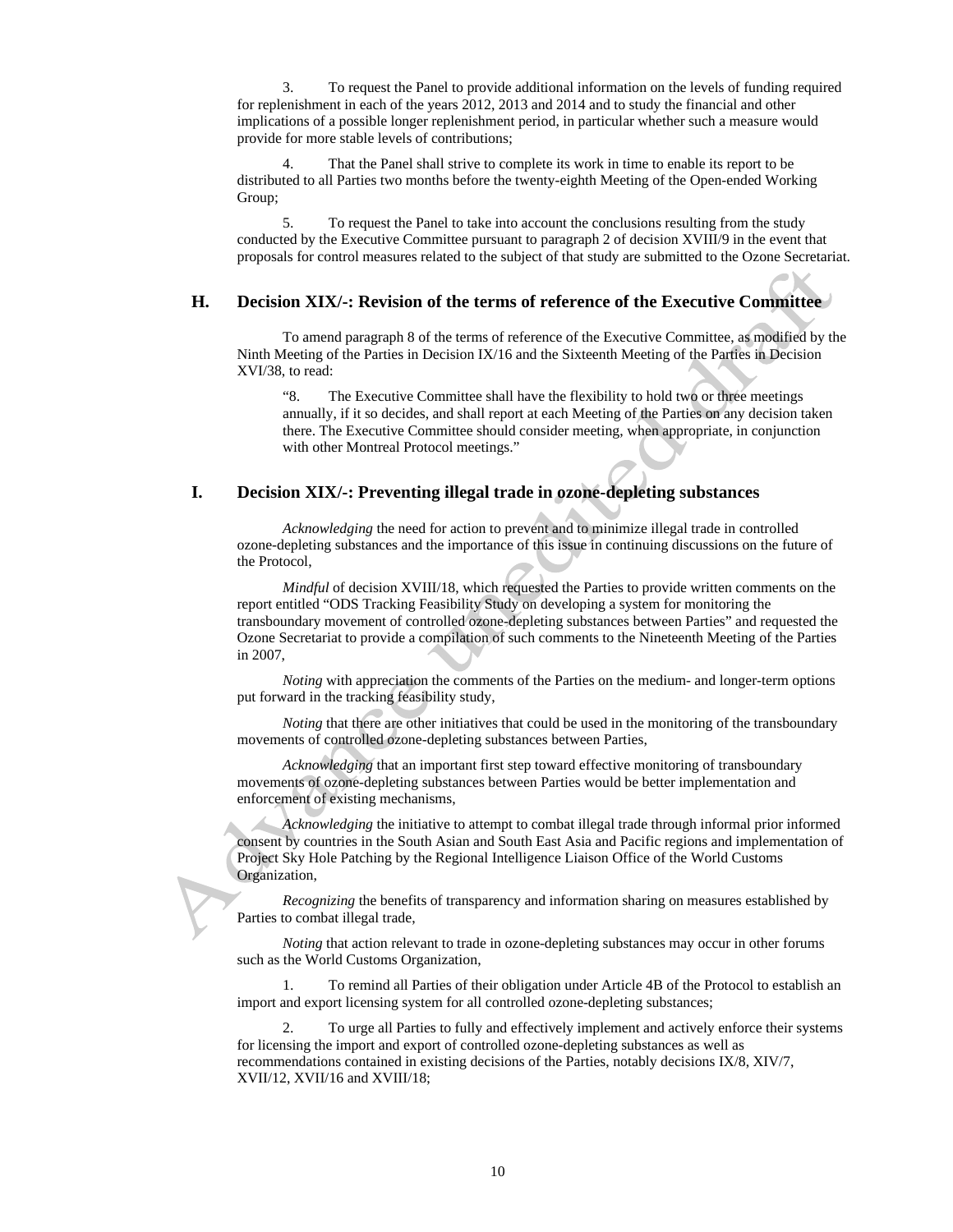3. That Parties wishing to improve implementation and enforcement of their licensing systems in order to combat illegal trade more effectively may wish to consider implementing domestically on a voluntary basis the following measures:

(a) Sharing information with other Parties, such as by participating in an informal prior informed consent procedure or similar system;

(b) Establishing quantitative restrictions, for example import and/or export quotas;

(c) Establishing permits for each shipment and obliging importers and exporters to report domestically on the use of such permits;

(d) Monitoring transit movements (trans-shipments) of ozone-depleting substances, including those passing through duty-free zones, for instance by identifying each shipment with a unique consignment reference number;

(e) Banning or controlling the use of non-refillable containers;

(f) Establishing appropriate minimum requirements for labeling and documentation to assist in the monitoring of trade of ozone-depleting substances;

(g) Cross-checking trade information, including through private-public partnerships;

(h) Including any other relevant recommendations from the ozone-depleting substances tracking study.

4. To request the Ozone Secretariat to continue to collaborate with the World Customs Organization in relation to possible actions by Parties on any new amendments to the Harmonized Commodity Description and Coding System with respect to ozone-depleting substances and to report to the Meeting of Parties on actions taken at the World Customs Organization.

### **J. Decision XIX/-: Essential-use nominations for Parties not operating under paragraph 1 of Article 5 for controlled substances for 2008 and 2009**

*Noting with appreciation* the work done by the Technology and Economic Assessment Panel and its Medical Technical Options Committee,

*Mindful* that, according to decision IV/25, chlorofluorocarbon use for metered-dose inhalers does not qualify as essential if technically and economically feasible alternatives or substitutes are available that are acceptable from the standpoint of environment and health,

*Noting* the Technology and Economic Assessment Panel's conclusion that technically satisfactory alternatives to chlorofluorocarbon-based metered-dose inhalers are available for shortacting beta-agonists, and other therapeutic categories for asthma and chronic obstructive pulmonary disease,

*Mindful* that paragraph 8 of decision XII/2 allows the transfer of chlorofluorocarbons between metered-dose inhaler companies,

*Welcoming* the continued progress in several Parties not operating under paragraph 1 of Article 5 in reducing their reliance on chlorofluorocarbon-containing metered dose inhalers as alternatives are developed, receive regulatory approval and are marketed for sale,

1. To authorize the levels of production and consumption for 2008 and 2009 necessary to satisfy essential uses of chlorofluorocarbons for metered-dose inhalers for asthma and chronic obstructive pulmonary disease, specified in the annexes to the present decision;

2. That Parties not operating under paragraph 1 of Article 5 of the Montreal Protocol, when licensing, authorizing or allocating essential-use exemptions for a manufacturer of metered-dose inhalers shall ensure, in accordance with paragraph 1 (b) of decision IV/25, that pre- and post-1996 stocks of controlled substances are taken into account such that no more than a one-year operational supply is maintained by the manufacturer;

3. That Parties not operating under paragraph 1 of Article 5 of the Montreal Protocol will request each company, consistent with paragraph 1 of decision VIII/10, to notify the relevant authority, for each metered-dose inhaler product for which the production of chlorofluorocarbons is requested, of:

(a) The company's commitment to the reformulation of the concerned products;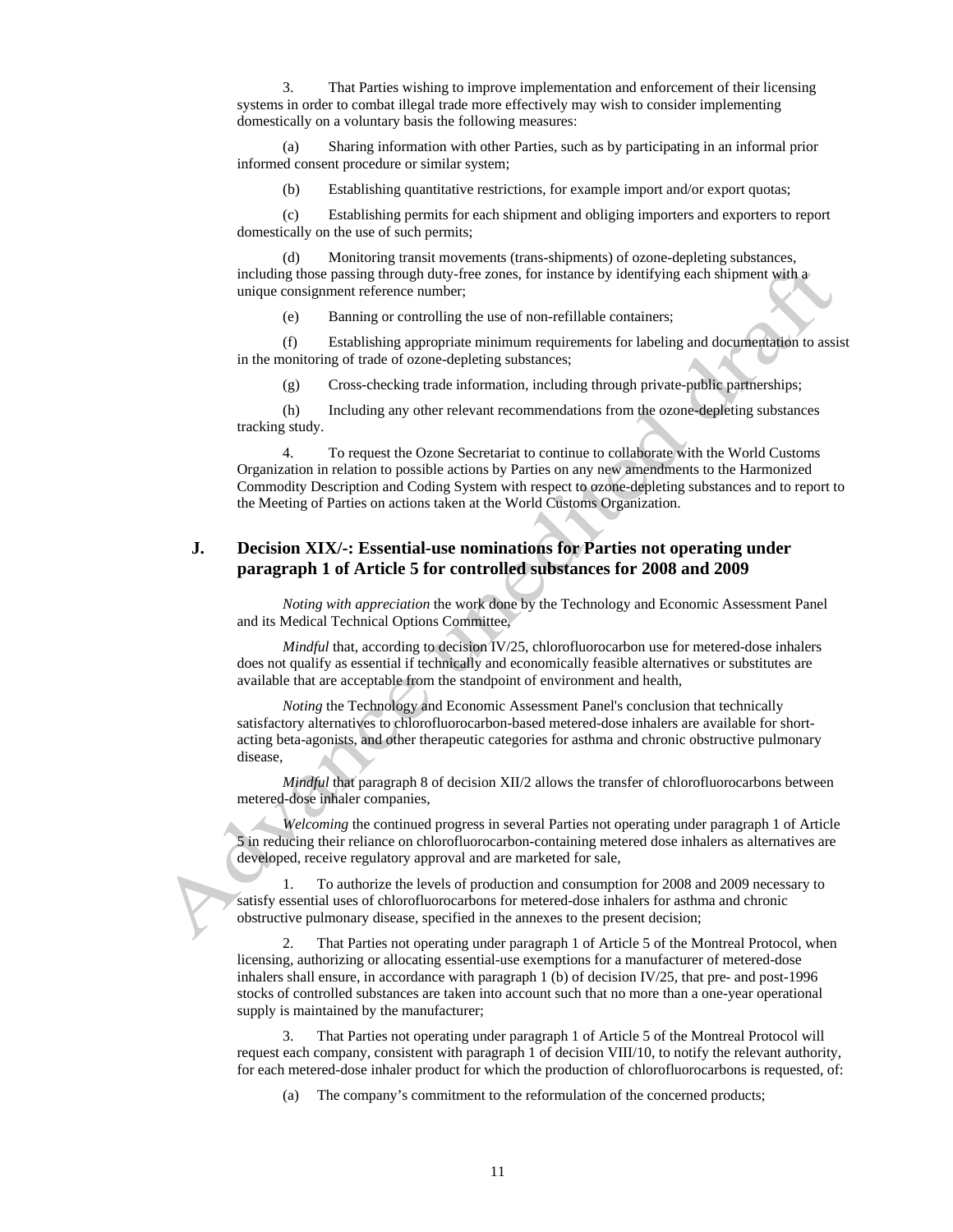(b) The timetable in which each reformulation process may be completed;

(c) Evidence that the company is diligently seeking approval of any chlorofluorocarbon-free  $alternative(s)$  in its domestic and export markets and transitioning those markets away from its chlorofluorocarbon products;

The Parties listed in Annex A to the present decision shall not nominate for the production of essential use volumes of chlorofluorocarbon for the manufacture of metered-dose inhalers in 2010 or any year thereafter.

#### **Annex A**

#### **Essential-use authorizations for 2008 of chlorofluorocarbons for metered-dose inhalers approved by the Nineteenth Meeting of the Parties (in metric tonnes)**

| Party                     | 2008 approved amount |
|---------------------------|----------------------|
| European Community        | 200                  |
| <b>Russian Federation</b> | 212                  |

#### **Annex B**

**Essential-use authorizations for 2009 of chlorofluorocarbons for metered-dose inhalers approved by the Nineteenth Meeting of the Parties (in metric tonnes)** 

| ∡artv                    | 2009 approved amount |  |
|--------------------------|----------------------|--|
| United States of America |                      |  |

### **K. Decision XIX/: Essential-use exemption for chlorofluorocarbons -113 for aerospace applications in the Russian Federation**

*Noting with appreciation* the work done by the Technology and Economic Assessment Panel and its Chemicals Technical Options Committee*,* 

*Taking into consideration* that adequate identified alternatives for chlorofluorocarbon-113 (CFC-113) do not currently exist for use in the aerospace industry of the Russian Federation and that the search for its alternatives continues, as confirmed in the 2006 assessment report of the Technology and Economic Assessment Panel and its Chemicals Technical Options Committee*,* 

*Noting* the readiness of the Russian Federation to explore the possibility of importing CFC-113 for its aerospace industry needs from available global stocks in accordance with the recommendations of the Technology and Economic Assessment Panel and its Chemicals Technical Options Committee*,* 

 *Also noting* that the Russian Federation is ready to receive prior to February 2008 a small group of experts in replacing ozone-depleting substance solvents in the aerospace industry nominated by the Technology and Economic Assessment Panel and its Chemicals Technical Options Committee with the aim of evaluating the applications and recommending proven alternatives where possible*,* 

1. To authorize the levels of production and consumption of CFC-113 in the Russian Federation for essential-use exemptions for chlorofluorocarbons in its aerospace industry in the amount of 140 metric tonnes in 2008;

2. To authorize the volume of 130 metric tonnes of CFC-113 nominated for 2009 by the Russian Federation provided that no alternatives are identified by the Technology and Economic Assessment Panel that can be implemented by 2009;

3. To request the Russian Federation to explore further the possibility of importing CFC-113 for its aerospace industry needs from available global stocks in accordance with the recommendations of the Technology and Economic Assessment Panel and its Chemicals Technical Options Committee.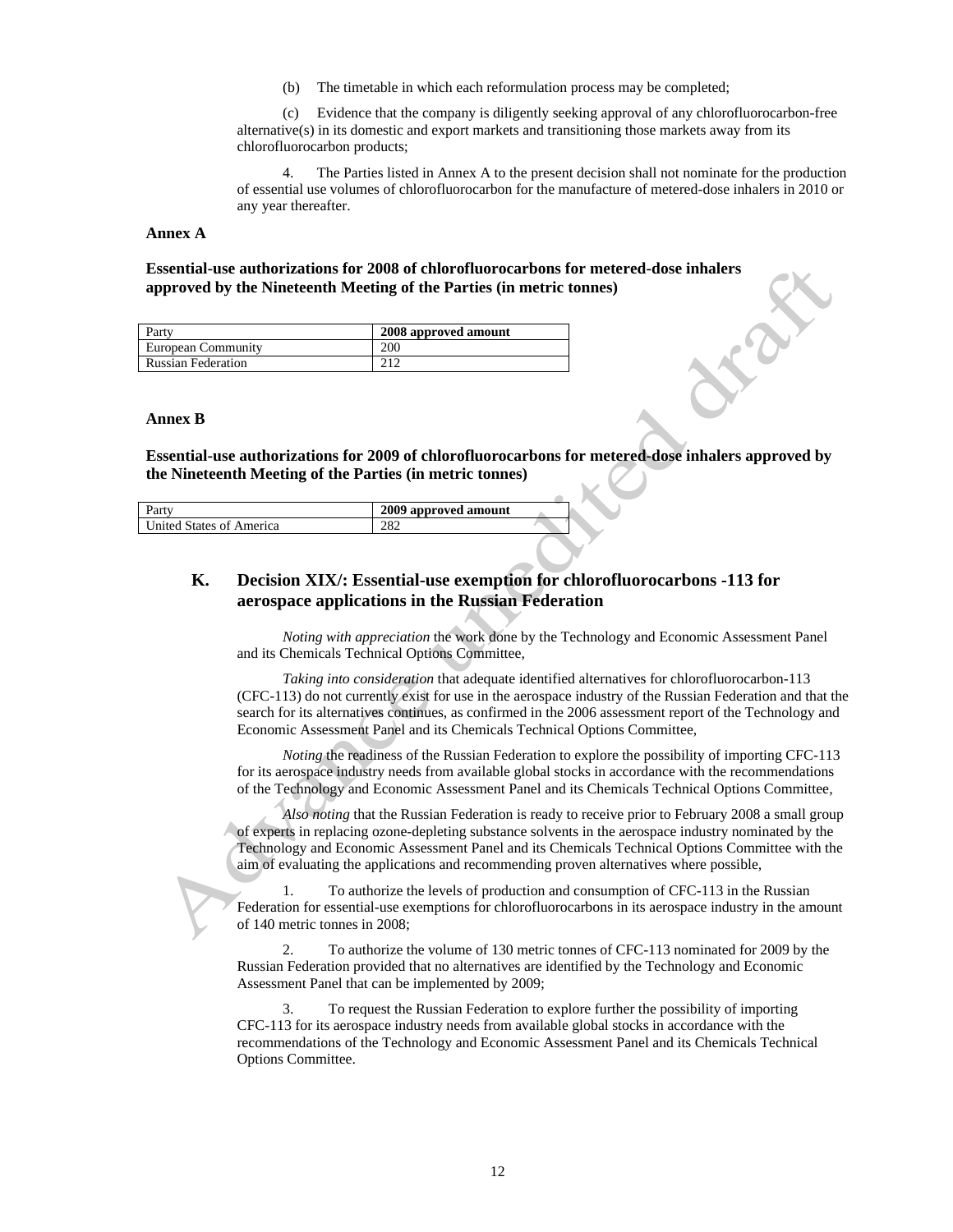### **L. Decision XIX/-: Replacement of table A and table A** *bis* **in Relevant Process Agent Decisions**

 1. To adopt the table in the appendix to the present decision as a list of process agent applications to replace table A of decision X/14 as it was amended in decision XVII/7 and to replace table A-*bis* in decision XVII/8.

### **Appendix**

| Table A List of uses of controlled substances as process agents |  |  |  |  |  |  |
|-----------------------------------------------------------------|--|--|--|--|--|--|
|-----------------------------------------------------------------|--|--|--|--|--|--|

| <b>Process</b> |                                                                                                                                |                             |  |
|----------------|--------------------------------------------------------------------------------------------------------------------------------|-----------------------------|--|
| 1              | Elimination of NCl <sub>3</sub> in chlor-alkali production                                                                     | <b>CTC</b>                  |  |
| $\overline{c}$ | Chlorine recovery by tail gas absorption in chlor-alkali production                                                            | <b>CTC</b>                  |  |
| 3              | Production of chlorinated rubber                                                                                               | <b>CTC</b>                  |  |
| $\overline{4}$ | Production of endosulfan                                                                                                       | <b>CTC</b>                  |  |
| 5              | Production of ibuprofen                                                                                                        | <b>CTC</b>                  |  |
| 6              | Production of dicofol                                                                                                          | <b>CTC</b>                  |  |
| 7              | Production of chlorosulfonated polyolefin (CSM)                                                                                | <b>CTC</b>                  |  |
| 8              | Production of aramid polymer (PPTA)                                                                                            | $\ensuremath{\mathbf{CTC}}$ |  |
| 9              | Production of synthetic fibre sheet                                                                                            | CFC <sub>11</sub>           |  |
| 10             | Production of chlorinated paraffin                                                                                             | $\ensuremath{\mathbf{CTC}}$ |  |
| 11             | Photochemical synthesis of perfluoropolyetherpolyperoxide precursors of Z-<br>perfluoropolyethers and difunctional derivatives | CFC <sub>12</sub>           |  |
| 12             | Reduction of perfluoropolyetherpolyperoxide intermediate for production of<br>perfluoropolyether diesters                      | <b>CFC 113</b>              |  |
| 13             | Preparation of perfluoropolyether diols with high functionality                                                                | <b>CFC 113</b>              |  |
| 14             | Production of cyclodime                                                                                                        | <b>CTC</b>                  |  |
| 15             | Production of chlorinated polypropene                                                                                          | <b>CTC</b>                  |  |
| 16             | Production of chlorinated EVA                                                                                                  | <b>CTC</b>                  |  |
| 17             | Production of methyl isocyanate derivatives                                                                                    | <b>CTC</b>                  |  |
| 18             | Production of 3-phenoxybenzaldehyde                                                                                            | <b>CTC</b>                  |  |
| 19             | Production of 2-chloro-5-methylpyridine                                                                                        | <b>CTC</b>                  |  |
| 20             | Production of imidacloprid                                                                                                     | <b>CTC</b>                  |  |
| 21             | Production of buprofenzin                                                                                                      | <b>CTC</b>                  |  |
| 22             | Production of oxadiazon                                                                                                        | <b>CTC</b>                  |  |
| 23             | Production of chloradized N-methylaniline                                                                                      | <b>CTC</b>                  |  |
| 24             | Production of 1,3-dichlorobenzothiazole                                                                                        | <b>CTC</b>                  |  |
| 25             | Bromination of a styrenic polymer                                                                                              | <b>BCM</b>                  |  |
| 26             | Synthesis of 2,4-D (2,4- dichlorophenoxyacetic acid)                                                                           | <b>CTC</b>                  |  |
| 27             | Synthesis of DEHPC (di-(2-ethylhexyl) peroxydicarbonate)                                                                       | <b>CTC</b>                  |  |
| 28             | Production of radio-labelled cyanocobalamin                                                                                    | <b>CTC</b>                  |  |
| 29             | Production of high modulus polyethylene fibre                                                                                  | <b>CFC 113</b>              |  |
| $30\,$         | Production of vinyl chloride monomer                                                                                           | CTC                         |  |
| 31             | Production of sultamicillin                                                                                                    | <b>BCM</b>                  |  |
| 32             | Production of prallethrin (pesticide)                                                                                          | <b>CTC</b>                  |  |
| 33             | Production of o-nitrobenzaldehyde (for dyes)                                                                                   | <b>CTC</b>                  |  |
| 34             | Production of 3-methyl-2-thiophenecarboxaldehyde                                                                               | <b>CTC</b>                  |  |
| 35             | Production of 2-thiophenecarboxaldehyde                                                                                        | <b>CTC</b>                  |  |
| 36             | Production of 2-thiophene ethanol                                                                                              | <b>CTC</b>                  |  |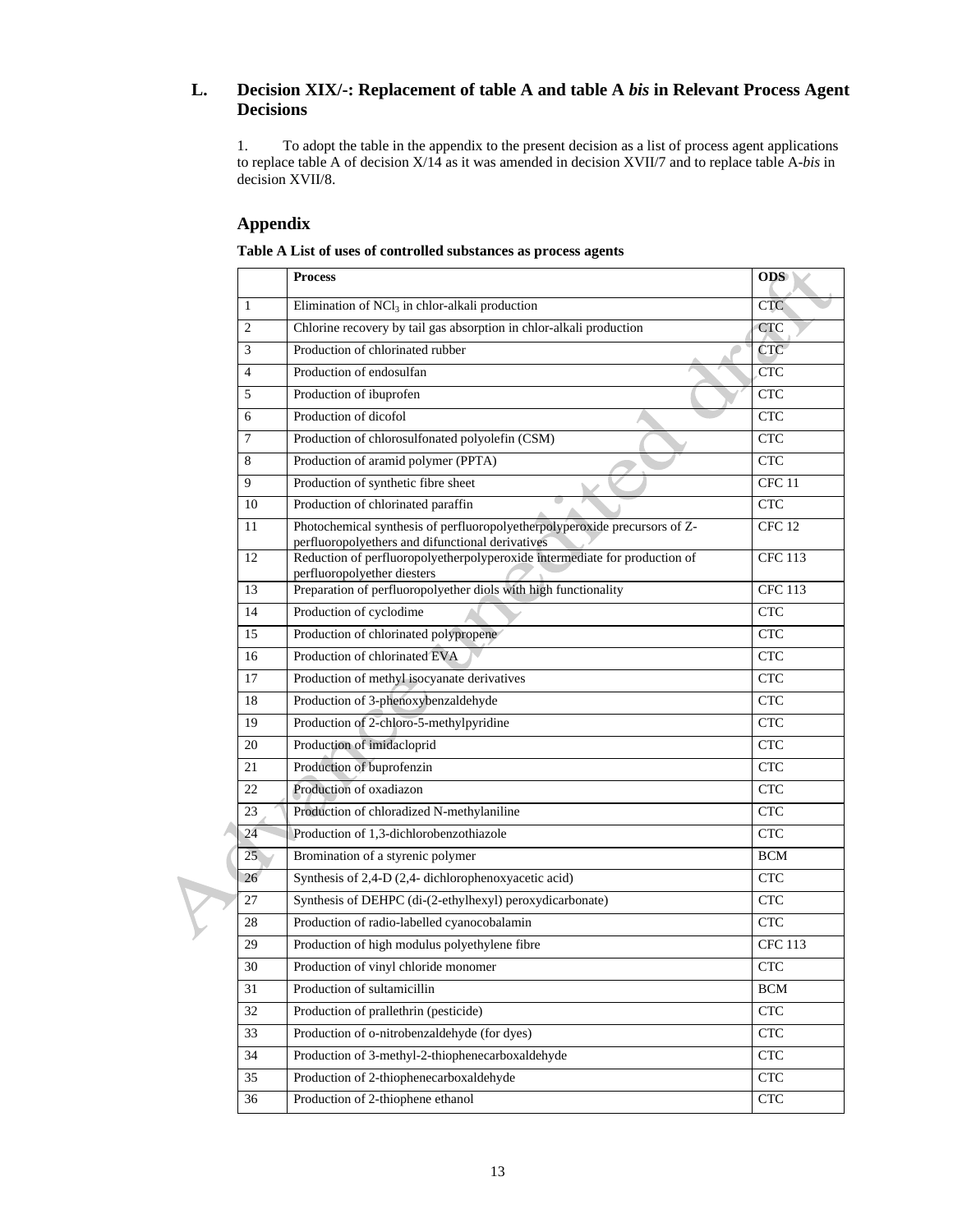| 37 | Production of 3.5-dinitrobenzoyl chloride (3.5-DNBC) | <b>CTC</b> |
|----|------------------------------------------------------|------------|
| 38 | Production of 1,2-benzisothiazol-3-ketone            | <b>CTC</b> |
| 39 | Production of <i>m</i> -nitrobenzaldehyde            | <b>CTC</b> |
| 40 | Production of tichlopidine                           | <b>CTC</b> |
| 41 | Production of <i>p</i> -nitro benzyl alcohol         | <b>CTC</b> |
| 42 | Production of tolclofos methyl                       | <b>CTC</b> |

### **M. Decision XIX/-: Follow-up to the 2006 Assessment Report by the Halons Technical Options Committee**

 *Welcoming* the 2006 report of the Halons Technical Options Committee of the Technology and Economic Assessment Panel*,* 

*Welcoming also* the continuing reduction in global halon use*,* 

*Noting* the concern expressed by the Halons Technical Options Committee about the availability of certain halons around the world*,* 

To request the Technology and Economic Assessment Panel to undertake a further study on projected regional imbalances in the availability of halon 1211, halon 1301 and halon 2402 and to investigate and propose mechanisms to better predict and mitigate such imbalances in the future;

2. To request the Technology and Economic Assessment Panel, when undertaking the study, to consult with the Secretariat of the Multilateral Fund on the outcomes of its study on the operation of halon banks around the world and to use such information from that study as may be relevant to its own review;

3. To request the Ozone Secretariat to make available 2004, 2005 and 2006 halon consumption figures by type of halon to the Technology and Economic Assessment Panel for its study;

4. To request the Technology and Economic Assessment Panel to submit its study in time to allow the Twentieth Meeting of the Parties to consider its results;

5. To encourage Parties which have requirements for halon 1211, halon 1301 and halon 2402 to provide the following information to the Ozone Secretariat by 1 April 2008 to assist the Technology and Economic Assessment Panel with its study:

(a) Projected need for halon 1211, halon 1301 and halon 2402 to support critical or essential equipment through the end of its useful life;

(b) Any difficulties experienced to date, or foreseen, in accessing adequate halons to support critical or essential equipment;

6. To encourage Parties, on a regular basis, to inform their critical users of halon, including the maritime industries, the aviation sector and military of the need to prepare for reduced access to halons in the future and to take all actions necessary to reduce their reliance on halons;

7. To request the Ozone Secretariat to write to the International Maritime Organization secretariat and to the secretariat of the International Civil Aviation Organization to draw their attention to the decreasing availability of halons for marine and aviation uses, and to the need to take all actions necessary to reduce reliance on halons in the respective sectors.

### **N. Decision XIX/-: Use of carbon tetrachloride for laboratory and analytical uses in Parties operating under paragraph 1 of Article 5 of the Montreal Protocol**

*Recognizing* the difficulties faced by countries operating under paragraph 1 of Article 5 of the Montreal Protocol in their search for viable alternatives to analytical methods that comply with international standards,

*Considering* that carbon tetrachloride plays an important role in analytical and laboratory processes and that there are currently no alternatives to it for some of those processes in Parties operating under paragraph 1 of Article 5,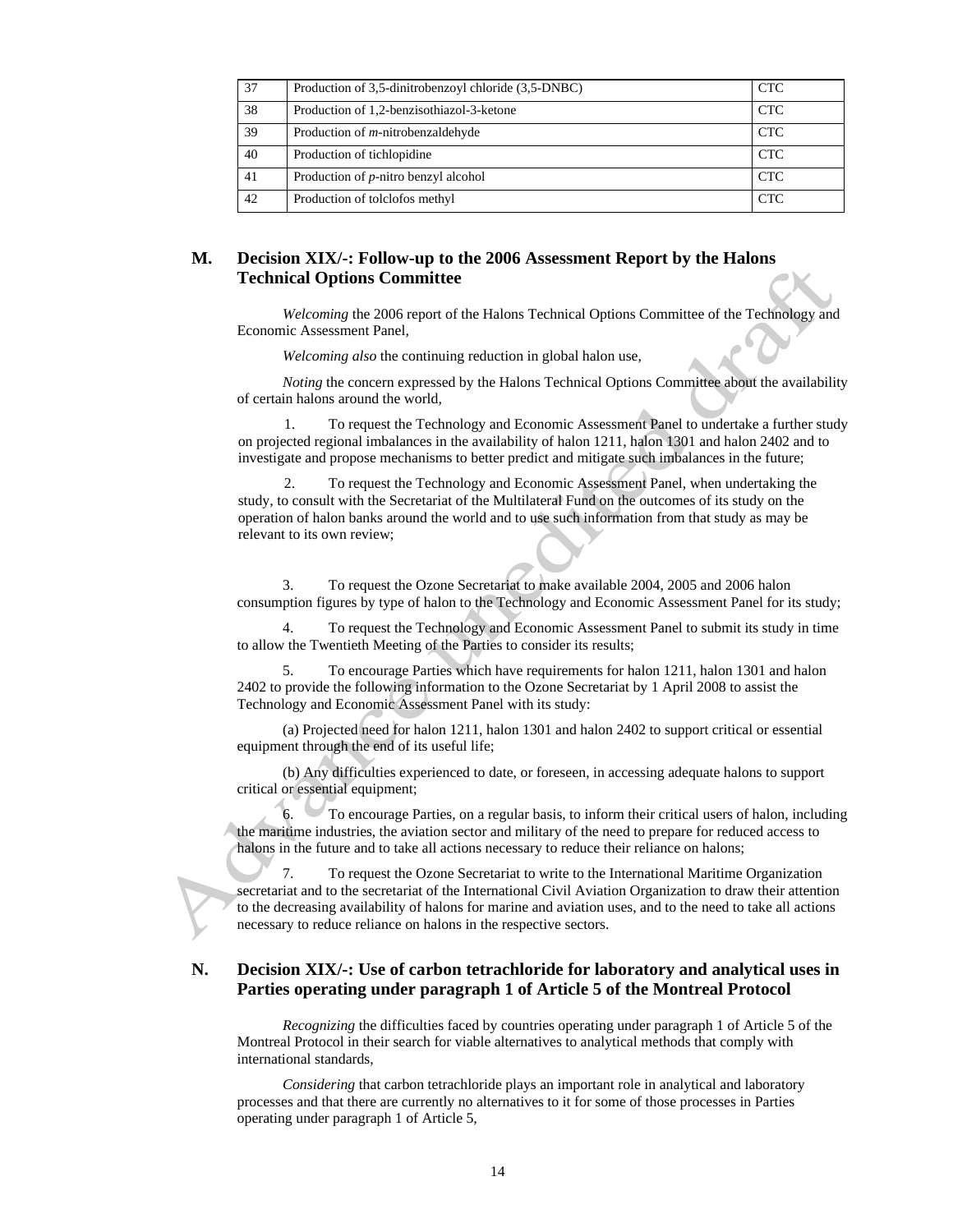*Recalling* that in decision XVII/13 the Parties agreed that the Implementation Committee and the Meeting of the Parties should defer until 2007 consideration of the compliance status in relation to the Montreal Protocol control measures for carbon tetrachloride of Parties operating under paragraph 1 of Article 5,

*Recalling also* that in decision XVII/13 the Parties agreed that the Nineteenth Meeting of the Parties would review the deferral referred to above in order to address the period 2007–2009,

1. That the Implementation Committee and the Meeting of the Parties should defer until 2010 the consideration of the compliance status in relation to the control measures for carbon tetrachloride of Parties operating under paragraph 1 of Article 5 which provide evidence to the Ozone Secretariat with their data reports, submitted in accordance with Article 7, showing that any deviation from the respective consumption target is due to the use of carbon tetrachloride for analytical and laboratory processes;

2. To urge Parties operating under paragraph 1 of Article 5 to minimize the consumption of carbon tetrachloride in laboratory and analytical uses by applying the global exemption criteria and procedures for laboratory and analytical uses of carbon tetrachloride currently established for Parties not operating under paragraph 1 of Article 5;

### **O. Decision XIX/-: Laboratory and analytical-use exemption**

1. To extend until 31 December 2011 the global laboratory and analytical-use exemption, under the conditions set out in annex II of the report of the Sixth Meeting of the Parties<sup>1</sup> and decisions XV/8, XVI/16, and XVIII/15, for the controlled substances in all annexes and groups of the Montreal Protocol except Annex C, group 1;

2. To request the Technology and Economic Assessment Panel and its Chemicals Technical Options Committee to provide, by the Twenty-first Meeting of the Parties, a list of laboratory and analytical uses of ozone-depleting substances, indicating those for which alternatives exist and which are therefore no longer necessary and describing those alternatives;

3. To eliminate the testing of organic matter in coal from the global exemption for laboratory and analytical uses of controlled substances.

### **P. Decision XIX/-: Request by Romania to be removed from the list of developing countries under the Montreal Protocol**

1. To note the request by Romania to be removed from the list of developing countries operating under paragraph 1 of Article 5;

2. To approve the request by Romania and note further that Romania shall assume the obligations of a Party not operating under paragraph 1 of Article 5 of the Montreal Protocol from 1 January 2008.

### **Q. Decision XIX/-: Terms of reference for the Scientific Assessment Panel, the Environmental Effects Assessment Panel and the Technology and Economic Assessment Panel**

The Meeting of the Parties decides:

1. To note with appreciation the excellent and highly useful work conducted by the Scientific Assessment Panel, the Environmental Effects Assessment Panel and the Technology and Economic Assessment Panel and their colleagues worldwide in preparing their 2006 assessment reports, including the 2007 synthesis report;

2. To request the three assessment panels to update their 2006 reports in 2010 and submit them to the Secretariat by 31 December 2010 for consideration by the Open-ended Working Group and by the Twenty-third Meeting of the Parties to the Montreal Protocol in 2011;

3. To request the assessment panels to keep the Parties to the Montreal Protocol informed

 $\overline{a}$ 

<sup>1</sup> UNEP/OzL.Pro.6/7.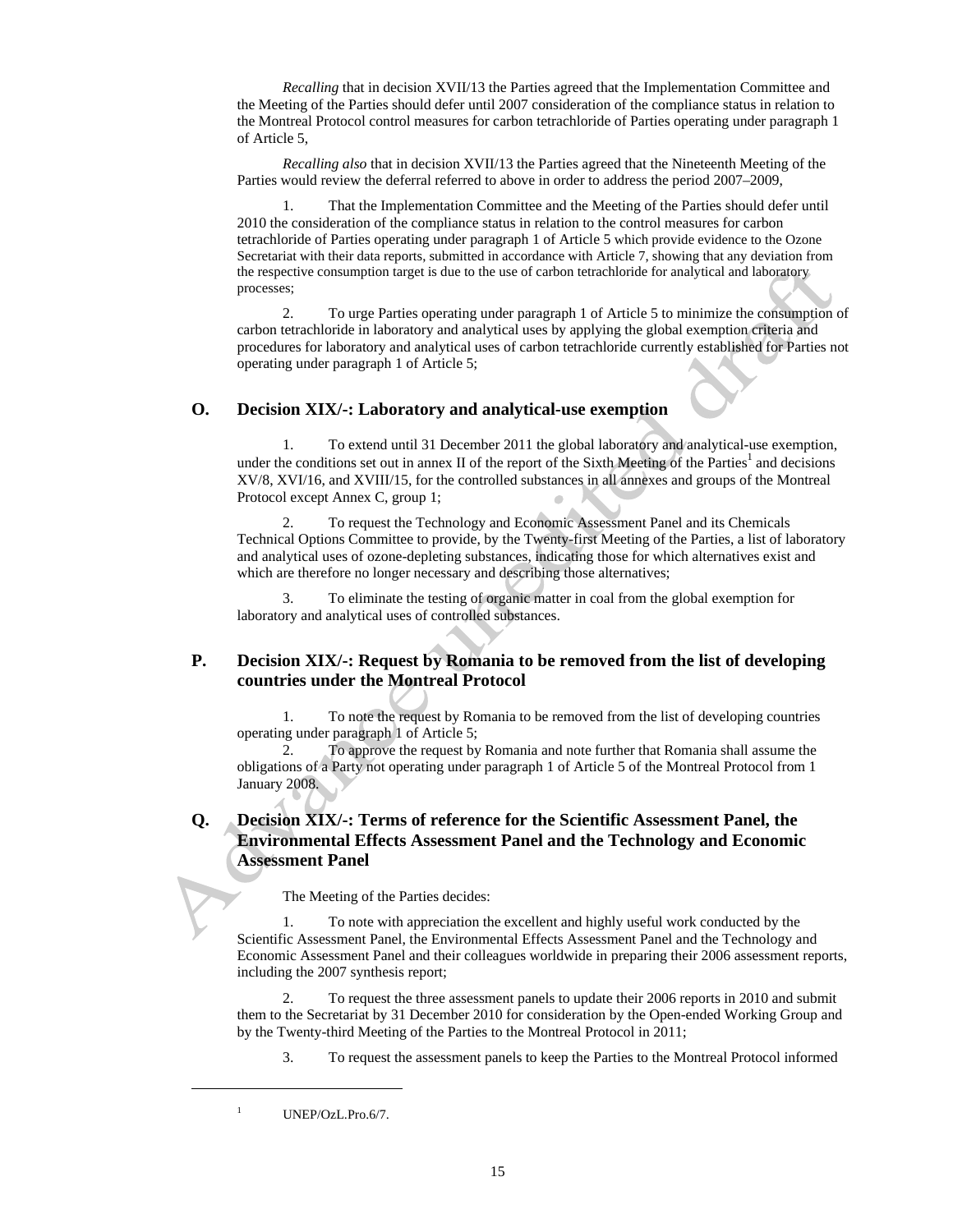of any important new developments;

4. That for the 2010 report the Scientific Assessment Panel should consider issues including:

(a) Assessment of the state of the ozone layer and its future evolution;

(b) Evaluation of the Antarctic ozone hole and Arctic ozone depletion and the predicted changes in these phenomena;

(c) Evaluation of the trends in the concentration of ozone-depleting substances in the atmosphere and their consistency with reported production and consumption of ozone-depleting substances and the likely implications for the state of the ozone layer;

(d) Assessment of the interaction between climate change and changes on the ozone-layer;

(e) Assessment of the interaction between tropospheric and stratospheric ozone,

(f) Description and interpretation of the observed changes in global and polar ozone and in ultraviolet radiation, as well as future projections and scenarios for those variables, taking into account among other things the expected impacts of climate change;

 (g) Assessment of consistent approaches to evaluating the impact of very short-lived substances, including potential replacements, on the ozone layer;

(h) Identification and reporting, as appropriate, on any other threats to the ozone layer;

5. That the Environmental Effects Assessment Panel should consider the following issues for future updates and the 2010 report:

(a) Continued identification of the environmental impacts of ozone depletion and the environmental impacts of the interaction of ozone depletion and climate change for all areas that are assessed;

(b) Assessment of the effects on human health from stratospheric ozone depletion;

(c) Assessment of the impact of increased UV-B radiation on terrestrial and aquatic ecosystems, and their interactions with each other and biogeochemical cycles;

(d) Impacts of stratospheric ozone depletion on the troposphere and its implications for the environment;

(e) Assessment of the significance of UV-B radiation on materials;

6. That the Technology and Economic Assessment Panel should, among other matters, consider the following topics:

(a) The impact of the phase-out of ozone-depleting substances on sustainable development, particularly in Parties operating under paragraph 1 of Article 5 and countries with economies in transition;

(b) Technical progress in all sectors;

(c) Technically and economically feasible choices for the reduction and elimination of ozone-depleting substances through the use of alternatives, taking into account their impact on climate change and overall environmental performance;

(d) Technical progress on the recovery, reuse and destruction of ozone-depleting substances;

(e) Accounting for: the production and use in various applications of ozone-depleting substances; ozone-depleting substances in inventories; ozone depleting substances in products; and the production and use in various applications of very short-lived substances;

(f) Accounting of emissions of all relevant ozone-depleting substances with a view to updating continuously use patterns and coordinating such data with the Scientific Assessment Panel in order periodically to reconcile estimated emissions and atmospheric concentrations.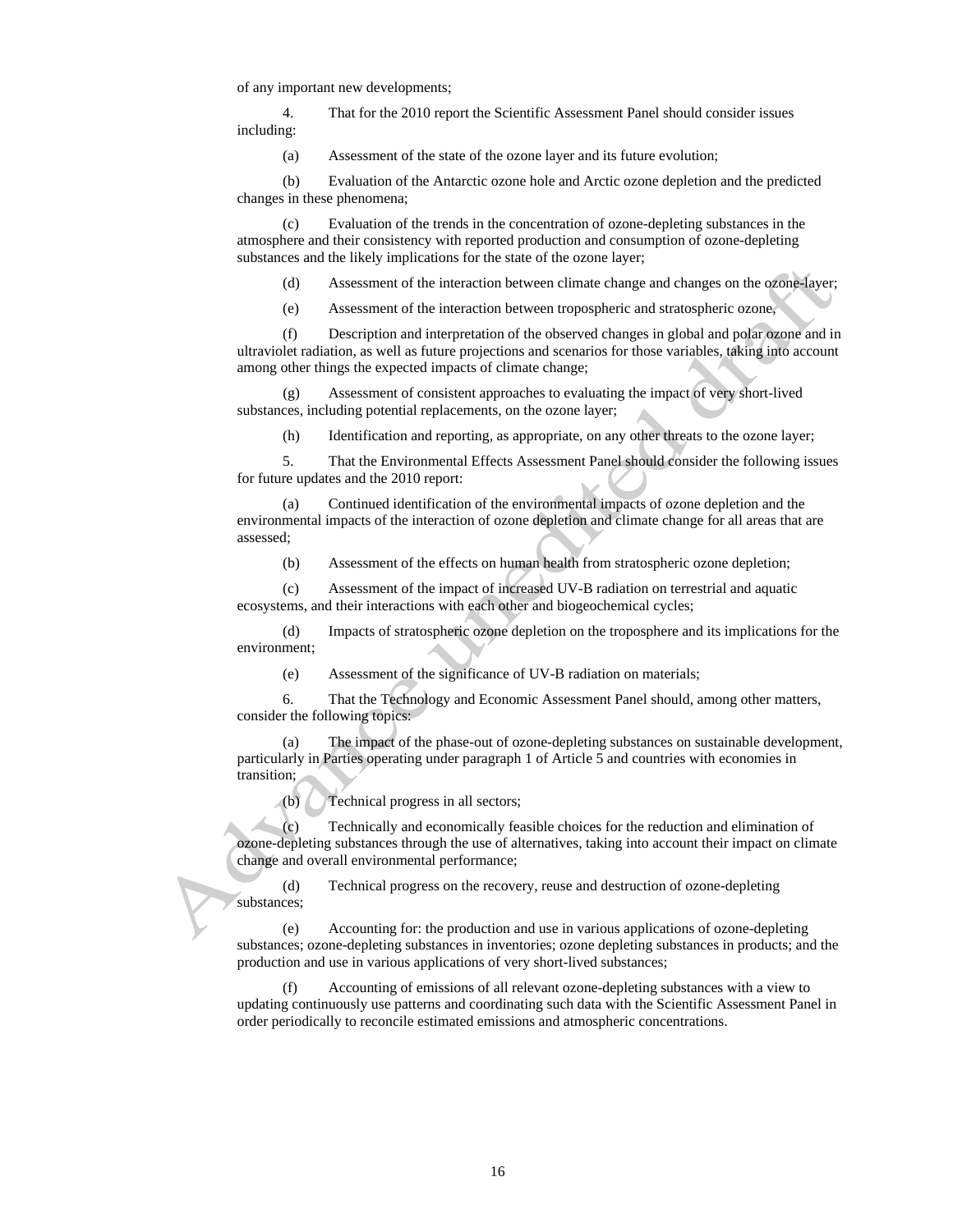### **R. Decision XIX/–: Non-compliance in 2005 with the provisions of the Montreal Protocol governing production of the controlled substances in Annex A, group I, (CFCs) and the requirements of Article 2 of the Protocol with regard to the transfer of CFC production rights by Greece**

*Noting* that Greece ratified the Montreal Protocol on 29 December 1988, its London Amendment on 11 May 1993, the Copenhagen Amendment on 30 January 1995, the Montreal Amendment on 27 January 2006 and the Beijing Amendment on 27 January 2006 and is classified as a Party not operating under paragraph 1 of Article 5 of the Protocol,

*Noting also* that Greece has reported annual production for the Annex A, group I, controlled substances (CFCs) of 2,142.000 ODP-tonnes for 2005 to meet the basic domestic needs of Parties operating under Article 5 of the Protocol, which exceeds the Party's maximum allowable production level for those controlled substances of 730 ODP-tonnes,

*Noting with appreciation* the explanation submitted by the Party that 1,374 ODP-tonnes of its excess production of CFCs is attributable to a transfer of CFC production allowances from the United Kingdom of Great Britain and Northern Ireland to Greece in 2005, but noting with concern that Greece did not notify the Secretariat prior to the date of the transfer in accordance with the requirements of Article 2 of the Protocol,

*Noting also* the explanation submitted by Greece that the 38 ODP-tonnes of total reported CFC production in 2005 that was not accounted for by the transfer of production allowances reflected the Party's misunderstanding as to the calculation of its baseline for the production of CFCs to meet the basic domestic needs of Parties operating under Article 5 of the Protocol and data reporting errors by the Party for the baseline year 1995,

*Noting further* the information submitted by Greece in support of its request to revise the data for the year 1995 that is used to calculate the Party's baseline for the production of CFCs to meet the basic domestic needs of Parties operating under Article 5 of the Protocol,

*Recalling* recommendation 39/16 of the Implementation Committee under the non-compliance procedure of the Montreal Protocol, which concluded that the information submitted by Greece did not meet the requirements of decision XV/19 of the Fifteenth Meeting of the Parties for substantiating requests for the revision of baseline data, primarily because the Party could not verify the accuracy of the proposed new baseline data as required by paragraph 2 (a) (iii) of decision XV/19,

*Noting with appreciation*, however, that Greece ceased CFC production in January 2006, will not issue licenses to produce CFCs in the future and reported ozone-depleting substances data for 2006 that confirms its return to compliance with the Protocol's CFC production control measures in that year,

1. That Greece was in non-compliance in 2005 with the provisions of Article 2 of the Protocol that prescribe the procedure for the transfer of production rights, while acknowledging the Party's regret at its failure to comply with the notification requirement of Article 2 and its undertaking to ensure that any future transfers are conducted in accordance with that Article;

That Greece was also in non-compliance in 2005 with the production control measures under the Montreal Protocol for the controlled substances contained in Annex A, group I (CFCs) of the Protocol;

3. To monitor whether the Party continues to refrain from producing CFCs. To the degree that the Party is working toward and meeting the specific Protocol control measures, it should continue to be treated in the same manner as a Party in good standing;

4. To caution Greece in accordance with item B of the indicative list of measures that may be taken by a Meeting of the Parties in respect of non-compliance that, in the event that it fails to remain in compliance, the Parties will consider measures consistent with item C of the indicative list of measures. Those measures may include the possibility of action available under Article 4;

### **S. Decision XIX/-: Non-compliance with the Montreal Protocol by Paraguay**

*Noting* that Paraguay ratified the Montreal Protocol and its London Amendment on 3 December 1992, the Copenhagen and Montreal Amendments on 27 April 2001 and the Beijing Amendment on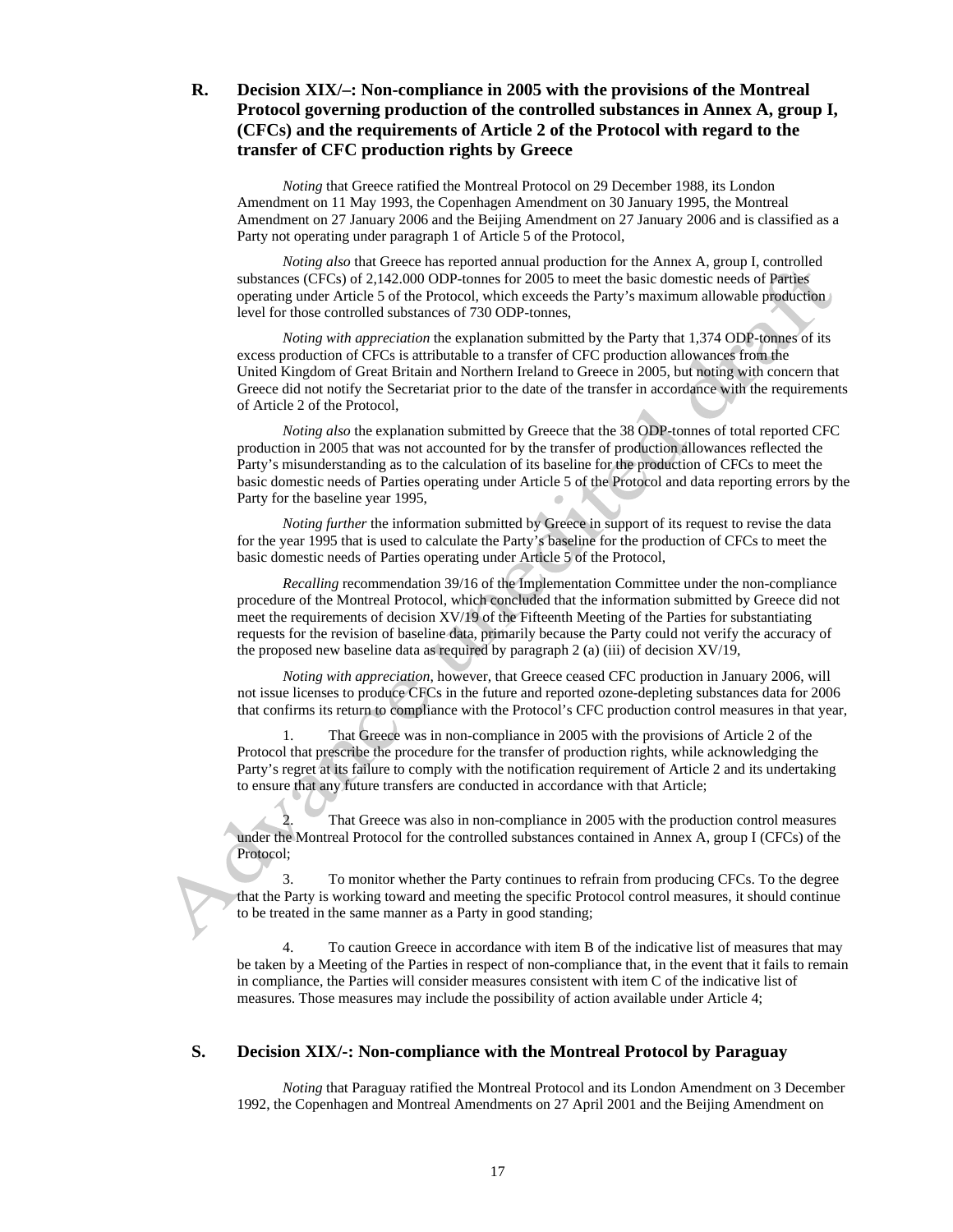18 July 2006, is classified as a Party operating under paragraph 1 of Article 5 of the Protocol and had its country programme approved by the Executive Committee in February 1997,

*Noting also* that the Executive Committee has approved \$1,787,030 from the Multilateral Fund for the Implementation of the Montreal Protocol in accordance with Article 10 of the Protocol to enable Paraguay's compliance,

1. That Paraguay has reported annual consumption for the controlled substances in Annex A, group I, (CFCs) for 2005 of 250.7 ODP-tonnes, which exceeds the Party's maximum allowable consumption of 105.3 ODP-tonnes for those controlled substances for that year, and was therefore in non-compliance with the consumption control measures under the Montreal Protocol for CFCs in 2005,

2. That Paraguay has reported annual consumption of the controlled substance in Annex B, group II, (carbon tetrachloride) for 2005 of 0.7 ODP-tonnes, which exceeds its maximum allowable consumption of 0.1 ODP-tonnes for that controlled substance for that year, and was therefore in non-compliance with the consumption control measures under the Montreal Protocol for carbon tetrachloride in 2005,

3. To record with appreciation the submission by Paraguay of a plan of action to ensure its prompt return to compliance with the Protocol's CFC and carbon tetrachloride control measures, under which, without prejudice to the operation of the financial mechanism of the Protocol, Paraguay specifically commits itself:

(a) To reducing CFC consumption to no greater than:

(i) 31.6 ODP-tonnes in 2007, 2008 and 2009;

(ii) Zero ODP-tonnes in 2010, save for essential uses that may be authorized by the Parties;

(b) To reducing carbon tetrachloride consumption to no greater than:

(i) 0.1 ODP-tonnes in 2007, 2008 and 2009;

(ii) Zero ODP-tonnes in 2010, save for essential uses that may be authorized by the Parties;

(c) To monitoring its import licensing and quota system for ozone-depleting substances and to extending that system to carbon tetrachloride;

To monitoring the implementation of its ban on the export of all ozone-depleting substances and the import of refrigeration and air-conditioning equipment, whether new or used, which use CFC-11 and CFC-12;

4. To urge Paraguay to work with the relevant implementing agencies to implement its plan of action to phase out consumption of CFCs and carbon tetrachloride;

5. To monitor closely the progress of Paraguay with regard to the implementation of its plan of action and the phase-out of CFCs and carbon tetrachloride. To the degree that the Party is working toward and meeting the specific Protocol control measures, it should continue to be treated in the same manner as a Party in good standing. In that regard, Paraguay should continue to receive international assistance to enable it to meet those commitments in accordance with item A of the indicative list of measures that may be taken by a Meeting of the Parties in respect of non-compliance;

6. To caution Paraguay in accordance with item B of the indicative list of measures that may be taken by a Meeting of the Parties in respect of non-compliance that, in the event that it fails to remain in compliance, the Parties will consider measures consistent with item C of the indicative list of measures. Those measures may include the possibility of actions available under Article 4, such as ensuring that the supply of the CFCs and carbon tetrachloride that are the subject of non-compliance is ceased so that exporting Parties are not contributing to a continuing situation of non-compliance;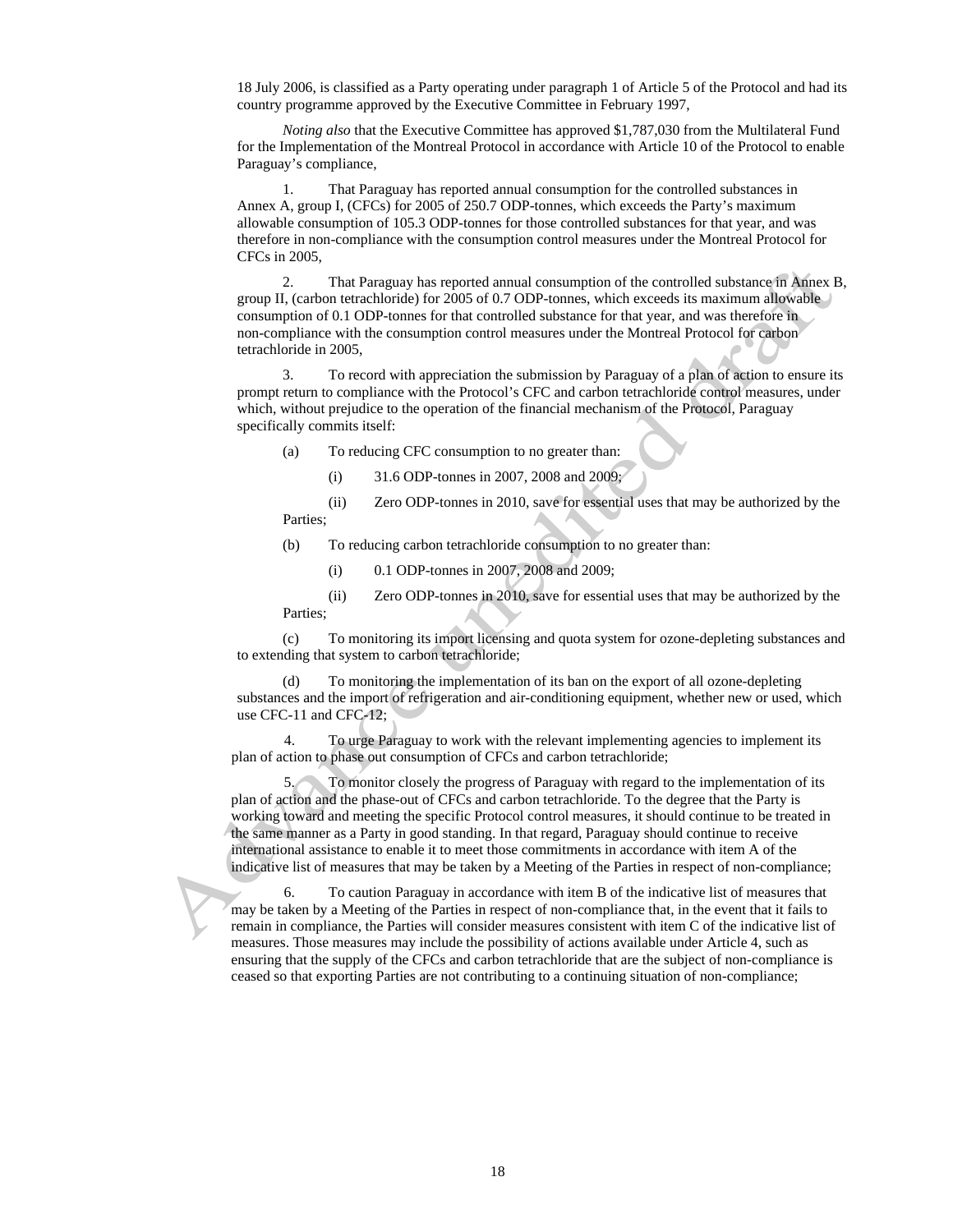### **T. Decision XIX/–: Potential non-compliance in 2005 with the provisions of the Montreal Protocol governing consumption of the controlled substance in Annex E (methyl bromide) by Saudi Arabia and request for a plan of action**

*Noting* that Saudi Arabia ratified the Montreal Protocol and its London and Copenhagen Amendments on 1 March 1993 and is classified as a Party operating under paragraph 1 of Article 5 of the Protocol,

*Noting also* that the Executive Committee has approved \$65,000 from the Multilateral Fund for the Implementation of the Montreal Protocol to enable Saudi Arabia's compliance in accordance with Article 10 of the Protocol,

1. That Saudi Arabia reported annual consumption for the controlled substance in Annex E (methyl bromide) for 2005 of 27.6 ODP-tonnes, which exceeds its maximum allowable consumption level of 0.5 ODP-tonnes for that controlled substance for that year, and is therefore presumed in the absence of further clarification to be in non-compliance in 2005 with the control measures under the Montreal Protocol for methyl bromide;

2. To request Saudi Arabia to submit to the Secretariat, as a matter of urgency and no later than 29 February 2008, for consideration by the Implementation Committee at its next meeting, an explanation for its excess consumption, together with a plan of action with time-specific benchmarks to ensure the Party's prompt return to compliance. Saudi Arabia may wish to consider including in its plan of action the establishment of import quotas to support the phase-out schedule and policy and regulatory instruments that will ensure progress in achieving the phase-out;

3. To monitor closely the progress of Saudi Arabia with regard to the phase-out of methyl bromide. To the degree that the Party is working toward and meeting the specific Protocol control measures, it should continue to be treated in the same manner as a Party in good standing. In that regard, Saudi Arabia should continue to receive international assistance to enable it to meet its commitments in accordance with item A of the indicative list of measures that may be taken by a Meeting of the Parties in respect of non-compliance;

4. To caution Saudi Arabia, in accordance with item B of the indicative list of measures that may be taken by a Meeting of the Parties in respect of non-compliance that, in the event that it fails to return to compliance in a timely manner, the Meeting of the Parties will consider measures consistent with item C of the indicative list of measures. Those measures may include the possibility of actions available under Article 4, such as ensuring that the supply of the methyl bromide that is the subject of non-compliance is ceased so that exporting Parties are not contributing to a continuing situation of non-compliance.

#### **U. Decision XIX/-: Request for change in baseline data by Turkmenistan**

*Noting* that Turkmenistan has submitted a request to revise its consumption data for the Annex E controlled substance (methyl bromide) for the baseline year 1998 from zero to 14.3 ODP-tonnes,

*Noting also* that decision XV/19 of the Fifteenth Meeting of the Parties sets out the methodology for the submission and review of requests for the revision of baseline data,

*Noting with appreciation* the extensive efforts undertaken by Turkmenistan to fulfil the information requirements of decision XV/19, in particular its efforts to verify the accuracy of its proposed new baseline data through the inspection of methyl bromide use sites,

1. That Turkmenistan has presented sufficient information in accordance with decision XV/19 to justify its request to change its baseline data on the consumption of methyl bromide;

2. To change the baseline consumption data of Turkmenistan for methyl bromide for the year 1998 from zero to 14.3 ODP-tonnes.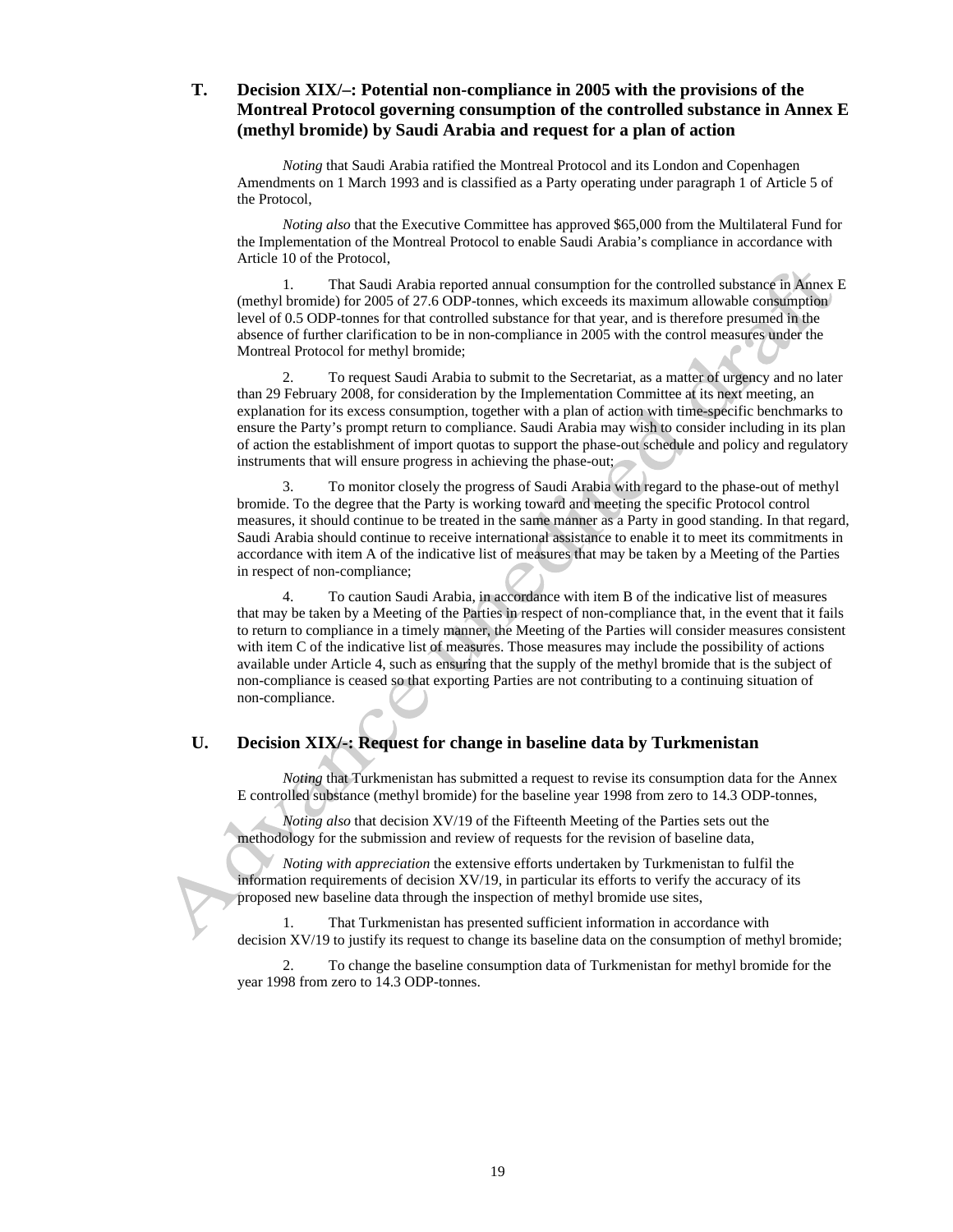### **V. Decision XIX/-: Data and information provided by the Parties in accordance with Article 7 of the Montreal Protocol**

*Noting with appreciation* that [130] Parties out of the 190 that should have reported data for 2006 have done so and that 72 of those Parties reported their data by 30 June 2007 in accordance with decision XV/15,

*Noting with concern*, however, that the number of Parties that have reported 2006 data is lower than the number of Parties that reported 2005 data by September of 2006,

*Noting* that a lack of timely data reporting by Parties impedes effective monitoring and assessment of Parties' compliance with their obligations under the Montreal Protocol,

*Noting also* that reporting by 30 June each year greatly facilitates the work of the Executive Committee of the Multilateral Fund for the Implementation of the Montreal Protocol in assisting Parties operating under paragraph 1 of Article 5 of the Protocol to comply with the Protocol's control measures;

1. To urge the Parties that have yet to report their data for 2006 to report the required data to the Secretariat in accordance with the provisions of Article 7 of the Montreal Protocol, working closely with the implementing agencies where appropriate;

2. To request the Implementation Committee to review at its next meeting the situation of those Parties that have not submitted their 2006 data by that time;

3. To encourage Parties to continue to report consumption and production data as soon as figures are available, and preferably by 30 June each year, as agreed in decision XV/15;

### **W. Decision XIX/-: Report on the establishment of licensing systems under Article 4B of the Montreal Protocol**

*Noting* that paragraph 3 of Article 4B of the Montreal Protocol requires each Party, within three months of the date of introducing its system for licensing the import and export of new, used, recycled and reclaimed substances in Annexes A, B, C and E of the Protocol, to report to the Secretariat on the establishment and operation of that system*,* 

*Noting with appreciation* that 143 Parties to the Montreal Amendment to the Protocol have established import and export licensing systems for ozone-depleting substances as required under the terms of the amendment*,* 

*Noting also with appreciation* that 26 Parties to the Protocol that have not yet ratified the Montreal Amendment have also established import and export licensing systems for ozone-depleting substances,

*Recognizing* that licensing systems provide for the monitoring of imports and exports of ozone-depleting substances, prevent illegal trade and enable data collection,

1. To record that Barbados, Cook Islands, Eritrea, Haiti, Kiribati, Nauru, Niue, Sao Tome and Principe, Somalia, Tonga, United Republic of Tanzania and Uzbekistan are Parties to the Montreal Amendment to the Protocol, that they have not yet established import and export licensing systems for ozone-depleting substances and are therefore in non-compliance with Article 4B of the Protocol and that financial assistance has been approved for all of them;

2. To request each of the 12 Parties listed in paragraph 1 to submit to the Secretariat as a matter of urgency and no later than 29 February 2008, for consideration by the Implementation Committee under the Non-Compliance Procedure of the Montreal Protocol at its fortieth meeting, a plan of action to ensure the prompt establishment and operation of an import and export licensing system for ozone-depleting substances;

3. To encourage all remaining Parties to the Protocol that have not yet ratified the Montreal Amendment to ratify it and to establish import and export licensing systems for ozone-depleting substances if they have not yet done so;

4. To urge all Parties that already operate licensing systems for ozone-depleting substances to ensure that they are structured in accordance with Article 4B of the Protocol and that they are implemented and enforced effectively;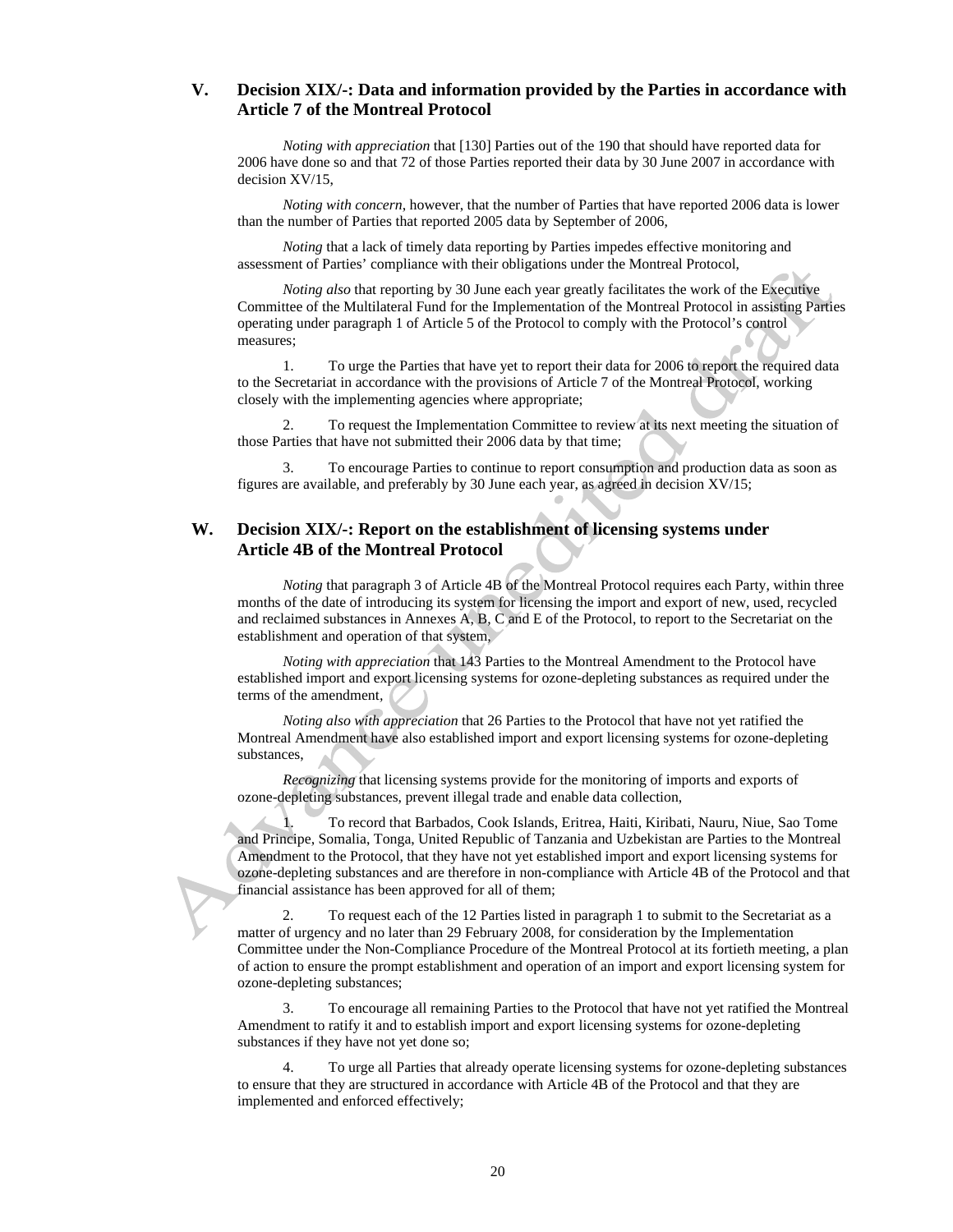5. To review periodically the status of the establishment of import and export licensing systems for ozone-depleting substances by all Parties to the Protocol, as called for in Article 4B of the Protocol.

### **X. Decision XIX/-: Compliance with the Montreal Protocol by the Islamic Republic of Iran**

*Noting* that the Islamic Republic of Iran ratified the Montreal Protocol on 3 October 1990, the London and Copenhagen Amendments to the Protocol on 4 August 1997 and the Montreal Amendment to the Protocol on 17 October 2001, is classified as a Party operating under paragraph 1 of Article 5 of the Protocol and had its country programme approved by the Executive Committee in June 1993*,* 

*Noting also* that the Executive Committee approved \$65,323,350 from the Multilateral Fund for the Implementation of the Montreal Protocol in accordance with Article 10 of the Protocol to enable the Islamic Republic of Iran's compliance,

*Noting further* that decision XVII/13 of the Seventeenth Meeting of the Parties provides that the Implementation Committee should defer until 2007 consideration of compliance with the Protocol's carbon tetrachloride control measures by any Article 5 Party that provides evidence to the Ozone Secretariat with its annual data report that a deviation from the Protocol's annual consumption limit was due to the use of carbon tetrachloride for analytical and laboratory processes,

*Congratulating* the Islamic Republic of Iran on its reported data for carbon tetrachloride consumption in 2006, which shows that it was in compliance with its obligations under the control measures of the Montreal Protocol for that substance in that year,

1. That the Islamic Republic of Iran reported annual consumption for the controlled substance in Annex B, group II, (carbon tetrachloride) for 2005 of 13.6 ODP-tonnes, which exceeds the Party's maximum allowable consumption of 11.6 ODP-tonnes for that controlled substance for that year, but that the Party's excess consumption was for laboratory and analytical uses;

2. To record with appreciation the submission by the Islamic Republic of Iran of a plan of action to ensure its prompt return to compliance with the Protocol's carbon tetrachloride control measures, under which, without prejudice to the operation of the financial mechanism of the Protocol, the Islamic Republic of Iran specifically commits itself:

- (a) To reducing consumption to no greater than:
	- (i) 11.6 ODP-tonnes in 2007;

 (ii) Zero ODP-tonnes in 2008, save for essential uses that may be authorized by the Parties;

 (b) To monitoring its existing system for licensing imports and exports of ozone-depleting substances, including import quotas;

3. To urge the Islamic Republic of Iran to work with the relevant implementing agencies to implement its plan of action to phase out consumption of carbon tetrachloride;

4. To monitor closely the progress of the Islamic Republic of Iran with regard to the implementation of its plan of action and the phase-out of carbon tetrachloride. To the degree that the Party is working toward and meeting the specific Protocol control measures, it should continue to be treated in the same manner as a Party in good standing. In that regard, the Islamic Republic of Iran should continue to receive international assistance to enable it to meet those commitments in accordance with item A of the indicative list of measures that may be taken by a Meeting of the Parties in respect of non-compliance;

5. To caution the Islamic Republic of Iran in accordance with item B of the indicative list of measures, that, in the event that it fails to remain in compliance, the Parties will consider measures consistent with item C of the indicative list of measures. Those measures may include the possibility of actions available under Article 4, such as ensuring that the supply of the carbon tetrachloride that is the subject of non-compliance is ceased so that exporting Parties are not contributing to a continuing situation of non-compliance.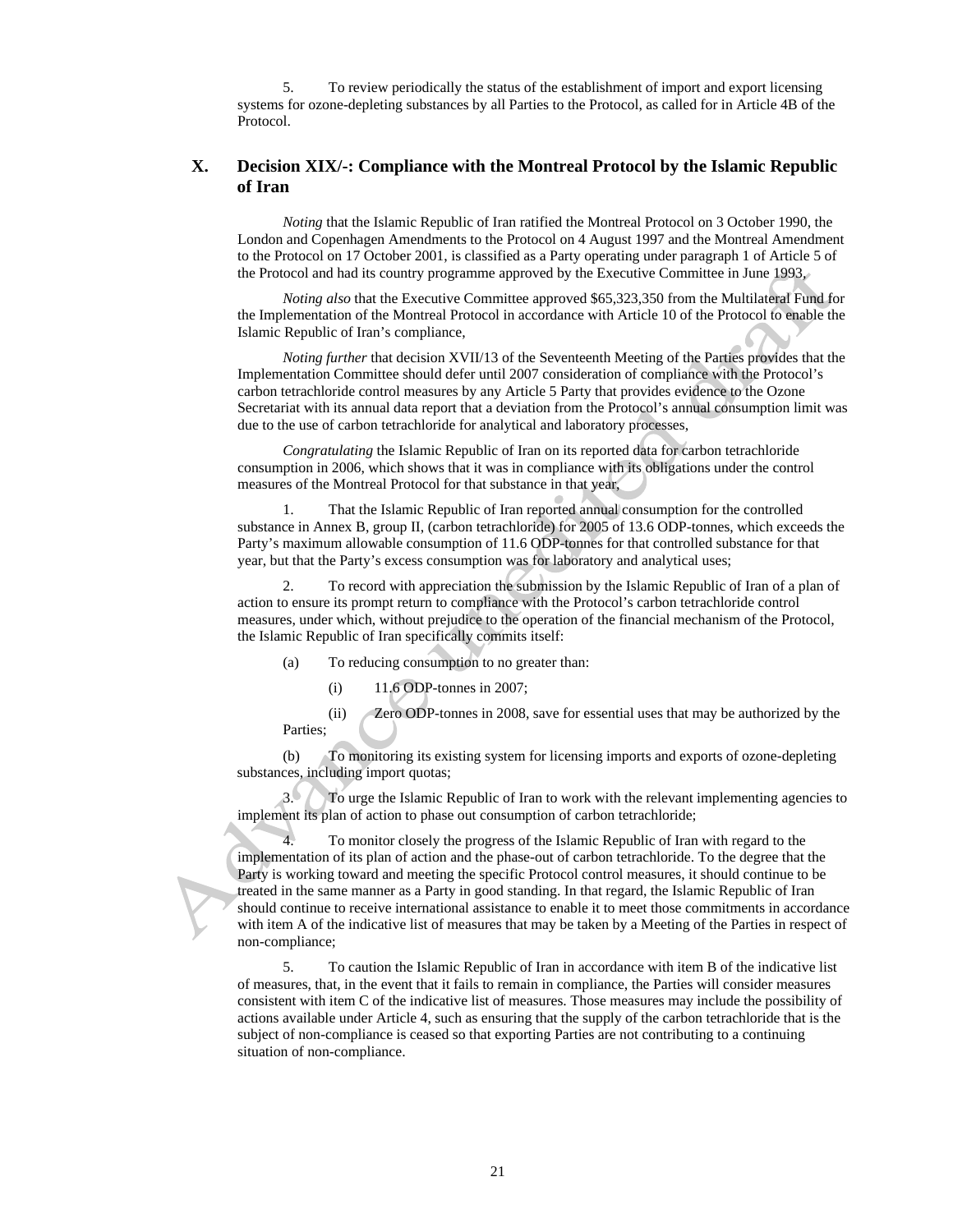### **Y. Decision XIX/-: Implementation of paragraph 1 of decision XVII/12 with respect to the reporting of production of chlorofluorocarbons by Parties not operating under paragraph 1 of Article 5 of the Montreal Protocol to meet the basic domestic needs of Parties operating under paragraph 1 of Article 5**

*Recalling* that decision XVII/12 of the Seventeenth Meeting of the Parties urges Parties not operating under paragraph 1 of Article 5 of the Protocol, prior to exporting to Parties operating under paragraph 1 of Article 5, to request written affirmations from such Parties that the chlorofluorocarbons are required by them and that their importation will not result in those Parties' non-compliance,

*Recalling also* that paragraph 1 of decision XVII/12 urges all Parties not operating under paragraph 1 of Article 5 of the Protocol that produce chlorofluorocarbons to meet the basic domestic needs of Parties so operating to include in their annual data reports to the Secretariat copies of the written affirmations they receive from prospective importing Parties pursuant to that decision*,* 

*Recalling further* that paragraph 2 of decision XVII/12 requests the Secretariat to report at each regular meeting of the Parties the level of production of chlorofluorocarbons in Parties not operating under Article 5 to meet the basic domestic needs of Parties so operating, as compared to their allowed production set out in Article 2A of the Protocol, and when doing so to include copies of the affirmations referred to above, together with available data on transfer of production rights,

To request the Implementation Committee under the non-compliance procedure of the Montreal Protocol to review, on the basis of the report prepared by the Secretariat in accordance with paragraph 2 of decision XVII/12, the implementation by the Parties of paragraph 1 of decision XVII/12, and report its conclusions, including any appropriate recommendations, to the Meeting of the Parties.

### **Z. Decision XIX/-: Selection of new co-chairs of the Scientific Assessment Panel**

1. To thank the following Co-Chairs who served as Co-Chairs of the Scientific Assessment Panel since its inception for their long and outstanding efforts on behalf of the Montreal Protocol:

- (a) Mr. Daniel Albritton (United States of America);
- (b) Mr. Robert Watson (United States of America);

2. To express sadness at the passing of Dr. Gérard Mégie (France) and admiration for his work as Co-Chair of the Scientific Assessment Panel, in which capacity he guided the preparation of the Panel's 1998 and 2002 assessment reports;

- 3. To select the following new Co-Chairs of the Scientific Assessment Panel:
- (a) Mr. John Pyle (United Kingdom of Great Britain and Northern Ireland);
- (b) Mr. Paul Newman (United States of America);
- (c) Mr. A. Ravishankara (United States of America).

#### **AA. Decision XIX/--: Twentieth Meeting of the Parties to the Montreal Protocol**

To convene the Twentieth Meeting of the Parties to the Montreal Protocol in Doha, Qatar in 2008.

#### **BB. Montreal Declaration**

#### *The Parties to the Montreal Protocol,*

Celebrating with pride, on the occasion of its twentieth anniversary, the successful conclusion of a landmark agreement on the accelerated phase-out of hydrochlorofluorocarbons thereby making great strides in the global effort to protect the ozone layer and at the same time providing opportunities for further beneficial impacts to the environment including for climate change

*Acknowledging* with honour the historic global cooperation achieved over the past twenty years under the Montreal Protocol on Substances that Deplete the Ozone Layer to restore and protect the Earth's ozone layer for this and future generations, and noting in particular: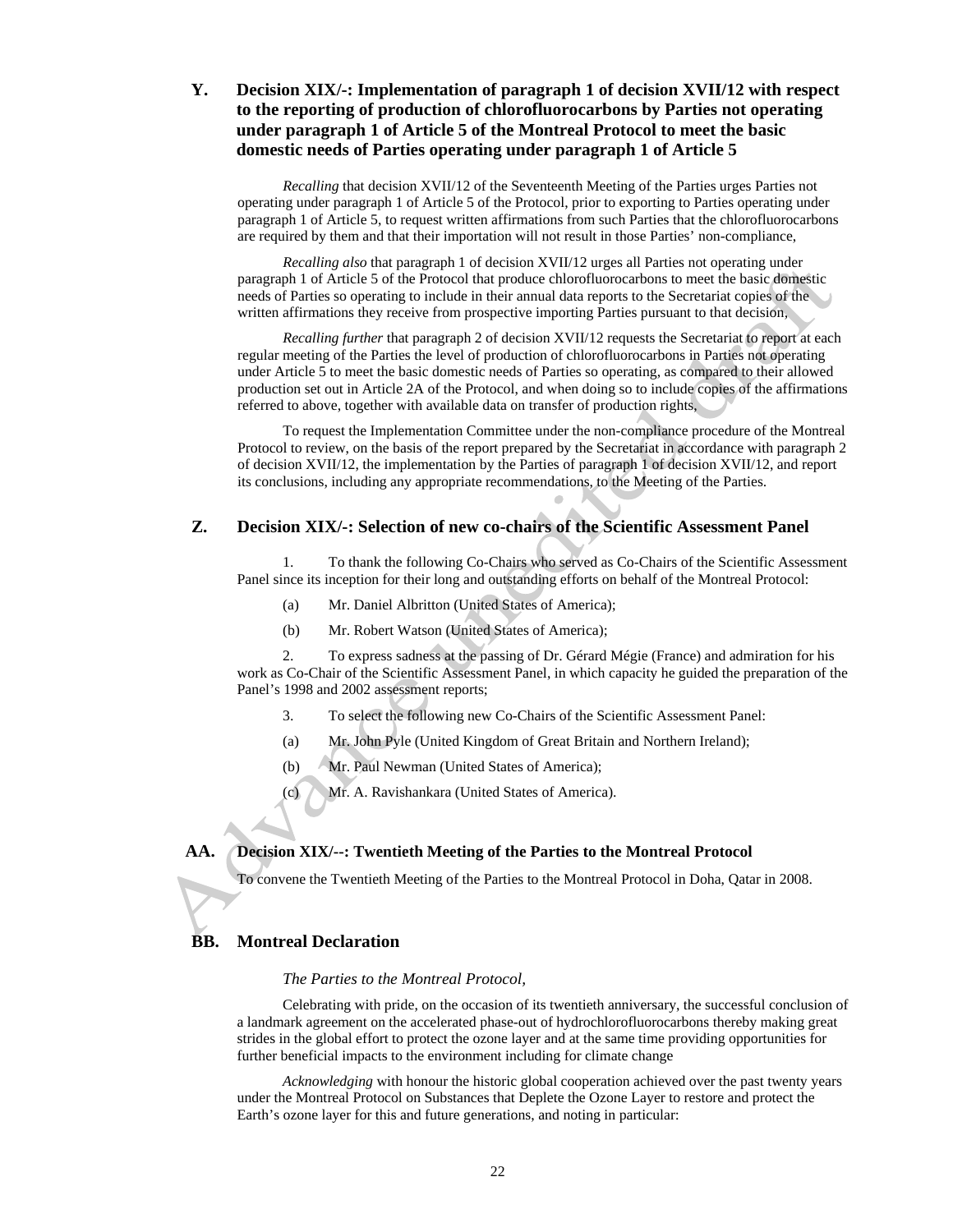That the Montreal Protocol has made substantial and verified progress toward the recovery of the ozone layer and is recognized as one of the most successful multilateral environmental agreements,

That the success of the Montreal Protocol reflects unprecedented spirit of cooperation between developed and developing countries,

That the Montreal Protocol operates on the concept of shared but differentiated responsibilities of the Parties with a commitment by all parties to participate and be fully engaged,

That the Montreal Protocol is underpinned by institutions providing scientific, economic, environmental and technical support informing policy making by Parties, as well as the Multilateral Fund for the Implementation of the Montreal Protocol, which has been instrumental in assisting Parties with compliance and associated capacity building,

That the Ozone Secretariat has fully supported all Parties in the success of the Montreal Protocol,

That the Montreal Protocol has stimulated the development of technological innovations contributing significantly to the protection of the environment and human health,

That actions taken to protect the ozone layer have resulted in significant beneficial impacts on global atmospheric issues, including climate change,

That the Montreal Protocol, from its inception, welcomed and benefited from broad participation across all parts of society,

*Recognizing* that even with the achievements of the Montreal Protocol the ozone layer remains vulnerable and will require many decades to recover and that its long-term protection is dependent on continued vigilance, dedication and action by the Parties,

*Recognizing* the importance of all Parties meeting their phase-out obligations and taking appropriate measures to prevent ozone-depleting substances from threatening the ozone layer,

*Recognizing* the continuing role that the Montreal Protocol plays in benefiting the most vulnerable parts of the planet and their populations,

1. *Reaffirm* their commitment to phase out the consumption and production of ozonedepleting substances consistent with their Montreal Protocol obligations;

2. Recognize the need for continued vigilance to safeguard progress made to date on achieving the objectives of the Montreal Protocol and to address emerging issues;

3. *Strive* for the earliest possible ratification of all amendments to the Protocol;

4. *Recognize* the historic and ongoing importance of near universal participation in a treaty with demonstrable, measurable, ambitious yet pragmatic goals and the role played by the mechanisms established, in particular the Multilateral Fund, to provide technical, policy and financial assistance;

Recognize the importance of assisting Article 5 Parties, through various means including transfer of technology, information exchange and partnership for capacity building, in fulfilling their obligations under the Protocol;

6. *Acknowledge the* vital contribution of science to our understanding of the ozone layer and threats to it and that protection of the ozone layer will require a continued global commitment and a sustained level of scientific research, monitoring and vigilance.

7. Recognize the extraordinary accomplishments and services provided to the Parties by the Montreal Protocol's supporting institutions and the importance of their continued role,

8. *Recognize* the importance of accelerating the recovery of the ozone layer, in a way that also addresses other environmental issues, notably climate change

9. *Recognize* the opportunity for cooperation between the Montreal Protocol and other relevant international bodies and agreements to enhance human and environmental protection,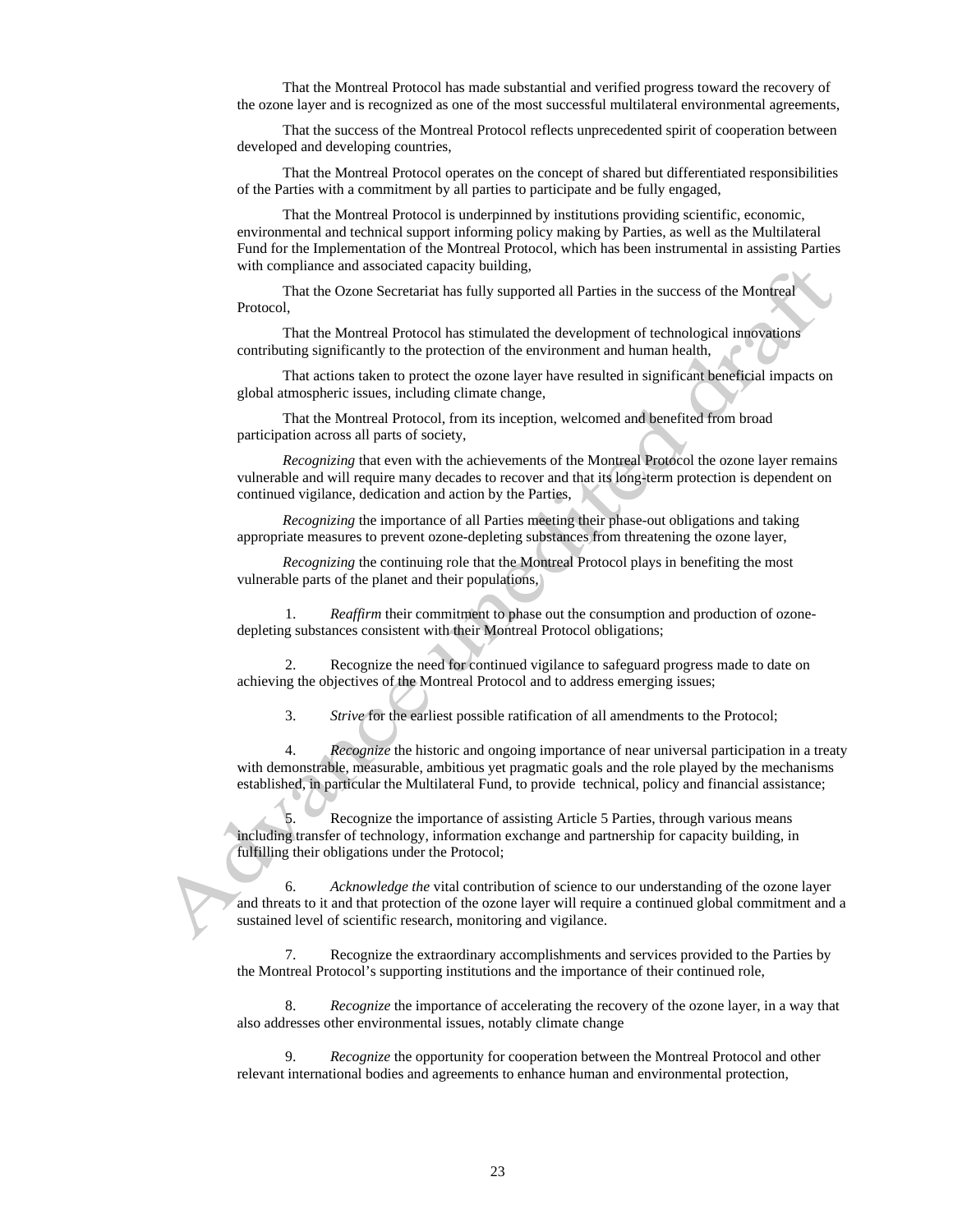# **Annex […]**

# **Financial matters: financial reports and budgets**

**TRUST FUND FOR THE MONTREAL PROTOCOL ON SUBSTANCES THAT DEPLETE THE OZONE LAYER Revised approved 2007 and proposed 2008 and 2009 budgets** 

|    |              |                                     |                                                                        | w/m | 2007<br>(US\$)   | w/m | 2008<br>(US\$) | w/m | 2009<br>(US\$)   |
|----|--------------|-------------------------------------|------------------------------------------------------------------------|-----|------------------|-----|----------------|-----|------------------|
| 10 |              | PROJECT PERSONNEL COMPONENT         |                                                                        |     |                  |     |                |     |                  |
|    | 1100         | Project personnel                   |                                                                        |     |                  |     |                |     |                  |
|    |              | 1101                                | Executive Secretary (D-2) (shared with the Vienna Convention,<br>VC)   | 6   | 135,500          | 6   | 139,565        | 6   | 143,752          |
|    |              | 1102                                | Deputy Executive Secretary (D-1)                                       | 12  | 241,000          | 12  | 248,230        | 12  | 255,677          |
|    |              | 1103                                | Senior Legal Officer (P-5)                                             | 12  | 165,000          | 12  | 169,950        | 12  | 175,049          |
|    |              | 1104                                | Senior Scientific Affairs Officer (P-5) (shared with VC)               | 6   | 87,500           | 6   | 90,125         | 6   | 92,829           |
|    |              | 1105                                | Administrative Officer (P-4) (paid by UNEP)                            |     | Ω                |     | 0              |     | 0                |
|    |              | 1106                                | Database Manager (Information System & Technology - P3)                | 12  | 122,000          | 12  | 125,660        | 12  | 127,294          |
|    |              | 1107                                | Programme Officer (Communication & Information - P3) (paid<br>from VC) | 12  | $\mathbf{0}$     | 12  | $\pmb{0}$      | 12  | $\boldsymbol{0}$ |
|    |              | 1108                                | Programme Officer (Monitoring and Compliance) - P3                     | 12  | 120,000          | 12  | 123,600        | 12  | 127,308          |
|    | 1199         | Sub-total                           |                                                                        |     | 871,000          |     | 897,130        |     | 921,908          |
|    | 1200         | Consultants<br>1201                 | Assistance in data-reporting, analysis and promotion of the            |     |                  |     |                |     |                  |
|    |              |                                     | implementation of the Protocol                                         |     | 30,000           |     | 40,000         |     | 40,000           |
|    | 1299<br>1300 | Sub-total<br>Administrative Support |                                                                        |     | 30,000           |     | 40,000         |     | 40,000           |
|    |              | 1301                                | Administrative Assistant (G-7) (shared with VC)                        | 6   | 18,000           | 6   | 18,900         | 6   | 19,845           |
|    |              | 1302                                | Personal Assistant (G-6)                                               | 12  | 28,500           | 12  | 29,925         | 12  | 31,421           |
|    |              | 1303                                | Programme Assistant (G-6) (paid by VC)                                 | 12  | 0                | 12  | 0              | 12  | 0                |
|    |              | 1304                                | Information Assistant (G-6) (shared with VC)                           | 6   | 14,500           | 6   | 15,225         | 6   | 15,986           |
|    |              | 1305                                | Programme Assistant (G-6) (shared with VC)                             | 6   | 13,000           | 6   | 13,650         | 6   | 14,333           |
|    |              | 1306                                | Documents Clerk (G-4)                                                  | 12  | 19,000           | 12  | 19,950         | 12  | 20,948           |
|    |              | 1307                                | Data Assistant (G-6)                                                   | 12  | 31,000           | 12  | 32,550         | 12  | 34,178           |
|    |              | 1308                                | Programme Assistant - Fund (G-6) (paid by UNEP)                        | 12  |                  | 12  | 0              | 12  | 0                |
|    |              | 1309                                | Logistics Assistant (G-3) (paid by UNEP)                               | 12  | $\boldsymbol{0}$ | 12  | $\pmb{0}$      | 12  | 0                |
|    |              | 1310                                | Bilingual Senior Secretary (G-6) (paid from VC)                        | 12  | $\pmb{0}$        | 12  | $\pmb{0}$      | 12  | $\boldsymbol{0}$ |
|    |              | 1320                                | Temporary Assistance                                                   |     | 18,000           |     | 18,900         |     | 18,900           |
|    |              | 1321                                | Open-ended Working Group Meetings <sup>1</sup>                         |     | 556,432          |     | 450,000        |     | 450,000          |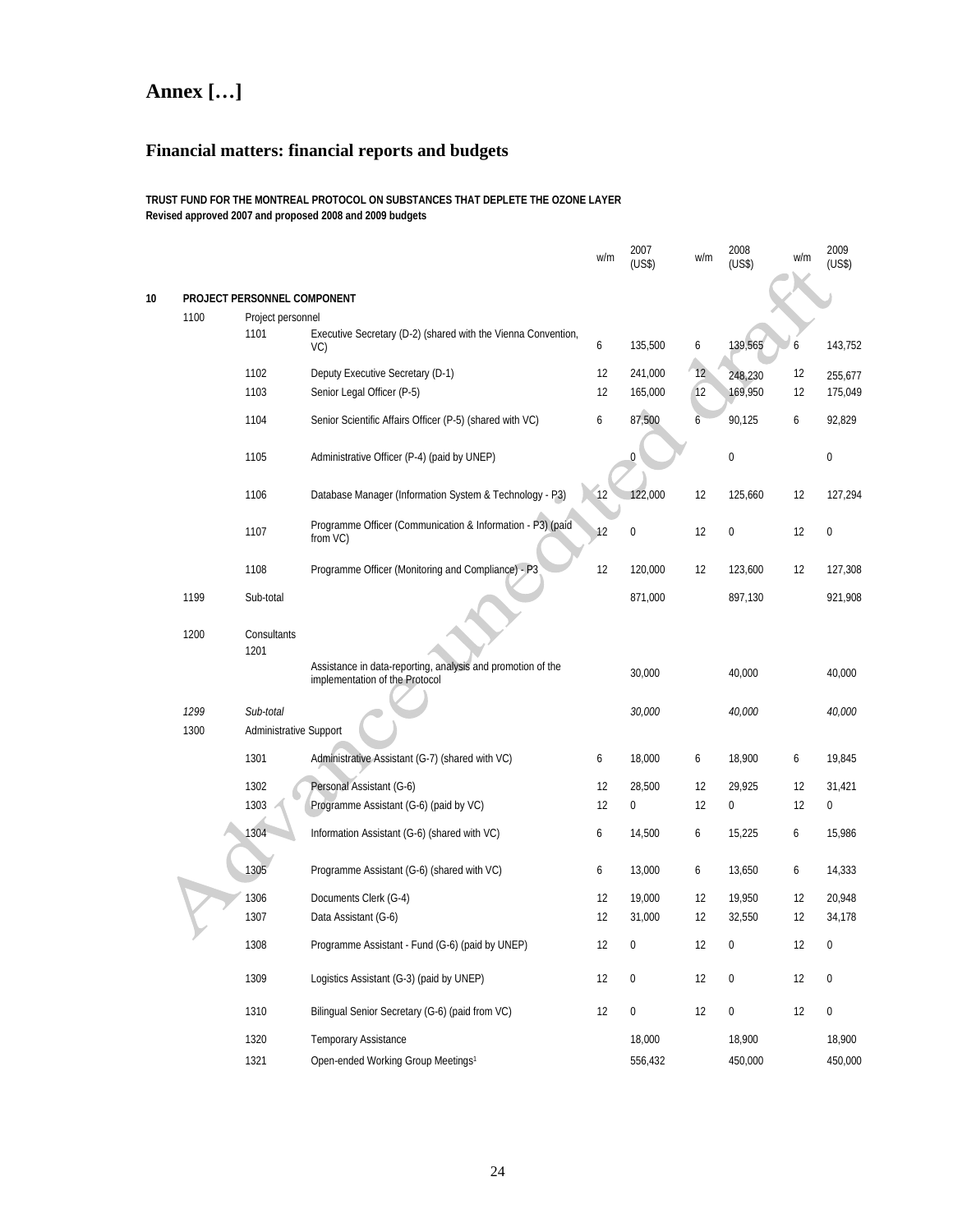|      |                        | 1322                                   | Preparatory and Parties Meetings (shared with VC every three<br>years, applies to the twentieth Meeting of the Parties to the<br>Montreal Protocol and Eighth Conference of the Parties to the<br>Vienna Convention in 2008 | 500,000   | 350,000   | 500,000   |
|------|------------------------|----------------------------------------|-----------------------------------------------------------------------------------------------------------------------------------------------------------------------------------------------------------------------------|-----------|-----------|-----------|
|      |                        | 1323                                   | <b>Assessment Panel Meetings</b>                                                                                                                                                                                            | 100,000   | 100,000   | 100,000   |
|      |                        | 1324                                   | <b>Bureau Meeting</b>                                                                                                                                                                                                       | 20,000    | 20,000    | 20,000    |
|      |                        | 1325                                   | Implementation Committee Meetings <sup>2</sup>                                                                                                                                                                              | 90,000    | 111,200   | 111,200   |
|      |                        | 1326                                   | MP informal consultation meetings                                                                                                                                                                                           | 5,000     | 5,000     | 5,000     |
|      | 1399                   | Sub-total                              |                                                                                                                                                                                                                             | 1,413,432 | 1,185,300 | 1,341,810 |
|      | 1600                   |                                        | <b>Travel on Official Business</b>                                                                                                                                                                                          |           |           |           |
|      |                        | 1601                                   | Staff travel on official business                                                                                                                                                                                           | 210,000   | 210,000   | 210,000   |
|      |                        | 1602                                   | Conference Services staff travel on official business                                                                                                                                                                       | 15,000    | 15,000    | 15,000    |
|      | 1699                   | Sub-total                              |                                                                                                                                                                                                                             | 225,000   | 225,000   | 225,000   |
| 1999 | <b>COMPONENT TOTAL</b> |                                        |                                                                                                                                                                                                                             | 2,539,432 | 2,347,430 | 2,528,718 |
| 30   |                        |                                        | MEETING/PARTICIPATION COMPONENT                                                                                                                                                                                             |           |           |           |
|      | 3300                   | Support for Participation <sup>3</sup> |                                                                                                                                                                                                                             |           |           |           |
|      |                        | 3301                                   | <b>Assessment Panel Meetings</b>                                                                                                                                                                                            | 500,000   | 500,000   | 500,000   |
|      |                        | 3302                                   | Preparatory and Parties Meetings                                                                                                                                                                                            | 350,000   | 400,000   | 350,000   |
|      |                        | 3303                                   | Open-ended Working Group Meetings                                                                                                                                                                                           | 344,000   | 300,000   | 300,000   |
|      |                        | 3304                                   | <b>Bureau Meeting</b>                                                                                                                                                                                                       | 20,000    | 20,000    | 20,000    |
|      |                        | 3305                                   | Implementation Committee Meetings                                                                                                                                                                                           | 125,000   | 125,000   | 125,000   |
|      |                        | 3306                                   | Consultations in an informal meeting                                                                                                                                                                                        | 20,000    | 10,000    | 10,000    |
|      | 3399                   | Sub-total                              |                                                                                                                                                                                                                             | 1,359,000 | 1,355,000 | 1,305,000 |
| 3999 | <b>COMPONENT TOTAL</b> |                                        |                                                                                                                                                                                                                             | 1,359,000 | 1,355,000 | 1,305,000 |
| 40   | 4100                   |                                        | <b>EQUIPMENT AND PREMISES COMPONENT</b><br>Expendable Equipment (items under \$1,500)                                                                                                                                       |           |           |           |
|      |                        | 4101                                   | Miscellaneous expendables (shared with VC)                                                                                                                                                                                  | 17,000    | 17,000    | 22,000    |
|      | 4199                   | Sub-total                              |                                                                                                                                                                                                                             | 17,000    | 17,000    | 22,000    |
|      | 4200                   |                                        | Non-Expendable Equipment                                                                                                                                                                                                    |           |           |           |
|      |                        | 4201                                   | Personal computers and accessories                                                                                                                                                                                          | 5,000     | 5,000     | 10,000    |
|      |                        | 4202                                   | Portable computers                                                                                                                                                                                                          | 2,273     | 0         | 5,000     |
|      |                        | 4203                                   | Other office equipment (server, fax, scanner, furniture etc.)                                                                                                                                                               | 8,000     | 5,000     | 10,000    |
|      |                        | 4204                                   | Photocopiers                                                                                                                                                                                                                | 10,000    | 10,000    | 10,000    |
|      | 4299                   | Sub-total                              |                                                                                                                                                                                                                             | 25,273    | 20,000    | 35,000    |
|      | 4300                   | Premises                               |                                                                                                                                                                                                                             |           |           |           |
|      |                        | 4301                                   | Rental of office premises (shared with VC)                                                                                                                                                                                  | 28,000    | 28,000    | 33,000    |
|      |                        |                                        |                                                                                                                                                                                                                             |           |           |           |
|      | 4399                   | Sub-total                              |                                                                                                                                                                                                                             | 28,000    | 28,000    | 33,000    |
| 4999 | <b>COMPONENT TOTAL</b> |                                        |                                                                                                                                                                                                                             | 70,273    | 65,000    | 90,000    |
| 50   |                        | MISCELLANEOUS COMPONENT                |                                                                                                                                                                                                                             |           |           |           |
|      | 5100                   |                                        | Operation and Maintenance of Equipment                                                                                                                                                                                      |           |           |           |
|      |                        | 5101                                   | Maintenance of equipment and others (shared with VC)                                                                                                                                                                        | 20,000    | 20,000    | 25,000    |
|      | 5199                   | Sub-total                              |                                                                                                                                                                                                                             | 20,000    | 20,000    | 25,000    |
|      | 5200                   | <b>Reporting Costs</b>                 |                                                                                                                                                                                                                             |           |           |           |
|      |                        | 5201                                   | Reporting <sup>3</sup>                                                                                                                                                                                                      | 50,000    | 50,000    | 55,000    |
|      |                        | 5202                                   | Reporting (Assessment Panels)                                                                                                                                                                                               | 15,000    | 15,000    | 15,000    |
|      |                        | 5203                                   | Reporting (Protocol Awareness)                                                                                                                                                                                              | 5,000     | 5,000     | 5,000     |
|      | 5299                   | Sub-total                              |                                                                                                                                                                                                                             | 70,000    | 70,000    | 75,000    |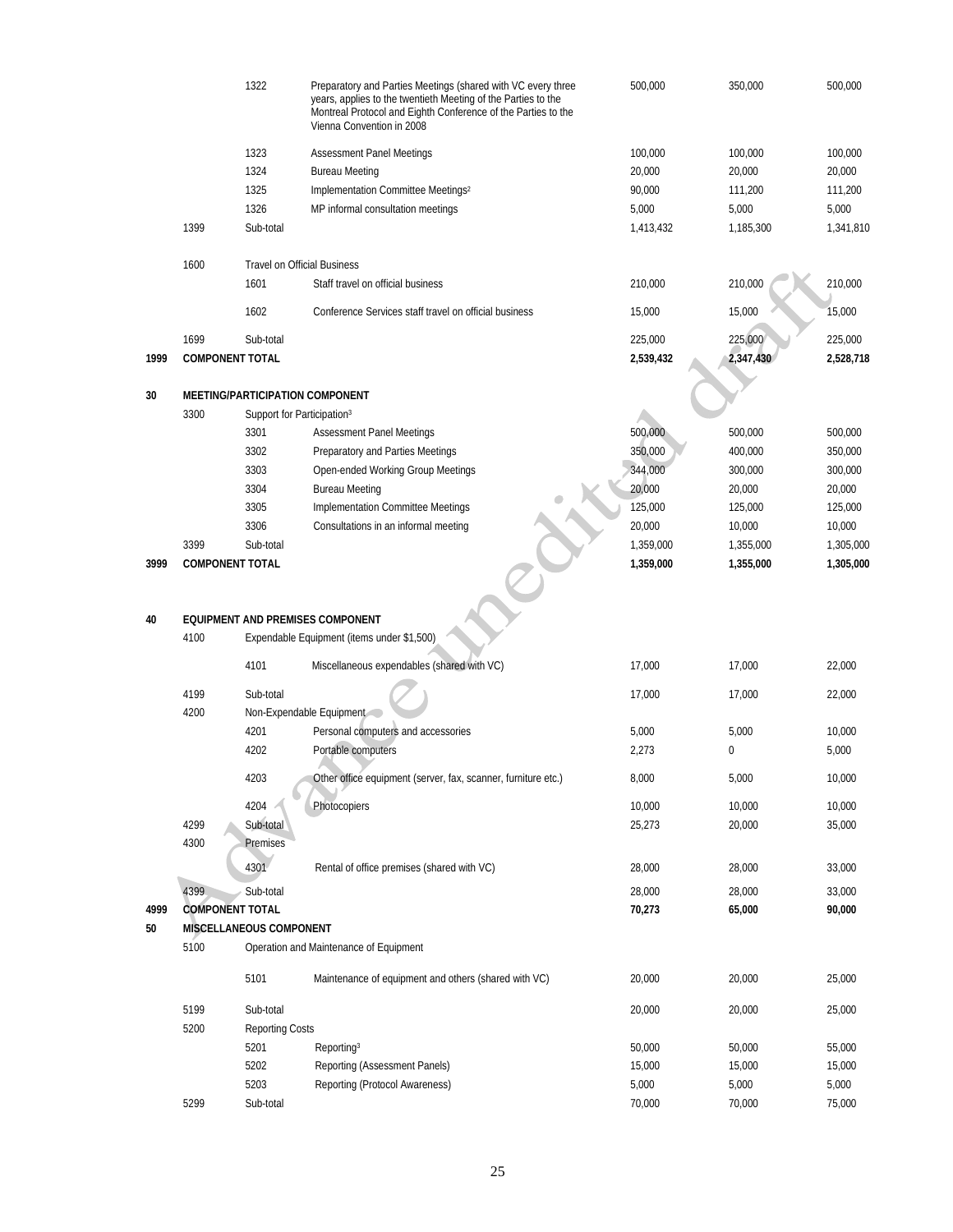|      | 5300                   | Sundry                               |                                                                                          |           |           |           |
|------|------------------------|--------------------------------------|------------------------------------------------------------------------------------------|-----------|-----------|-----------|
|      |                        | 5301                                 | Communications                                                                           | 35,000    | 40,000    | 46,000    |
|      |                        | 5302                                 | Freight charges                                                                          | 70,000    | 60,000    | 60,000    |
|      |                        | 5303                                 | Training                                                                                 | 6,500     | 6,500     | 10,500    |
|      |                        | 5304                                 | Others (International Ozone Day & 20th anniversary of<br>Montreal Protocol) <sup>3</sup> | 10,000    | 10,000    | 10,000    |
|      | 5399                   | Sub-total                            |                                                                                          | 121,500   | 116,500   | 126,500   |
|      | 5400                   | Hospitality                          |                                                                                          |           |           |           |
|      |                        | 5401                                 | Hospitality <sup>3</sup>                                                                 | 15,000    | 15,000    | 20,000    |
|      | 5499                   | Sub-total                            |                                                                                          | 15.000    | 15,000    | 20,000    |
| 5999 | <b>COMPONENT TOTAL</b> |                                      |                                                                                          | 226,500   | 221,500   | 246,500   |
| 99   |                        | TOTAL DIRECT PROJECT COST            |                                                                                          | 4,195,205 | 3,988,930 | 4,170,218 |
|      |                        | Programme support costs (13%)        |                                                                                          | 545,376   | 518,560   | 542,127   |
|      |                        |                                      | GRAND TOTAL (inclusive of programme support costs)                                       | 4,740,581 | 4,507,490 | 4,712,345 |
|      | <b>PSC</b>             | Operating cash reserve exclusive of  |                                                                                          | 0         | 111,390   | 174,784   |
|      | <b>TOTAL BUDGET</b>    |                                      |                                                                                          | 4,740,581 | 4,618,880 | 4,887,129 |
|      | Draw down <sup>4</sup> |                                      |                                                                                          | 463,648   | 341,947   | 610,196   |
|      |                        | <b>Contribution from the Parties</b> |                                                                                          | 4,276,933 | 4,276,933 | 4,276,933 |
|      |                        |                                      |                                                                                          |           |           |           |

1 The cost of the 2-day workshop on Future Challenges of the Montreal Protocol held back to back

with the 27<sup>th</sup> Open-ended Working Group has been added to this line.<br><sup>2</sup> The Parties have decided to allocate \$21,200 for one additional day's Implementation Committee meeting in the year, back to back with the meeting of the Open-ended Working Group.

<sup>3</sup> It is understood that in order to facilitate the celebration of the twentieth anniversary of the Montreal Protocol for

2007 only, lines 5200, 5304, 5401 and 3300 can be augmented with any unspent funds from any other budget line,

and can also be augmented with participation funds that have accrued or may accrue due to travel

Cancellations by participants.

Albert

4 The draw-down in 2007 has been adjusted to maintain the agreed level of contributions by the Parties. Draw down levels in 2008

and 2009 have been set with a view toward maintaining the level of contributions constant through 2009.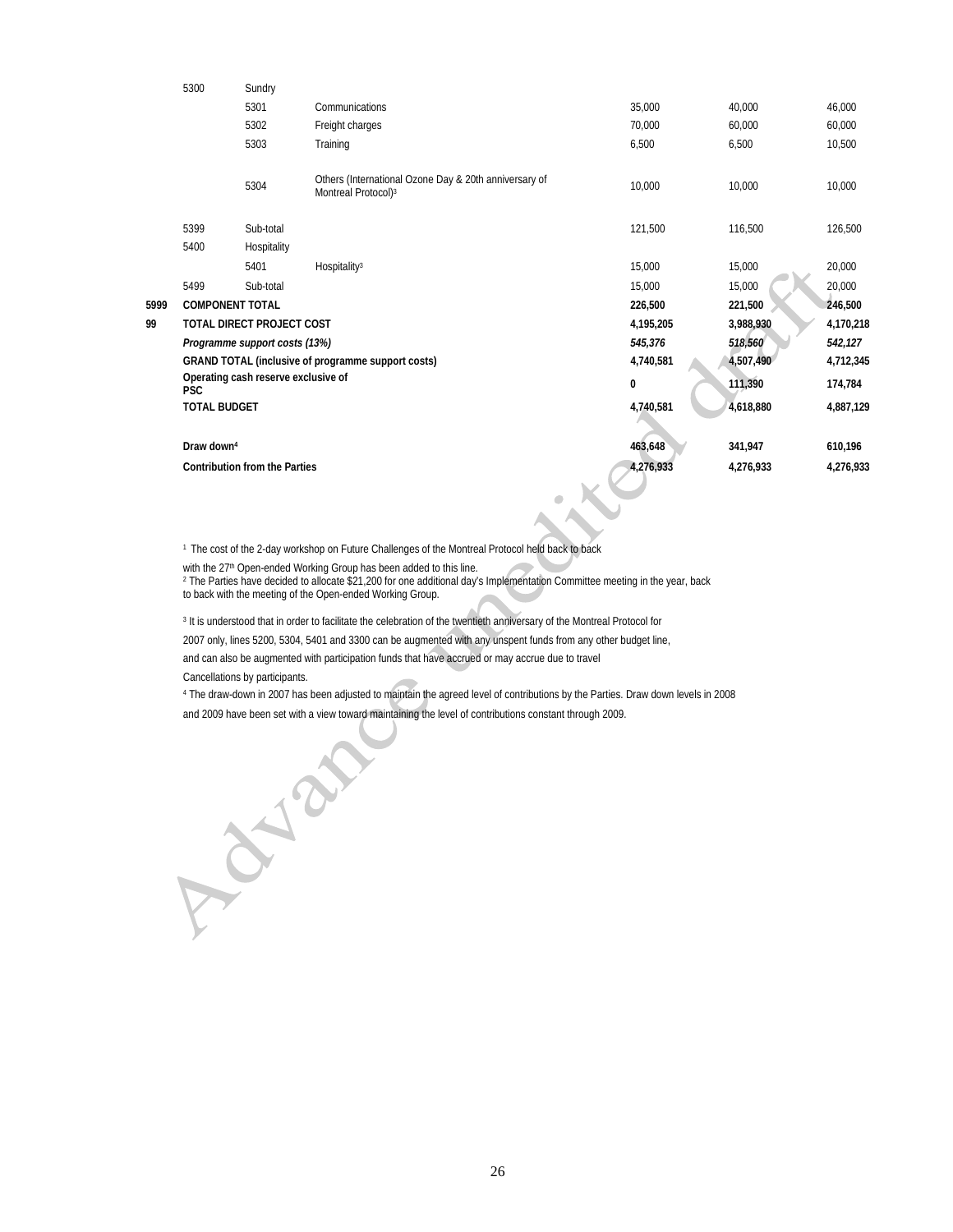### **Explanatory notes for the revised approved 2007 and proposed 2008 and 2009 budgets of the Trust Fund for the Montreal Protocol on Substances that Deplete the Ozone Layer**

|  | <b>Budget line</b>                                           | <b>Comment</b>                                                                                                                                                                                                                                                                                                                                                                          |
|--|--------------------------------------------------------------|-----------------------------------------------------------------------------------------------------------------------------------------------------------------------------------------------------------------------------------------------------------------------------------------------------------------------------------------------------------------------------------------|
|  | Personnel component<br>1101-1108                             | Indicative professional salary costs applicable to the Nairobi duty station for<br>2008-2009 have been used for the 2008 and 2009 budget proposals. Unspent<br>commitments normally revert to the Montreal Protocol Trust Fund.                                                                                                                                                         |
|  |                                                              | An adjustment has been made in these budget lines to cover changes in the<br>salaries and entitlements of staff in the professional and higher categories.                                                                                                                                                                                                                              |
|  | 1105                                                         | The post of Administrative Officer continues to be paid from the 13 per cent<br>programme support costs based on actual expenditures. The Secretariat<br>requests the approval of the Parties for the reclassification of this post to P-5<br>level to reflect the increased responsibility and work levels since it was<br>recommended for upgrading in 1998.                          |
|  | Consultants - 1201                                           | Assistance in data reporting, updating of publications and translation of<br>essential features of the Ozone Secretariat website, as well as in the<br>development of a fully interlinked digital system at the Secretariat, will<br>continue to be required. Funds under this line may be transferred to line 1100<br>to create or support short-term professional posts if necessary. |
|  | Administrative<br>support/personnel<br>1301-1307             | Standard general service salary costs applicable to the Nairobi duty station<br>have been used for the 2008 and 2009 budget proposals. An adjustment has<br>been made in these budget lines in 2007 to cover an increase in salaries, which<br>took effect in November 2006.                                                                                                            |
|  | 1308 and 1309                                                | The posts of Programme Assistant (Fund) and Logistics Assistant continue to<br>be paid from the 13 per cent programme support costs.                                                                                                                                                                                                                                                    |
|  | 1310                                                         | The post of bilingual secretary is funded from the Vienna Convention trust<br>fund.                                                                                                                                                                                                                                                                                                     |
|  | 1320                                                         | The Secretariat still continues to require funding for general temporary<br>assistance, particularly in the area of documents preparation for meetings,<br>regular website development and maintenance, archiving and arrangements<br>for participants' attendance at meetings.                                                                                                         |
|  | Administrative<br>support/conference services -<br>1321-1326 | Necessary funds may be transferred from the conference servicing budget<br>lines $(1321-1326)$ should such services be required to be rendered either by<br>individual consultancies or under corporate contracts.                                                                                                                                                                      |
|  |                                                              | The current conference servicing costs have been based on the following<br>reasons and assumptions:                                                                                                                                                                                                                                                                                     |
|  |                                                              | 1321: The budget proposed is for one meeting of the Open-ended Working<br>Group to be held each year in 2008 and 2009 in Nairobi or at another United<br>Nations venue, in the six official United Nations languages.                                                                                                                                                                   |
|  |                                                              | 1322: The budget for 2008 is lower than in 2007 as the cost of the Twentieth<br>Meeting of the Parties to the Montreal Protocol in 2008 is shared with the<br>eighth meeting of the Conference of the Parties to the Vienna Convention.                                                                                                                                                 |
|  |                                                              | It is assumed that the Meeting of the Parties and its preparatory meeting will<br>be held in Nairobi in 2008 and 2009, in the six official United Nations<br>languages. When meetings are not held in Nairobi, the additional costs that<br>that entails will be borne by the Government hosting the meetings.                                                                          |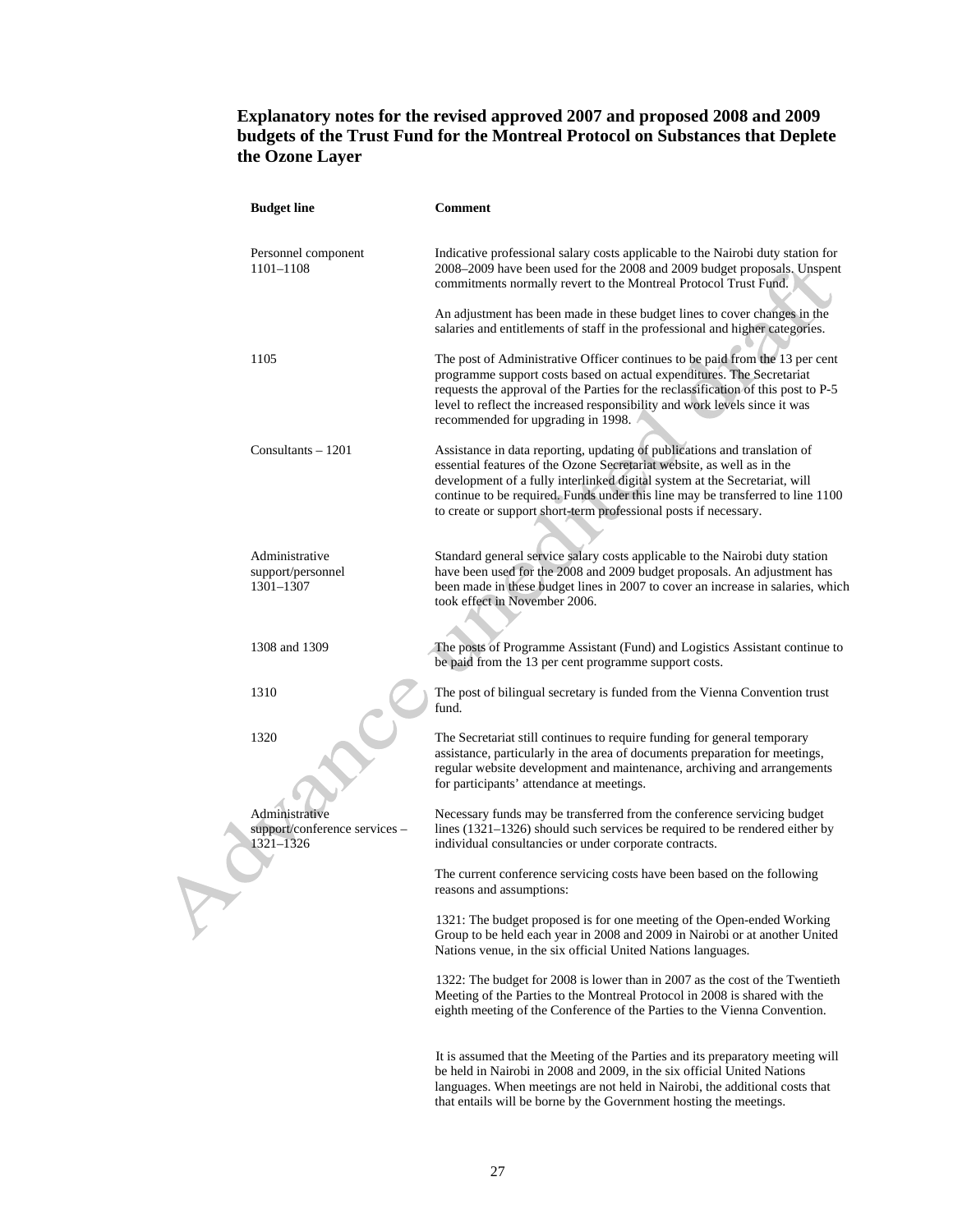| <b>Budget line</b>                           | <b>Comment</b>                                                                                                                                                                                                                                                                                                                                                                                                                                                                                                      |
|----------------------------------------------|---------------------------------------------------------------------------------------------------------------------------------------------------------------------------------------------------------------------------------------------------------------------------------------------------------------------------------------------------------------------------------------------------------------------------------------------------------------------------------------------------------------------|
|                                              | 1323: The budget allocation in 2008 and 2009 will cover the costs of<br>organizing annual meetings of the assessment panels and the Technology and<br>Economic Assessment Panel's technical options committees, together with<br>communication and other sundry costs related to the work of panel members<br>from developing countries and countries with economies in transition.                                                                                                                                 |
|                                              | 1324: One Bureau meeting is scheduled for each of the years 2008 and 2009,<br>with provision for interpretation and document translation into the appropriate<br>languages based on the membership of the Bureau.                                                                                                                                                                                                                                                                                                   |
|                                              | 1325: At least two Implementation Committee meetings of three days'<br>duration are scheduled for each of the years 2008 and 2009 with interpretation<br>and document translation as required, to be held back-to-back with the<br>Open-ended Working Group meetings and the meetings of the Parties in those<br>years. The Parties have agreed to add one additional day's meeting in the year,<br>back to back with the meeting of the Open-ended Working Group.                                                  |
|                                              | 1326: At least one informal consultation meeting per year, expected to take<br>place in Nairobi, is envisaged for 2008 and 2009 to facilitate the work of<br>assisting the Parties and also in promoting ratification of and compliance with<br>the Montreal Protocol and its amendments.                                                                                                                                                                                                                           |
| Travel on official business -<br>1601-1602   | Travel on official business for 2008 and 2009 is being maintained at the 2007<br>level.                                                                                                                                                                                                                                                                                                                                                                                                                             |
| Meetings/Participation<br>$component - 3300$ | Participation of representatives of developing countries                                                                                                                                                                                                                                                                                                                                                                                                                                                            |
|                                              | The participation of representatives of Article 5 Parties in the various Protocol<br>meetings is assumed at \$5,000 per meeting per representative, taking into<br>account not more than one person's travel costs per country, using the most<br>appropriate and advantageous economy-class fare and United Nations daily<br>subsistence allowances.                                                                                                                                                               |
| 3301                                         | The budget provision requested in 2008 and 2009 for members and experts of<br>the assessment panels and the technical options committees attending<br>assessment panel meetings is being maintained at 2007 levels.                                                                                                                                                                                                                                                                                                 |
| 3302                                         | In 2008, the total participation costs, based on some 80 participants attending<br>the joint eighth meeting of the Conference of the Parties to the Vienna<br>Convention and the Twentieth Meeting of the Parties to the Montreal<br>Protocol, is borne fully by the Montreal Protocol Trust fund. In 2009, the<br>budget allocation reverts back to 2007 levels.                                                                                                                                                   |
| 3303                                         | Participation costs are based on some 60 participants attending the<br>Open-ended Working Group meetings in both 2008 and 2009.                                                                                                                                                                                                                                                                                                                                                                                     |
| 3304                                         | Participation costs are based on one Bureau meeting a year for four Bureau<br>members from developing countries or countries with economies in transition<br>at each meeting.                                                                                                                                                                                                                                                                                                                                       |
| 3305                                         | The participation costs for the two Implementation Committee meetings per<br>year are based on eight members from developing countries and countries<br>with economies in transition at each meeting and one representative each from<br>three or four countries invited by the Implementation Committee at each<br>meeting. Provision has also been made for travel by the Implementation<br>Committee President or Vice-President from an Article 5 Party to attend three<br>Executive Committee meetings a year. |
| 3306                                         | Funds have been allocated to finance the participation of two participants<br>from developing countries and countries with economies in transition as part<br>of informal consultations in 2008 and 2009 on critical issues relating to the<br>Montreal Protocol, which, it is expected, will be held in Nairobi.                                                                                                                                                                                                   |

V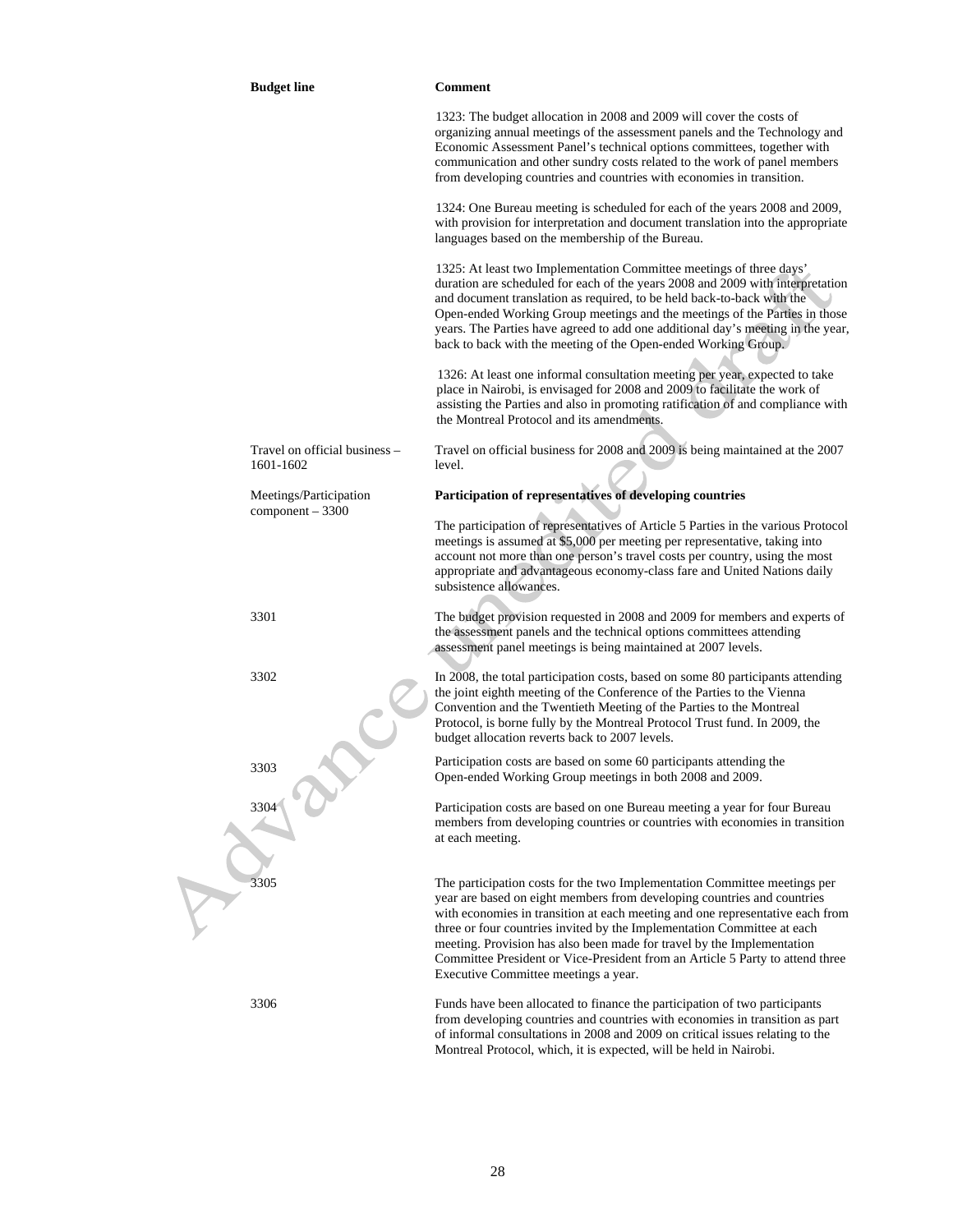| <b>Budget line</b> |                                                                                                         | <b>Comment</b>                                                                                                                                                                                                                      |
|--------------------|---------------------------------------------------------------------------------------------------------|-------------------------------------------------------------------------------------------------------------------------------------------------------------------------------------------------------------------------------------|
| component          | Equipment and premises                                                                                  |                                                                                                                                                                                                                                     |
|                    | Expendable equipment $-4101$                                                                            | The cost of miscellaneous expendables is being increased minimally in 2009<br>to take into account inflation. Resource utilization is being monitored<br>constantly in order to maintain low expenditure levels.                    |
| 4200               | Non-expendable equipment -                                                                              | A minimal provision in 2008 and 2009 has been made to provide for increased<br>server capacity and to enable the Secretariat to replace equipment as and when<br>required.                                                          |
|                    | Premises (rent) $-4300$                                                                                 | The allocation for rental of premises in 2009 has a minimal increase to reflect<br>inflation.                                                                                                                                       |
|                    | Miscellaneous component                                                                                 |                                                                                                                                                                                                                                     |
|                    | Operation and maintenance of<br>equipment $-5101$                                                       | The provision for operation and maintenance of equipment is being increased<br>minimally in 2009 to cover increased maintenance costs for constantly<br>increasing server capacity and additional computing requirements for staff. |
| 5201-5203          | Reporting costs (including<br>editing, translation, duplication,<br>publication and printing) -<br>Cent | General reporting costs for the Secretariat are provided for under these lines.<br>Line 5202 is reserved for reporting of assessment panels.                                                                                        |
| Ava                |                                                                                                         |                                                                                                                                                                                                                                     |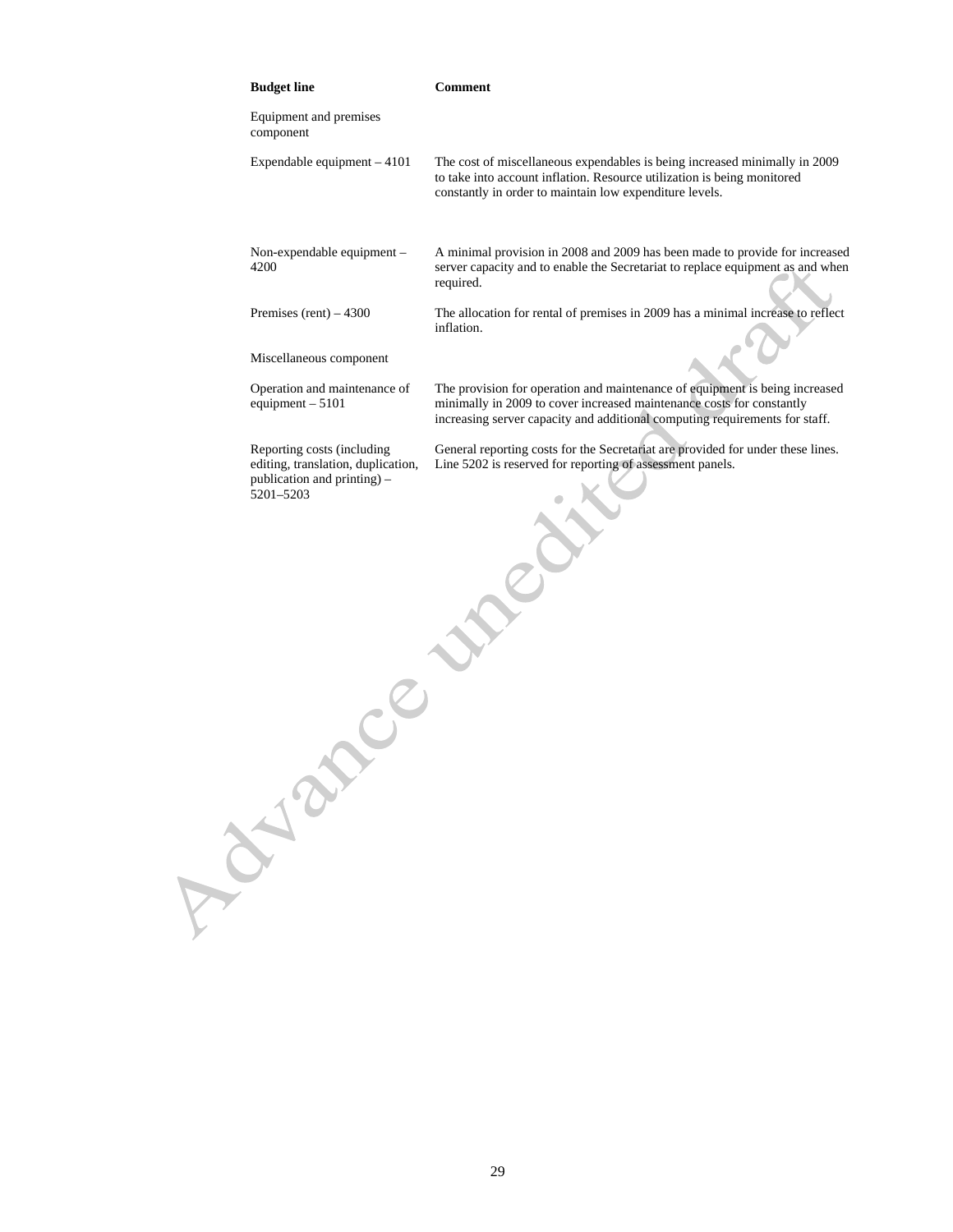| <b>Budget line</b>                                                                                  | <b>Comment</b>                                                                                                                                                                                                                                                                                                                                                                                  |  |  |  |  |
|-----------------------------------------------------------------------------------------------------|-------------------------------------------------------------------------------------------------------------------------------------------------------------------------------------------------------------------------------------------------------------------------------------------------------------------------------------------------------------------------------------------------|--|--|--|--|
| $S$ undry $-$<br>Communications – 5301                                                              | Careful monitoring of telecommunications resources and the use of electronic<br>mail instead of facsimile communications enable the Secretariat to maintain a<br>relatively low budget provision under this line.                                                                                                                                                                               |  |  |  |  |
| Freight and post $-5302$                                                                            | The additional dispatch of documentation in connection with the twentieth<br>anniversary has been taken into consideration in the revision of the 2007<br>budget.                                                                                                                                                                                                                               |  |  |  |  |
| Training $-5303$                                                                                    | The provision for training will be maintained to meet evolving training needs<br>and to cater for training schemes introduced by the United Nations as a result<br>of the ongoing human resources reform programme.                                                                                                                                                                             |  |  |  |  |
| Others (International Ozone<br>Day and twentieth anniversary<br>of the Montreal Protocol) -<br>5304 | In 2007, the amount requested was for celebration activities in connection<br>with the twentieth anniversary celebration of the Montreal Protocol and the<br>International Year of the Ozone Layer, as declared by the Parties in<br>decision XVI/45.                                                                                                                                           |  |  |  |  |
|                                                                                                     | The Ozone Secretariat will continue to provide assistance to certain countries<br>during 2008 and 2009 to assist in their preparations for the celebration of the<br>International Day for the Preservation of the Ozone Layer.                                                                                                                                                                 |  |  |  |  |
| Hospitality $-5401$                                                                                 | Hospitality arrangements follow the usual procurement procedures of the<br><b>United Nations.</b>                                                                                                                                                                                                                                                                                               |  |  |  |  |
|                                                                                                     | In 2008, the cost of the official hospitality reception is being shared between<br>the Montreal Protocol and the Vienna Convention because of the joint<br>Twentieth Meeting of the Parties and the eighth meeting of the Conference of<br>the Parties. An additional amount of \$5,000 for 2009 is being requested as the<br>cost for that year will not be shared with the Vienna Convention. |  |  |  |  |

**Annex […]** 

**Trust Fund for the Montreal Protocol on the Substances that Deplete the Ozone Layer Scale of Contributions by the Parties for 2008 and 2009 based on the United Nations scale of assessments** 

**(General Assembly Resolution A/RES/61/237 of 13 February 2007 with a maximum assessment rate of 22 per cent)** 

 $\overline{\mathcal{A}}$ 

**(in United States dollars)** 

| <b>NAME OF PARTY</b> | <b>UN</b> scale<br>of<br>assessment<br>for years<br>2007-2009 | <b>Adjusted UN</b><br>scale to<br>exclude non-<br>contributors | <b>Adjusted</b><br><b>UN</b> scale<br>with $22\%$<br>maximum<br>assessment<br>rate<br>considered | 2008<br><b>CONTRIBUTIONS</b><br><b>BY PARTIES</b> | <b>INDICATIVE 2009</b><br><b>CONTRIBUTIONS</b><br><b>BY PARTIES</b> |
|----------------------|---------------------------------------------------------------|----------------------------------------------------------------|--------------------------------------------------------------------------------------------------|---------------------------------------------------|---------------------------------------------------------------------|
| Afghanistan          | 0.001                                                         | 0.000                                                          | 0.000                                                                                            | $\bf{0}$                                          | $\bf{0}$                                                            |
| Albania              | 0.006                                                         | 0.000                                                          | 0.000                                                                                            | $\bf{0}$                                          | $\bf{0}$                                                            |
| Algeria              | 0.085                                                         | 0.000                                                          | 0.000                                                                                            | $\bf{0}$                                          | $\bf{0}$                                                            |
| Angola               | 0.003                                                         | 0.000                                                          | 0.000                                                                                            | $\bf{0}$                                          | $\bf{0}$                                                            |
| Antigua and Barbuda  | 0.002                                                         | 0.000                                                          | 0.000                                                                                            | $\bf{0}$                                          | $\bf{0}$                                                            |
| Argentina            | 0.325                                                         | 0.325                                                          | 0.324                                                                                            | 13,853                                            | 13,853                                                              |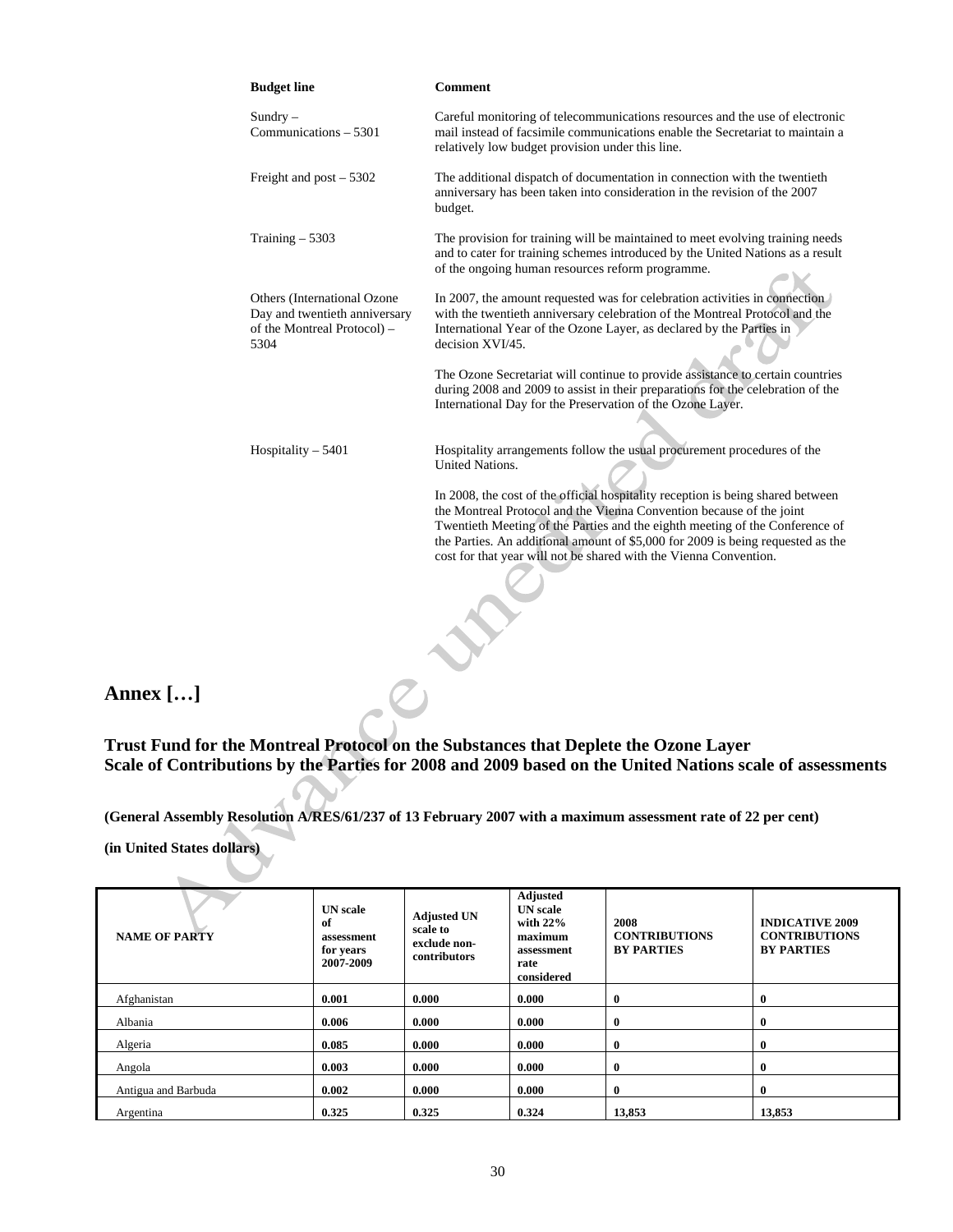| <b>NAME OF PARTY</b>                  | <b>UN</b> scale<br>of<br>assessment<br>for years<br>2007-2009 | <b>Adjusted UN</b><br>scale to<br>exclude non-<br>contributors | Adjusted<br><b>UN</b> scale<br>with 22%<br>maximum<br>assessment<br>rate<br>considered | 2008<br><b>CONTRIBUTIONS</b><br><b>BY PARTIES</b> | <b>INDICATIVE 2009</b><br><b>CONTRIBUTIONS</b><br><b>BY PARTIES</b> |
|---------------------------------------|---------------------------------------------------------------|----------------------------------------------------------------|----------------------------------------------------------------------------------------|---------------------------------------------------|---------------------------------------------------------------------|
| Armenia                               | 0.002                                                         | 0.000                                                          | 0.000                                                                                  | 0                                                 | $\bf{0}$                                                            |
| Australia                             | 1.787                                                         | 1.787                                                          | 1.781                                                                                  | 76,171                                            | 76,171                                                              |
| Austria                               | 0.887                                                         | 0.887                                                          | 0.884                                                                                  | 37,808                                            | 37,808                                                              |
| Azerbaijan                            | 0.005                                                         | 0.000                                                          | 0.000                                                                                  | $\bf{0}$                                          | $\bf{0}$                                                            |
| <b>Bahamas</b>                        | 0.016                                                         | 0.000                                                          | 0.000                                                                                  | $\bf{0}$                                          | $\bf{0}$                                                            |
| Bahrain                               | 0.033                                                         | 0.000                                                          | 0.000                                                                                  | $\bf{0}$                                          | $\bf{0}$                                                            |
| Bangladesh                            | 0.010                                                         | 0.000                                                          | 0.000                                                                                  | 0                                                 | $\bf{0}$                                                            |
| <b>Barbados</b>                       | 0.009                                                         | 0.000                                                          | 0.000                                                                                  | 0                                                 | $\bf{0}$                                                            |
| <b>Belarus</b>                        | 0.020                                                         | 0.000                                                          | 0.000                                                                                  | $\bf{0}$                                          | $\bf{0}$                                                            |
| Belgium                               | 1.102                                                         | 1.102                                                          | 1.098                                                                                  | 46,973                                            | 46,973                                                              |
| Belize                                | 0.001                                                         | 0.000                                                          | 0.000                                                                                  | 0                                                 | $\bf{0}$                                                            |
| Benin                                 | 0.001                                                         | 0.000                                                          | 0.000                                                                                  | $\bf{0}$                                          | $\bf{0}$                                                            |
| Bhutan                                | 0.001                                                         | 0.000                                                          | 0.000                                                                                  | $\mathbf{0}$                                      | $\bf{0}$                                                            |
| Bolivia                               | 0.006                                                         | 0.000                                                          | 0.000                                                                                  | $\bf{0}$                                          | $\bf{0}$                                                            |
| Bosnia and Herzegovina                | 0.006                                                         | 0.000                                                          | 0.000                                                                                  | $\bf{0}$                                          | $\bf{0}$                                                            |
| Botswana                              | 0.014                                                         | 0.000                                                          | 0.000                                                                                  | $\bf{0}$                                          | $\bf{0}$                                                            |
| <b>Brazil</b>                         | 0.876                                                         | 0.876                                                          | 0.873                                                                                  | 37,339                                            | 37,339                                                              |
| Brunei Darussalam                     | 0.026                                                         | 0.000                                                          | 0.000                                                                                  | $\bf{0}$                                          | $\bf{0}$                                                            |
| Bulgaria                              | 0.020                                                         | 0.000                                                          | 0.000                                                                                  | $\bf{0}$                                          | $\bf{0}$                                                            |
| Burkina Faso                          | 0.002                                                         | 0.000                                                          | 0.000                                                                                  | $\bf{0}$                                          | $\bf{0}$                                                            |
| Burundi                               | 0.001                                                         | 0.000                                                          | 0.000                                                                                  | $\boldsymbol{0}$                                  | $\bf{0}$                                                            |
| Cambodia                              | 0.001                                                         | 0.000                                                          | 0.000                                                                                  | 0                                                 | $\bf{0}$                                                            |
| Cameroon                              | 0.009                                                         | 0.000                                                          | 0.000                                                                                  | $\bf{0}$                                          | $\bf{0}$                                                            |
| Canada                                | 2.977                                                         | 2.977                                                          | 2.967                                                                                  | 126,894                                           | 126,894                                                             |
| Cape Verde                            | 0.001                                                         | 0.000                                                          | 0.000                                                                                  | $\boldsymbol{0}$                                  | $\bf{0}$                                                            |
| Central African Republic              | 0.001                                                         | 0.000                                                          | 0.000                                                                                  | 0                                                 | $\bf{0}$                                                            |
| Chad                                  | 0.001                                                         | 0.000                                                          | 0.000                                                                                  | $\bf{0}$                                          | $\bf{0}$                                                            |
| Chile                                 | 0.161                                                         | 0.161                                                          | 0.160                                                                                  | 6,863                                             | 6,863                                                               |
| China                                 | 2.667                                                         | 2.667                                                          | 2.658                                                                                  | 113,680                                           | 113,680                                                             |
| Colombia                              | 0.105                                                         | 0.105                                                          | 0.105                                                                                  | 4,476                                             | 4,476                                                               |
| Comoros                               | 0.001                                                         | 0.000                                                          | 0.000                                                                                  | $\bf{0}$                                          | $\bf{0}$                                                            |
| Congo                                 | 0.001                                                         | 0.000                                                          | 0.000                                                                                  | $\bf{0}$                                          | $\bf{0}$                                                            |
| Cook Islands                          | $\blacksquare$                                                | 0.000                                                          | 0.000                                                                                  | 0                                                 | $\bf{0}$                                                            |
| Costa Rica                            | 0.032                                                         | 0.000                                                          | 0.000                                                                                  | $\bf{0}$                                          | $\pmb{0}$                                                           |
| Cote d'Ivoire                         | 0.009                                                         | 0.000                                                          | 0.000                                                                                  | $\boldsymbol{0}$                                  | $\bf{0}$                                                            |
| Croatia                               | 0.050                                                         | 0.000                                                          | 0.000                                                                                  | 0                                                 | $\pmb{0}$                                                           |
| Cuba                                  | 0.054                                                         | 0.000                                                          | 0.000                                                                                  | $\bf{0}$                                          | $\bf{0}$                                                            |
| Cyprus                                | 0.044                                                         | 0.000                                                          | 0.000                                                                                  | $\bf{0}$                                          | $\bf{0}$                                                            |
| Czech Republic                        | 0.281                                                         | 0.281                                                          | 0.280                                                                                  | 11,978                                            | 11,978                                                              |
| Democratic People's Republic of Korea | 0.007                                                         | 0.000                                                          | 0.000                                                                                  | $\boldsymbol{0}$                                  | $\bf{0}$                                                            |
| Democratic Republic of Congo          | 0.003                                                         | 0.000                                                          | 0.000                                                                                  | $\pmb{0}$                                         | $\pmb{0}$                                                           |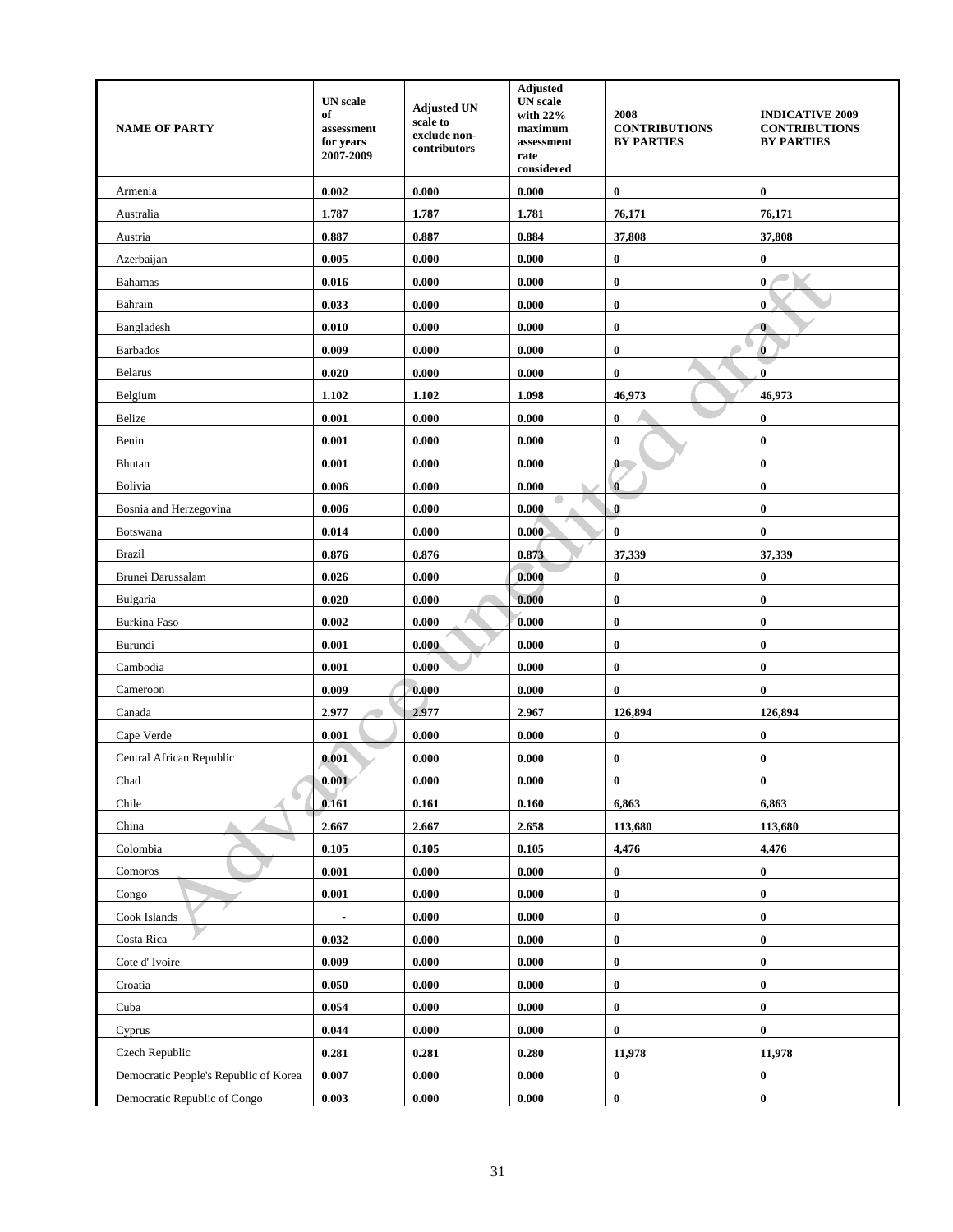| <b>NAME OF PARTY</b>       | <b>UN</b> scale<br>of<br>assessment<br>for years<br>2007-2009 | <b>Adjusted UN</b><br>scale to<br>exclude non-<br>contributors | <b>Adjusted</b><br><b>UN</b> scale<br>with 22%<br>maximum<br>assessment<br>rate<br>considered | 2008<br><b>CONTRIBUTIONS</b><br><b>BY PARTIES</b> | <b>INDICATIVE 2009</b><br><b>CONTRIBUTIONS</b><br><b>BY PARTIES</b> |
|----------------------------|---------------------------------------------------------------|----------------------------------------------------------------|-----------------------------------------------------------------------------------------------|---------------------------------------------------|---------------------------------------------------------------------|
| Denmark                    | 0.739                                                         | 0.739                                                          | 0.737                                                                                         | 31,500                                            | 31,500                                                              |
| Djibouti                   | 0.001                                                         | 0.000                                                          | 0.000                                                                                         | $\bf{0}$                                          | $\bf{0}$                                                            |
| Dominica                   | 0.001                                                         | 0.000                                                          | 0.000                                                                                         | $\bf{0}$                                          | $\bf{0}$                                                            |
| Dominican Republic         | 0.024                                                         | 0.000                                                          | 0.000                                                                                         | $\bf{0}$                                          | $\bf{0}$                                                            |
| Ecuador                    | 0.021                                                         | 0.000                                                          | 0.000                                                                                         | $\bf{0}$                                          | $\bf{0}$                                                            |
| Egypt                      | 0.088                                                         | 0.000                                                          | 0.000                                                                                         | $\bf{0}$                                          | $\bf{0}$                                                            |
| El Salvador                | 0.020                                                         | 0.000                                                          | 0.000                                                                                         | $\bf{0}$                                          | $\bf{0}$                                                            |
| <b>Equatorial Guinea</b>   | 0.002                                                         | 0.000                                                          | 0.000                                                                                         | $\bf{0}$                                          | $\bf{0}$                                                            |
| Eritrea                    | 0.001                                                         | 0.000                                                          | 0.000                                                                                         | 0                                                 | $\bf{0}$                                                            |
| Estonia                    | 0.016                                                         | 0.000                                                          | 0.000                                                                                         | $\bf{0}$                                          | $\bf{0}$                                                            |
| Ethiopia                   | 0.003                                                         | 0.000                                                          | 0.000                                                                                         | $\bf{0}$                                          | $\bf{0}$                                                            |
| European Community         | 2.500                                                         | 2.500                                                          | 2.492                                                                                         | 106,562                                           | 106,562                                                             |
| Fiji                       | 0.003                                                         | 0.000                                                          | 0.000                                                                                         | $\mathbf{0}$                                      | $\bf{0}$                                                            |
| Finland                    | 0.564                                                         | 0.564                                                          | 0.562                                                                                         | 24,040                                            | 24,040                                                              |
| France                     | 6.301                                                         | 6.301                                                          | 6.280                                                                                         | 268,579                                           | 268,579                                                             |
| Gabon                      | 0.008                                                         | 0.000                                                          | 0.000                                                                                         | $\bf{0}$                                          | $\pmb{0}$                                                           |
| Gambia                     | 0.001                                                         | 0.000                                                          | 0.000                                                                                         | $\bf{0}$                                          | $\bf{0}$                                                            |
| Georgia                    | 0.003                                                         | 0.000                                                          | 0.000                                                                                         | $\bf{0}$                                          | $\bf{0}$                                                            |
| Germany                    | 8.577                                                         | 8.577                                                          | 8.548                                                                                         | 365,593                                           | 365,593                                                             |
| Ghana                      | 0.004                                                         | 0.000                                                          | 0.000                                                                                         | $\bf{0}$                                          | $\bf{0}$                                                            |
| Greece                     | 0.596                                                         | 0.596                                                          | 0.594                                                                                         | 25,404                                            | 25,404                                                              |
| Grenada                    | 0.001                                                         | 0.000                                                          | 0.000                                                                                         | $\bf{0}$                                          | $\pmb{0}$                                                           |
| Guatemala                  | 0.032                                                         | 0.000                                                          | 0.000                                                                                         | $\bf{0}$                                          | $\bf{0}$                                                            |
| Guinea                     | 0.001                                                         | 0.000                                                          | 0.000                                                                                         | 0                                                 | $\bf{0}$                                                            |
| Guinea-Bissau              | 0.001                                                         | 0.000                                                          | 0.000                                                                                         | $\bf{0}$                                          | $\bf{0}$                                                            |
| Guyana                     | 0.001                                                         | 0.000                                                          | 0.000                                                                                         | $\bf{0}$                                          | $\bf{0}$                                                            |
| Haiti                      | 0.002                                                         | 0.000                                                          | 0.000                                                                                         | $\bf{0}$                                          | $\pmb{0}$                                                           |
| Honduras                   | 0.005                                                         | 0.000                                                          | 0.000                                                                                         | $\bf{0}$                                          | $\bf{0}$                                                            |
| Hungary                    | 0.244                                                         | 0.244                                                          | 0.243                                                                                         | 10,400                                            | 10,400                                                              |
| Iceland                    | 0.037                                                         | 0.000                                                          | 0.000                                                                                         | $\bf{0}$                                          | $\bf{0}$                                                            |
| India                      | 0.450                                                         | 0.450                                                          | 0.448                                                                                         | 19,181                                            | 19,181                                                              |
| Indonesia                  | 0.161                                                         | 0.161                                                          | 0.160                                                                                         | 6,863                                             | 6,863                                                               |
| Iran (Islamic Republic of) | 0.180                                                         | 0.180                                                          | 0.179                                                                                         | 7,672                                             | 7,672                                                               |
| Ireland                    | 0.445                                                         | 0.445                                                          | 0.443                                                                                         | 18,968                                            | 18,968                                                              |
| Israel                     | 0.419                                                         | 0.419                                                          | 0.418                                                                                         | 17,860                                            | 17,860                                                              |
| Italy                      | 5.079                                                         | 5.079                                                          | 5.062                                                                                         | 216,492                                           | 216,492                                                             |
| Jamaica                    | 0.010                                                         | 0.000                                                          | 0.000                                                                                         | $\bf{0}$                                          | $\pmb{0}$                                                           |
| Japan                      | 16.624                                                        | 16.624                                                         | 16.568                                                                                        | 708,595                                           | 708,595                                                             |
| Jordan                     | 0.012                                                         | 0.000                                                          | 0.000                                                                                         | $\bf{0}$                                          | $\bf{0}$                                                            |
| Kazakhstan                 | 0.029                                                         | 0.000                                                          | 0.000                                                                                         | $\bf{0}$                                          | $\bf{0}$                                                            |
| Kenya                      | 0.010                                                         | 0.000                                                          | 0.000                                                                                         | $\bf{0}$                                          | $\bf{0}$                                                            |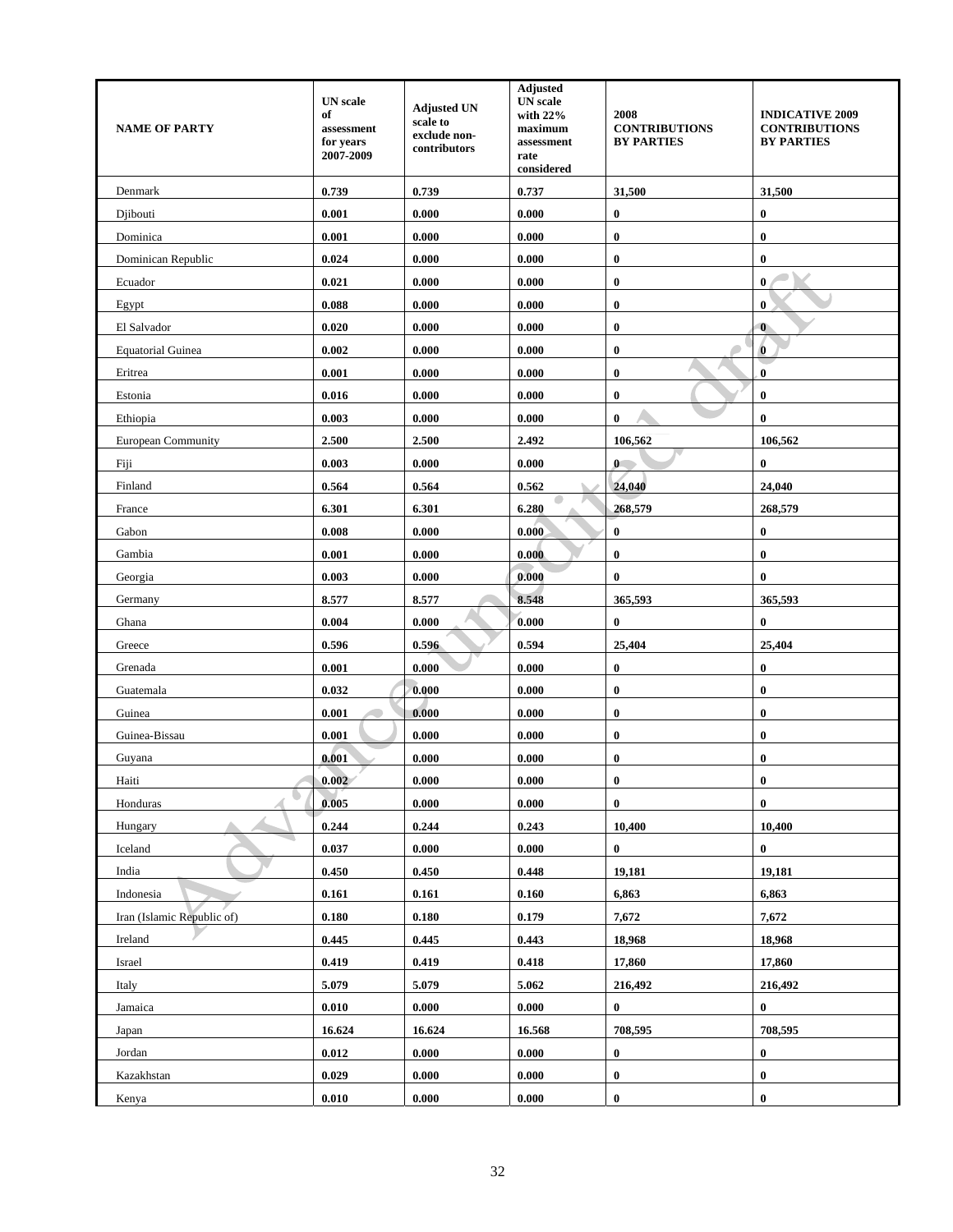| <b>NAME OF PARTY</b>             | <b>UN</b> scale<br>of<br>assessment<br>for years<br>2007-2009 | <b>Adjusted UN</b><br>scale to<br>exclude non-<br>contributors | Adjusted<br><b>UN</b> scale<br>with 22%<br>maximum<br>assessment<br>rate<br>considered | 2008<br><b>CONTRIBUTIONS</b><br><b>BY PARTIES</b> | <b>INDICATIVE 2009</b><br><b>CONTRIBUTIONS</b><br><b>BY PARTIES</b> |
|----------------------------------|---------------------------------------------------------------|----------------------------------------------------------------|----------------------------------------------------------------------------------------|---------------------------------------------------|---------------------------------------------------------------------|
| Kiribati                         | 0.001                                                         | 0.000                                                          | 0.000                                                                                  | 0                                                 | $\bf{0}$                                                            |
| Kuwait                           | 0.182                                                         | 0.182                                                          | 0.181                                                                                  | 7,758                                             | 7,758                                                               |
| Kyrgyzstan                       | 0.001                                                         | 0.000                                                          | 0.000                                                                                  | $\bf{0}$                                          | $\bf{0}$                                                            |
| Lao People's Democratic Republic | 0.001                                                         | 0.000                                                          | 0.000                                                                                  | $\bf{0}$                                          | $\bf{0}$                                                            |
| Latvia                           | 0.018                                                         | 0.000                                                          | 0.000                                                                                  | $\bf{0}$                                          | $\bf{0}$                                                            |
| Lebanon                          | 0.034                                                         | 0.000                                                          | 0.000                                                                                  | $\bf{0}$                                          | $\bf{0}$                                                            |
| Lesotho                          | 0.001                                                         | 0.000                                                          | 0.000                                                                                  | $\bf{0}$                                          | $\bf{0}$                                                            |
| Liberia                          | 0.001                                                         | 0.000                                                          | 0.000                                                                                  | $\bf{0}$                                          | $\bf{0}$                                                            |
| Libyan Arab Jamahiriya           | 0.062                                                         | 0.000                                                          | 0.000                                                                                  | $\bf{0}$                                          | $\bf{0}$                                                            |
| Liechtenstein                    | 0.010                                                         | 0.000                                                          | 0.000                                                                                  | $\pmb{0}$                                         | $\bf{0}$                                                            |
| Lithuania                        | 0.031                                                         | 0.000                                                          | 0.000                                                                                  | $\bf{0}$                                          | $\bf{0}$                                                            |
| Luxembourg                       | 0.085                                                         | 0.000                                                          | 0.000                                                                                  | $\bf{0}$                                          | $\bf{0}$                                                            |
| Madagascar                       | 0.002                                                         | 0.000                                                          | 0.000                                                                                  | $\mathbf{0}$                                      | $\bf{0}$                                                            |
| Malawi                           | 0.001                                                         | 0.000                                                          | 0.000                                                                                  | $\bf{0}$                                          | $\bf{0}$                                                            |
| Malaysia                         | 0.190                                                         | 0.190                                                          | 0.189                                                                                  | 8,099                                             | 8,099                                                               |
| Maldives                         | 0.001                                                         | 0.000                                                          | 0.000                                                                                  | $\bf{0}$                                          | 0                                                                   |
| Mali                             | 0.001                                                         | 0.000                                                          | 0.000                                                                                  | $\bf{0}$                                          | $\bf{0}$                                                            |
| Malta                            | 0.017                                                         | 0.000                                                          | 0.000                                                                                  | $\bf{0}$                                          | $\bf{0}$                                                            |
| Marshall Islands                 | 0.001                                                         | 0.000                                                          | 0.000                                                                                  | $\bf{0}$                                          | $\bf{0}$                                                            |
| Mauritania                       | 0.001                                                         | 0.000                                                          | 0.000                                                                                  | $\bf{0}$                                          | $\bf{0}$                                                            |
| Mauritius                        | 0.011                                                         | 0.000                                                          | 0.000                                                                                  | $\bf{0}$                                          | $\bf{0}$                                                            |
| Mexico                           | 2.257                                                         | 2.257                                                          | 2.249                                                                                  | 96,204                                            | 96,204                                                              |
| Micronesia (Federated State of)  | 0.001                                                         | 0.000                                                          | 0.000                                                                                  | $\bf{0}$                                          | $\bf{0}$                                                            |
| Monaco                           | 0.003                                                         | 0.000                                                          | 0.000                                                                                  | $\pmb{0}$                                         | $\bf{0}$                                                            |
| Mongolia                         | 0.001                                                         | 0.000                                                          | 0.000                                                                                  | $\bf{0}$                                          | $\bf{0}$                                                            |
| Montenegro                       | 0.001                                                         | 0.000                                                          | 0.000                                                                                  | $\bf{0}$                                          | $\bf{0}$                                                            |
| Morocco                          | 0.042                                                         | 0.000                                                          | 0.000                                                                                  | $\bf{0}$                                          | $\bf{0}$                                                            |
| Mozambique                       | 0.001                                                         | 0.000                                                          | 0.000                                                                                  | $\bf{0}$                                          | $\bf{0}$                                                            |
| Myanmar                          | 0.005                                                         | 0.000                                                          | 0.000                                                                                  | $\bf{0}$                                          | $\bf{0}$                                                            |
| Namibia                          | 0.006                                                         | 0.000                                                          | 0.000                                                                                  | $\boldsymbol{0}$                                  | $\bf{0}$                                                            |
| Nauru                            | 0.001                                                         | 0.000                                                          | 0.000                                                                                  | $\bf{0}$                                          | $\bf{0}$                                                            |
| Nepal                            | 0.003                                                         | 0.000                                                          | 0.000                                                                                  | $\bf{0}$                                          | $\bf{0}$                                                            |
| Netherlands                      | 1.873                                                         | 1.873                                                          | 1.867                                                                                  | 79,836                                            | 79,836                                                              |
| New Zealand                      | 0.256                                                         | 0.256                                                          | 0.255                                                                                  | 10,912                                            | 10,912                                                              |
| Nicaragua                        | 0.002                                                         | 0.000                                                          | 0.000                                                                                  | $\bf{0}$                                          | $\bf{0}$                                                            |
| Niger                            | 0.001                                                         | 0.000                                                          | 0.000                                                                                  | $\bf{0}$                                          | $\bf{0}$                                                            |
| Nigeria                          | 0.048                                                         | 0.000                                                          | 0.000                                                                                  | $\bf{0}$                                          | $\bf{0}$                                                            |
| Niue                             |                                                               | 0.000                                                          | 0.000                                                                                  | $\bf{0}$                                          | $\bf{0}$                                                            |
| Norway                           | 0.782                                                         | 0.782                                                          | 0.779                                                                                  | 33,333                                            | 33,333                                                              |
| Oman                             | 0.073                                                         | 0.000                                                          | 0.000                                                                                  | $\boldsymbol{0}$                                  | $\boldsymbol{0}$                                                    |
| Pakistan                         | 0.059                                                         | 0.000                                                          | 0.000                                                                                  | $\pmb{0}$                                         | $\bf{0}$                                                            |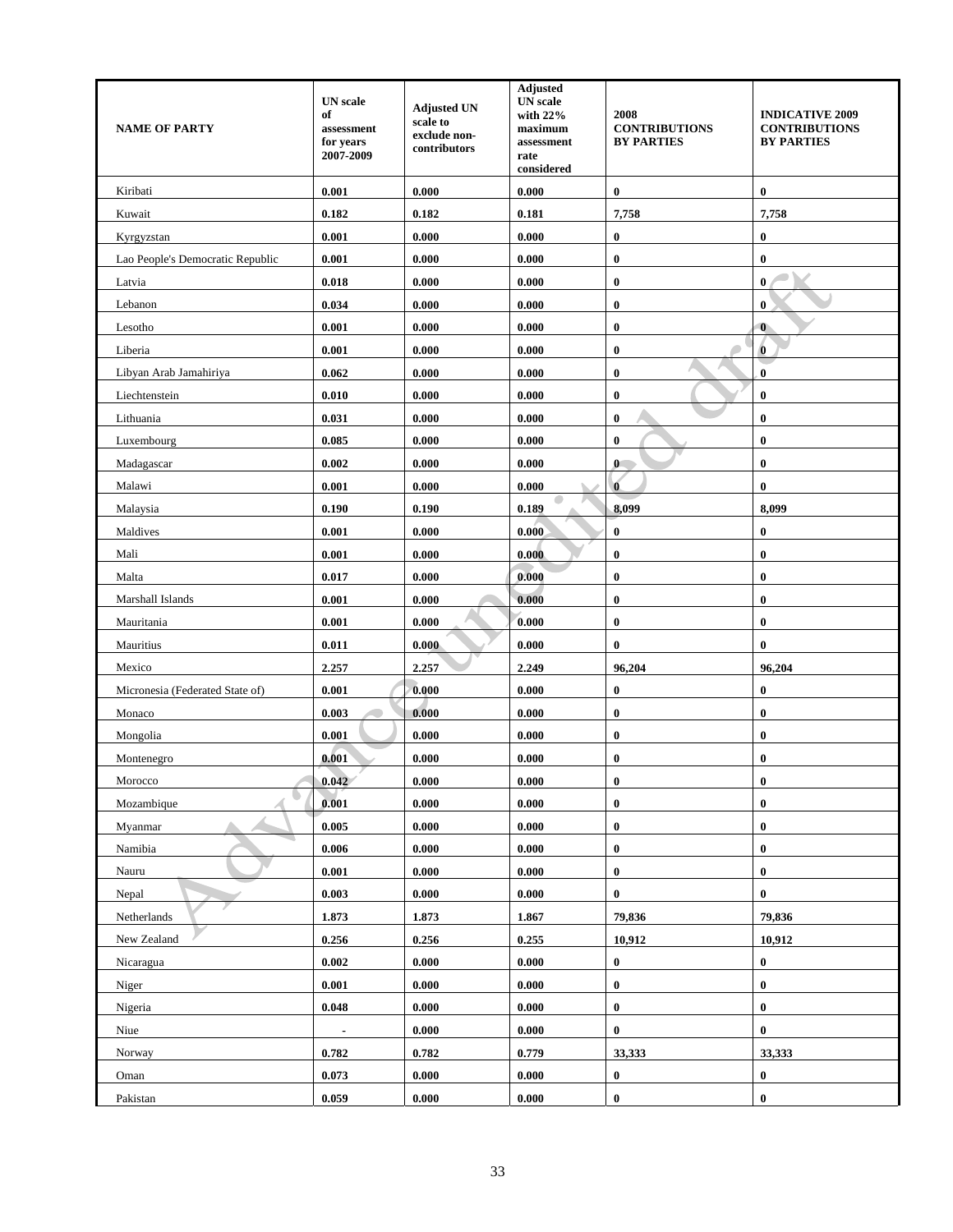| <b>NAME OF PARTY</b>             | <b>UN</b> scale<br>of<br>assessment<br>for years<br>2007-2009 | <b>Adjusted UN</b><br>scale to<br>exclude non-<br>contributors | <b>Adjusted</b><br><b>UN</b> scale<br>with 22%<br>maximum<br>assessment<br>rate<br>considered | 2008<br><b>CONTRIBUTIONS</b><br><b>BY PARTIES</b> | <b>INDICATIVE 2009</b><br><b>CONTRIBUTIONS</b><br><b>BY PARTIES</b> |
|----------------------------------|---------------------------------------------------------------|----------------------------------------------------------------|-----------------------------------------------------------------------------------------------|---------------------------------------------------|---------------------------------------------------------------------|
| Palau                            | 0.001                                                         | 0.000                                                          | 0.000                                                                                         | $\bf{0}$                                          | $\bf{0}$                                                            |
| Panama                           | 0.023                                                         | 0.000                                                          | 0.000                                                                                         | $\bf{0}$                                          | $\bf{0}$                                                            |
| Papua New Guinea                 | 0.002                                                         | 0.000                                                          | 0.000                                                                                         | $\bf{0}$                                          | $\bf{0}$                                                            |
| Paraguay                         | 0.005                                                         | 0.000                                                          | 0.000                                                                                         | $\bf{0}$                                          | $\bf{0}$                                                            |
| Peru                             | 0.078                                                         | 0.000                                                          | 0.000                                                                                         | $\bf{0}$                                          | $\mathbf{0}$                                                        |
| Philippines                      | 0.078                                                         | 0.000                                                          | 0.000                                                                                         | $\bf{0}$                                          | $\bf{0}$                                                            |
| Poland                           | 0.501                                                         | 0.501                                                          | 0.499                                                                                         | 21,355                                            | 21,355                                                              |
| Portugal                         | 0.527                                                         | 0.527                                                          | 0.525                                                                                         | 22,463                                            | 22,463                                                              |
| Qatar                            | 0.085                                                         | 0.000                                                          | 0.000                                                                                         | $\bf{0}$                                          | $\bf{0}$                                                            |
| Republic of Korea                | 2.173                                                         | 2.173                                                          | 2.166                                                                                         | 92,624                                            | 92,624                                                              |
| Republic of Moldova              | 0.001                                                         | 0.000                                                          | 0.000                                                                                         | $\bf{0}$                                          | $\bf{0}$                                                            |
| Romania                          | 0.070                                                         | 0.000                                                          | 0.000                                                                                         | $\bf{0}$                                          | $\bf{0}$                                                            |
| <b>Russian Federation</b>        | 1.200                                                         | 1.200                                                          | 1.196                                                                                         | 51,150                                            | 51,150                                                              |
| Rwanda                           | 0.001                                                         | 0.000                                                          | 0.000                                                                                         | $\overline{0}$                                    | $\bf{0}$                                                            |
| Saint Kitts and Nevis            | 0.001                                                         | 0.000                                                          | 0.000                                                                                         | $\bf{0}$                                          | $\bf{0}$                                                            |
| Saint Lucia                      | 0.001                                                         | 0.000                                                          | 0.000                                                                                         | $\bf{0}$                                          | $\bf{0}$                                                            |
| Saint Vincent and the Grenadines | 0.001                                                         | 0.000                                                          | 0.000                                                                                         | $\bf{0}$                                          | $\bf{0}$                                                            |
| Samoa                            | 0.001                                                         | 0.000                                                          | 0.000                                                                                         | $\bf{0}$                                          | $\bf{0}$                                                            |
| Sao Tome and Principe            | 0.001                                                         | 0.000                                                          | 0.000                                                                                         | 0                                                 | $\bf{0}$                                                            |
| Saudi Arabia                     | 0.748                                                         | 0.748                                                          | 0.745                                                                                         | 31,883                                            | 31,883                                                              |
| Senegal                          | 0.004                                                         | 0.000                                                          | 0.000                                                                                         | $\bf{0}$                                          | $\bf{0}$                                                            |
| Serbia                           | 0.021                                                         | 0.000                                                          | 0.000                                                                                         | $\bf{0}$                                          | $\bf{0}$                                                            |
| Seychelles                       | 0.002                                                         | 0.000                                                          | 0.000                                                                                         | $\bf{0}$                                          | $\bf{0}$                                                            |
| Sierra Leone                     | 0.001                                                         | 0.000                                                          | 0.000                                                                                         | $\bf{0}$                                          | $\bf{0}$                                                            |
| Singapore                        | 0.347                                                         | 0.347                                                          | 0.346                                                                                         | 14,791                                            | 14,791                                                              |
| Slovakia                         | 0.063                                                         | 0.000                                                          | 0.000                                                                                         | $\bf{0}$                                          | $\bf{0}$                                                            |
| Slovenia                         | 0.096                                                         | 0.000                                                          | 0.000                                                                                         | $\bf{0}$                                          | $\boldsymbol{0}$                                                    |
| Solomon Islands                  | 0.001                                                         | 0.000                                                          | 0.000                                                                                         | $\bf{0}$                                          | $\bf{0}$                                                            |
| Somalia                          | 0.001                                                         | 0.000                                                          | 0.000                                                                                         | $\pmb{0}$                                         | $\bf{0}$                                                            |
| South Africa                     | 0.290                                                         | 0.290                                                          | 0.289                                                                                         | 12,361                                            | 12,361                                                              |
| Spain                            | 2.968                                                         | 2.968                                                          | 2.958                                                                                         | 126,511                                           | 126,511                                                             |
| Sri Lanka                        | 0.016                                                         | 0.000                                                          | 0.000                                                                                         | $\pmb{0}$                                         | $\boldsymbol{0}$                                                    |
| Sudan                            | 0.010                                                         | 0.000                                                          | 0.000                                                                                         | $\bf{0}$                                          | $\bf{0}$                                                            |
| Suriname                         | 0.001                                                         | 0.000                                                          | 0.000                                                                                         | $\bf{0}$                                          | $\boldsymbol{0}$                                                    |
| Swaziland                        | 0.002                                                         | 0.000                                                          | 0.000                                                                                         | 0                                                 | $\boldsymbol{0}$                                                    |
| Sweden                           | 1.071                                                         | 1.071                                                          | 1.067                                                                                         | 45,651                                            | 45,651                                                              |
| Switzerland                      | 1.216                                                         | 1.216                                                          | 1.212                                                                                         | 51,832                                            | 51,832                                                              |
| Syrian Arab Republic             | 0.016                                                         | 0.000                                                          | 0.000                                                                                         | $\bf{0}$                                          | $\bf{0}$                                                            |
| Tajikistan                       | 0.001                                                         | 0.000                                                          | 0.000                                                                                         | $\bf{0}$                                          | $\bf{0}$                                                            |
| Thailand                         | 0.186                                                         | 0.186                                                          | 0.185                                                                                         | 7,928                                             | 7,928                                                               |